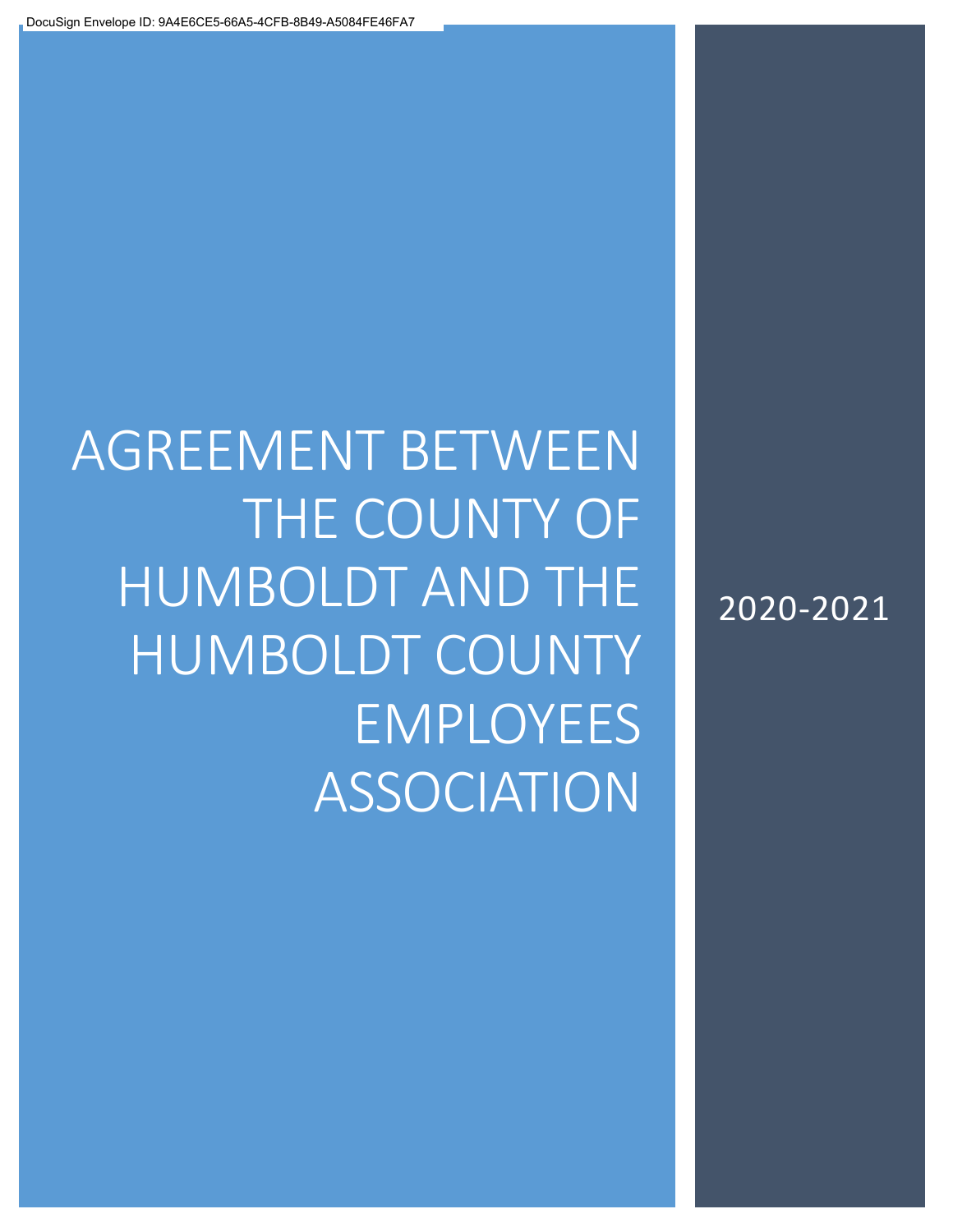**This page is intentionally left blank**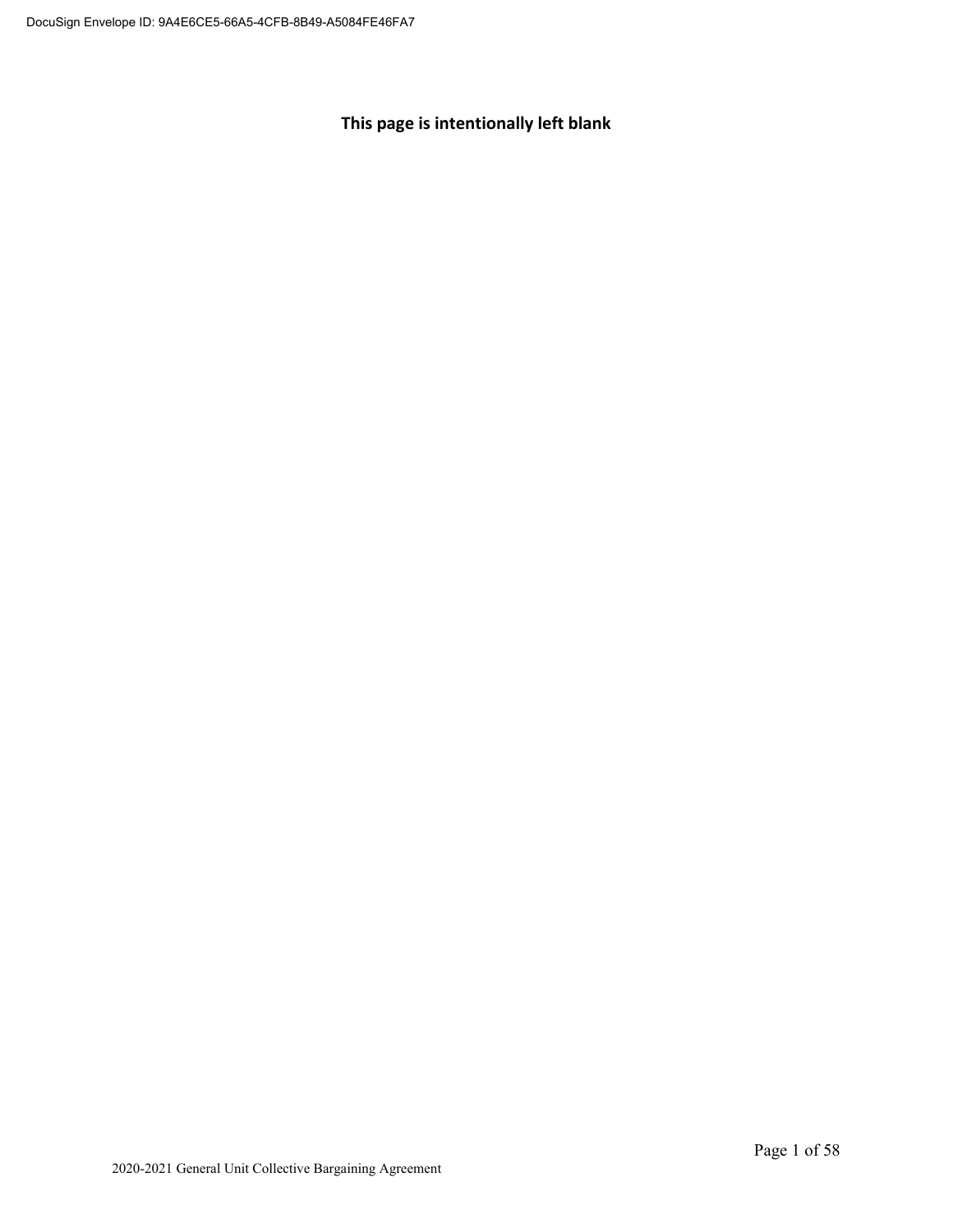| 1.     |  |
|--------|--|
|        |  |
|        |  |
| 2.     |  |
|        |  |
|        |  |
|        |  |
| 2.3.1. |  |
| 2.3.2. |  |
| 2.3.3. |  |
|        |  |
| 2.4.1. |  |
|        |  |
|        |  |
|        |  |
| 3.     |  |
|        |  |
|        |  |
| 4.     |  |
| 5.     |  |
|        |  |
|        |  |
|        |  |
|        |  |
| 6.     |  |
|        |  |
|        |  |
|        |  |
|        |  |
| 7.     |  |
|        |  |
| 7.1.1. |  |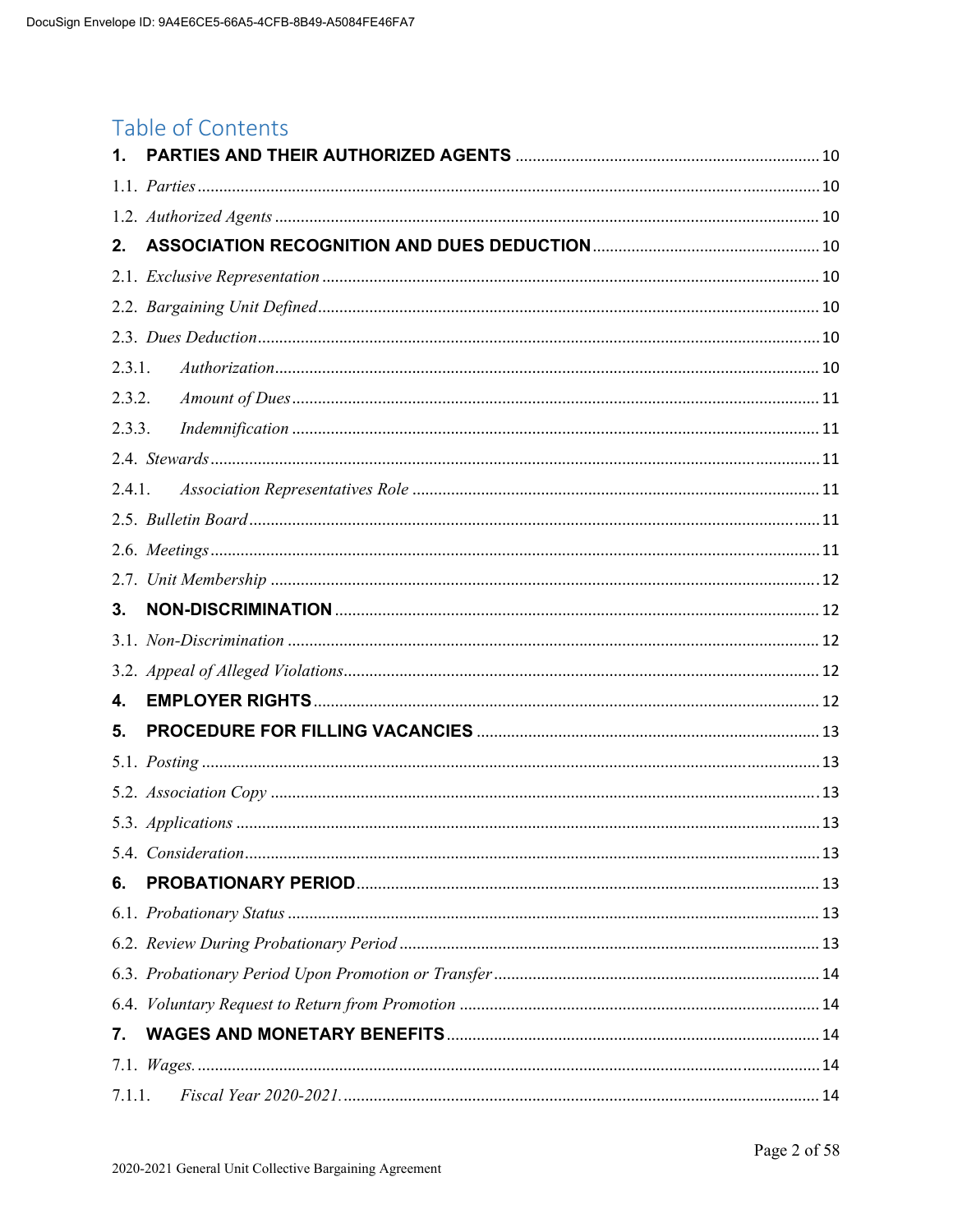| 8.        |  |
|-----------|--|
| 7.13.1.   |  |
| 7.13.     |  |
| 7.12.     |  |
| 7.11.1.1. |  |
| 7.11.1.   |  |
| 7.11.     |  |
| 7.10.     |  |
| 7.9.3.    |  |
| 7.9.2.    |  |
| 7.9.1.    |  |
|           |  |
| 7.7.2.    |  |
| 7.7.1.    |  |
|           |  |
|           |  |
| 7.5.3.    |  |
| 7.5.2.    |  |
| 7.5.1.    |  |
|           |  |
|           |  |
| 7.3.2.    |  |
| 7.3.1.    |  |
|           |  |
| 7.2.5.    |  |
| 7.2.4.    |  |
| 7.2.3.    |  |
| 7.2.2.    |  |
| 7.2.1.    |  |
|           |  |
| 7.1.3.    |  |
| 7.1.2.    |  |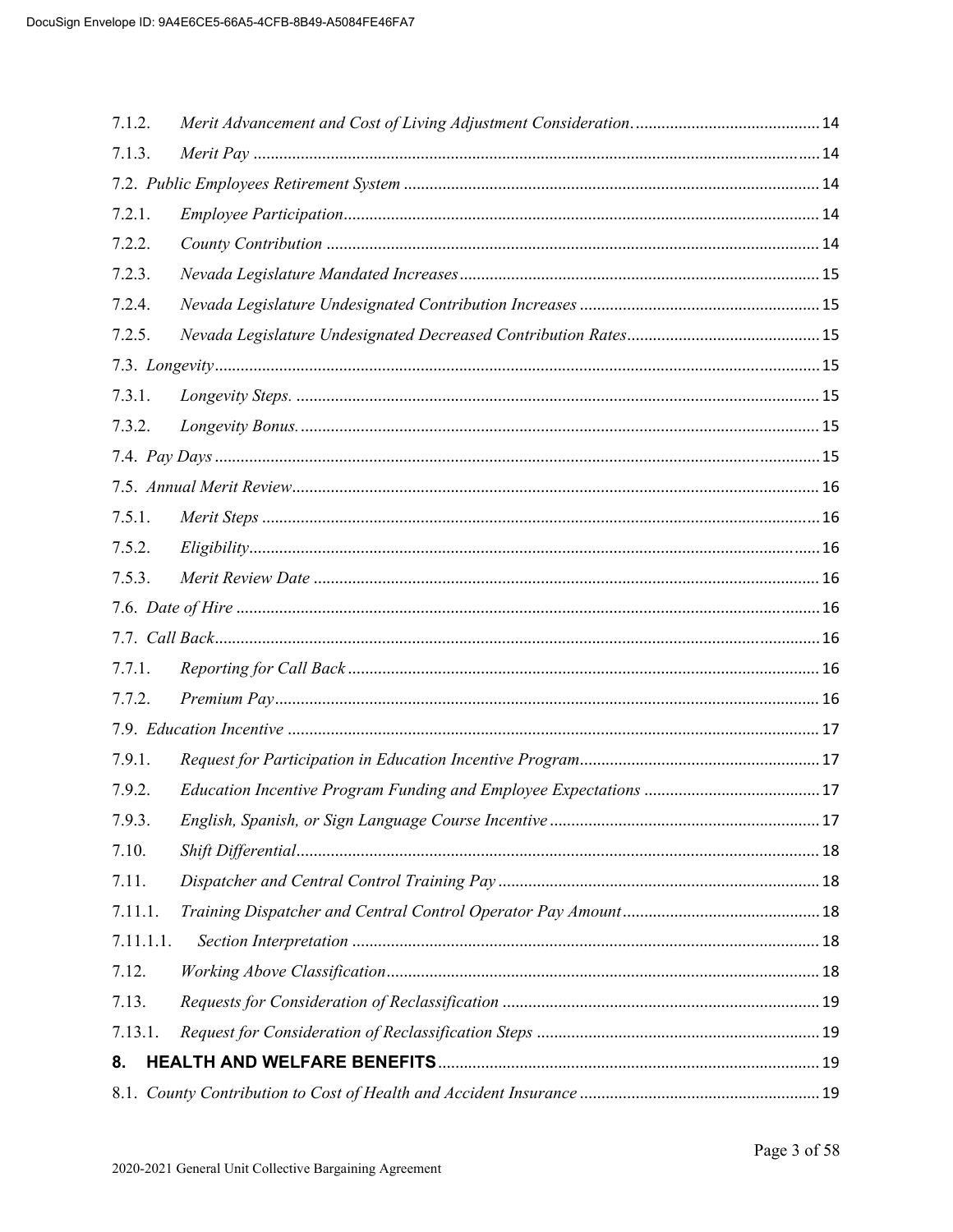| 8.1.2.<br>Account 20 | County Contribution towards High Deductible Health Plan with an Associated Health Savings |    |
|----------------------|-------------------------------------------------------------------------------------------|----|
| 8.1.3.               |                                                                                           |    |
| 8.1.4.               |                                                                                           |    |
|                      |                                                                                           |    |
|                      |                                                                                           |    |
|                      |                                                                                           |    |
|                      |                                                                                           |    |
|                      |                                                                                           |    |
|                      |                                                                                           |    |
|                      |                                                                                           |    |
|                      |                                                                                           |    |
| 9.                   |                                                                                           |    |
|                      |                                                                                           |    |
|                      |                                                                                           |    |
|                      |                                                                                           |    |
|                      |                                                                                           |    |
|                      |                                                                                           |    |
| 9.5.1.               |                                                                                           |    |
|                      |                                                                                           |    |
|                      |                                                                                           |    |
|                      |                                                                                           |    |
|                      |                                                                                           |    |
|                      |                                                                                           | 23 |
|                      |                                                                                           |    |
| 10.1.                |                                                                                           |    |
| 10.2.                |                                                                                           |    |
| 10.3.                |                                                                                           |    |
| 10.4.                |                                                                                           |    |
| 10.5.                |                                                                                           |    |
| 10.5.1.              |                                                                                           |    |
| 10.6.                |                                                                                           |    |
| 10.7.                |                                                                                           |    |
|                      |                                                                                           |    |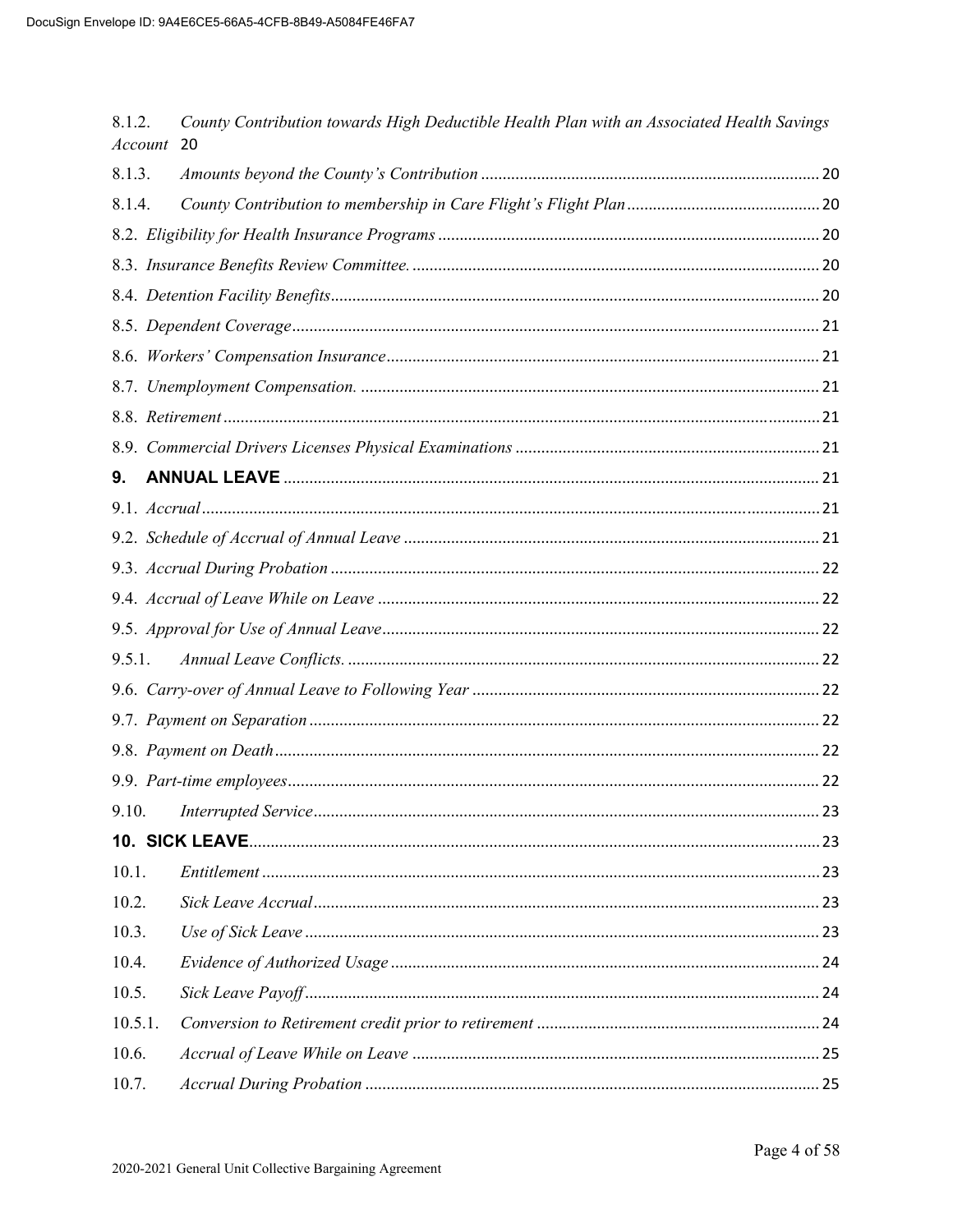| 10.8.     |  |  |  |  |  |
|-----------|--|--|--|--|--|
|           |  |  |  |  |  |
| 11.1.     |  |  |  |  |  |
| 11.2.     |  |  |  |  |  |
|           |  |  |  |  |  |
| 12.1.     |  |  |  |  |  |
| 12.2.     |  |  |  |  |  |
| 12.3.     |  |  |  |  |  |
| 12.5.     |  |  |  |  |  |
| 12.5.1.   |  |  |  |  |  |
| 12.5.2.   |  |  |  |  |  |
| 12.5.3.   |  |  |  |  |  |
| 12.5.4.   |  |  |  |  |  |
| 12.5.5.   |  |  |  |  |  |
| 12.5.6.   |  |  |  |  |  |
| 12.5.7.   |  |  |  |  |  |
| 12.6.     |  |  |  |  |  |
| 12.6.1.   |  |  |  |  |  |
| 12.6.2.   |  |  |  |  |  |
| 12.7.     |  |  |  |  |  |
| 12.7.1.   |  |  |  |  |  |
| 12.7.2.   |  |  |  |  |  |
| 12.7.3.   |  |  |  |  |  |
| 12.7.4.   |  |  |  |  |  |
| 12.7.5.   |  |  |  |  |  |
| 12.7.5.1. |  |  |  |  |  |
| 12.7.5.2. |  |  |  |  |  |
| 12.7.5.3. |  |  |  |  |  |
| 12.7.6.   |  |  |  |  |  |
| 12.8.     |  |  |  |  |  |
| 12.8.1.   |  |  |  |  |  |
| 12.8.2.   |  |  |  |  |  |
| 12.8.3.   |  |  |  |  |  |
|           |  |  |  |  |  |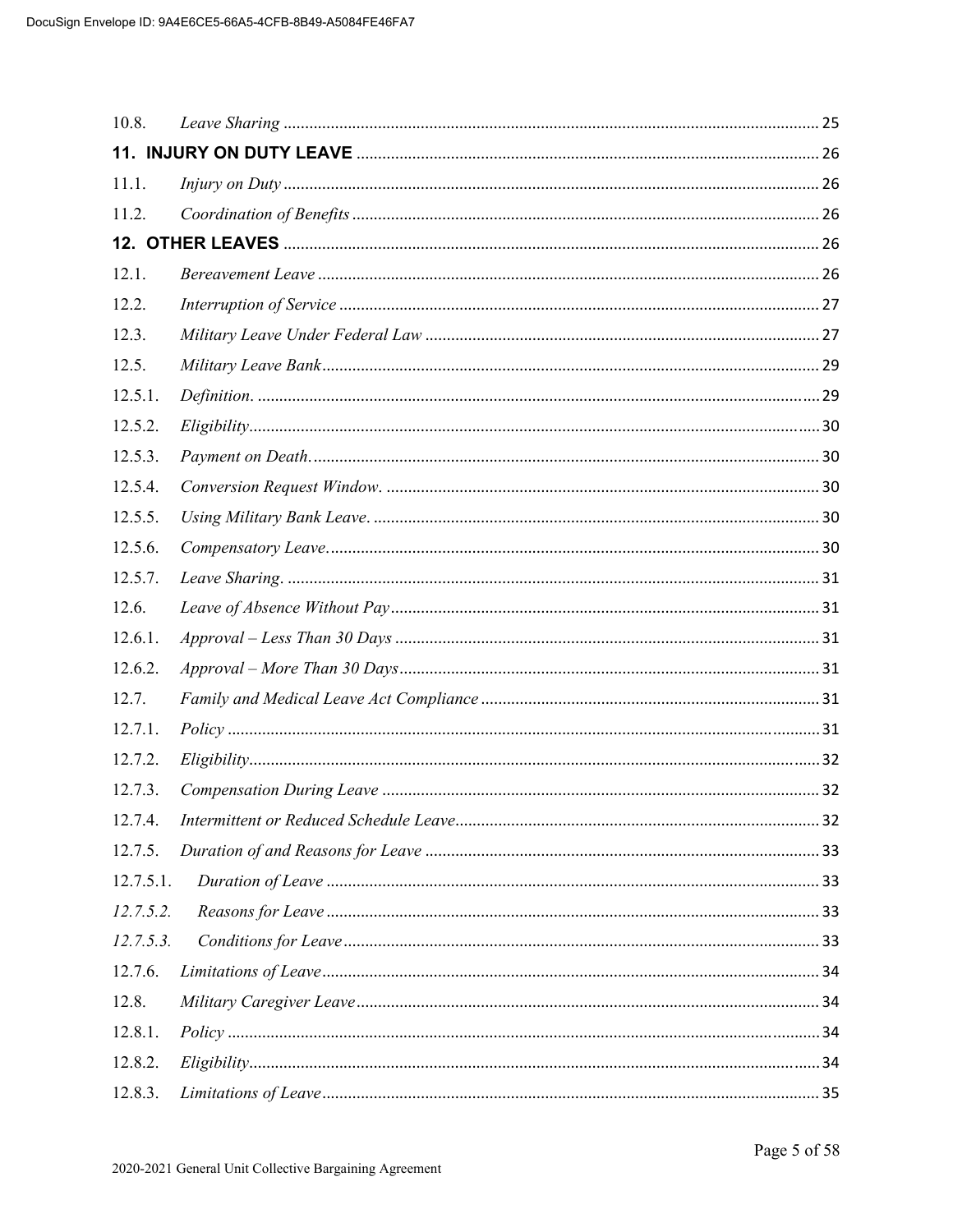| 12.8.4.      |                                                                          |  |
|--------------|--------------------------------------------------------------------------|--|
| 12.8.5.      |                                                                          |  |
| $12.8.5.1$ . |                                                                          |  |
| 12.9.        |                                                                          |  |
| 12.9.1.      |                                                                          |  |
| 12.9.2.      |                                                                          |  |
| 12.9.3.      |                                                                          |  |
| 12.9.4.      |                                                                          |  |
| 12.9.5.      |                                                                          |  |
| 12.9.6.      |                                                                          |  |
|              |                                                                          |  |
| 13.1.        |                                                                          |  |
| 13.2.        |                                                                          |  |
| 13.3.        |                                                                          |  |
| 13.3.1.      | Payment of Floating Holiday upon Voluntary Termination of Employment  40 |  |
| 13.4.        |                                                                          |  |
| 13.5.        |                                                                          |  |
| 13.6.        |                                                                          |  |
| 13.7.        |                                                                          |  |
| 13.8.        |                                                                          |  |
|              |                                                                          |  |
| 14.1.        |                                                                          |  |
| 14.1.1.      |                                                                          |  |
| 14.1.2.      |                                                                          |  |
| 14.1.3.      |                                                                          |  |
| 14.2.        |                                                                          |  |
| 14.3.        |                                                                          |  |
| 14.4.        |                                                                          |  |
|              |                                                                          |  |
| 15.1.        |                                                                          |  |
| 15.1.1.      |                                                                          |  |
| 15.1.2.      |                                                                          |  |
| 15.2.        |                                                                          |  |
|              |                                                                          |  |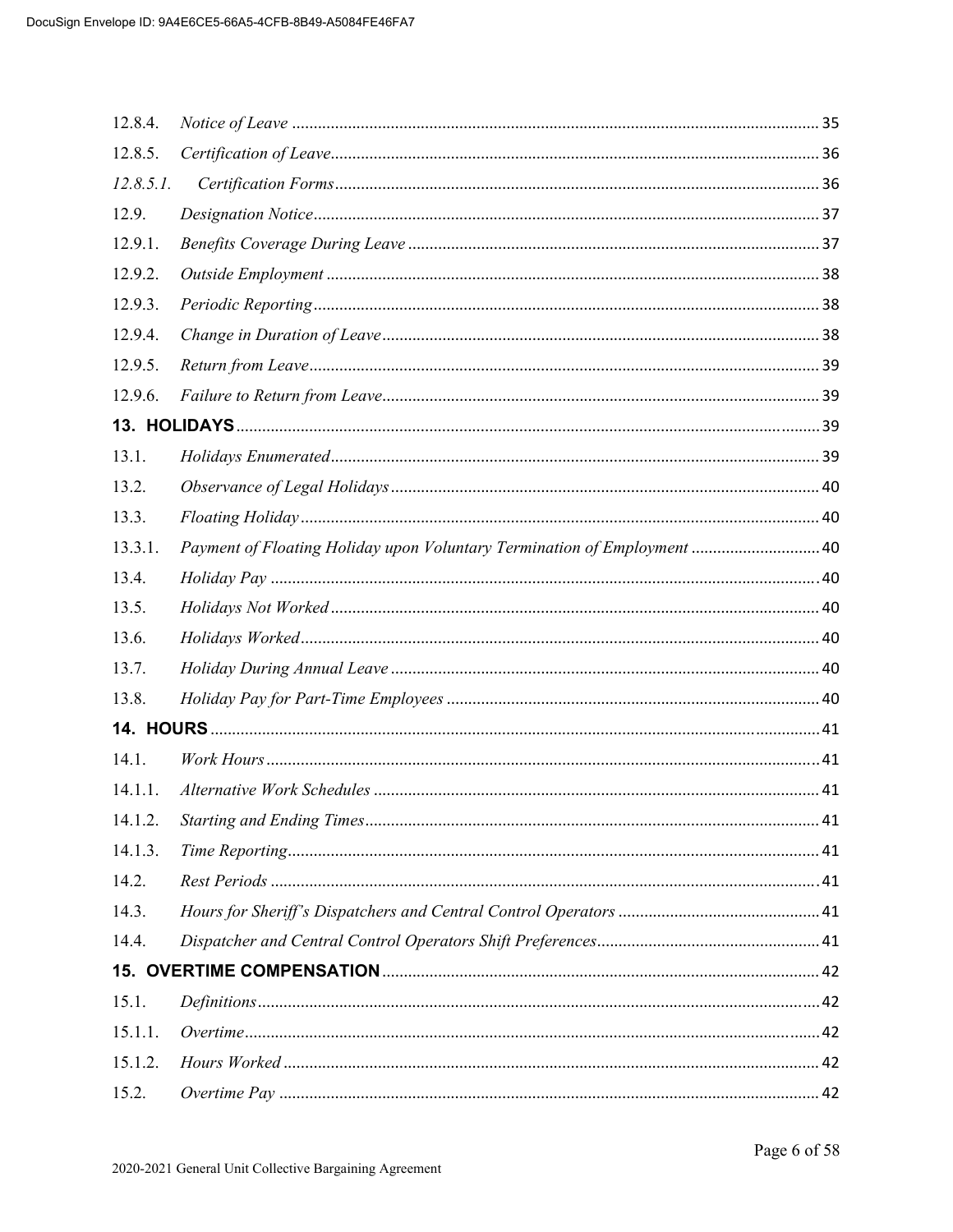| 15.3.   |             |  |
|---------|-------------|--|
| 15.4.   |             |  |
| 15.5.   |             |  |
| 15.6.   |             |  |
| 15.7.   |             |  |
|         |             |  |
| 16.1.   |             |  |
| 16.2.   |             |  |
|         |             |  |
| 17.1.   |             |  |
| 17.2.   |             |  |
| 17.3.   |             |  |
|         |             |  |
| 18.1.   |             |  |
| 18.2.   |             |  |
| 18.3.   |             |  |
|         |             |  |
| 19.1.   |             |  |
| 19.1.1. |             |  |
| 19.1.2. |             |  |
| 19.1.3. | $Day \dots$ |  |
| 19.2.   |             |  |
| 19.2.1. |             |  |
| 19.2.2. |             |  |
| 19.3.   |             |  |
| 19.3.1. |             |  |
| 19.3.2. |             |  |
| 19.3.3. |             |  |
| 19.3.4. |             |  |
| 19.3.5. |             |  |
| 19.3.6. |             |  |
| 19.3.7. |             |  |
| 19.3.8. |             |  |
|         |             |  |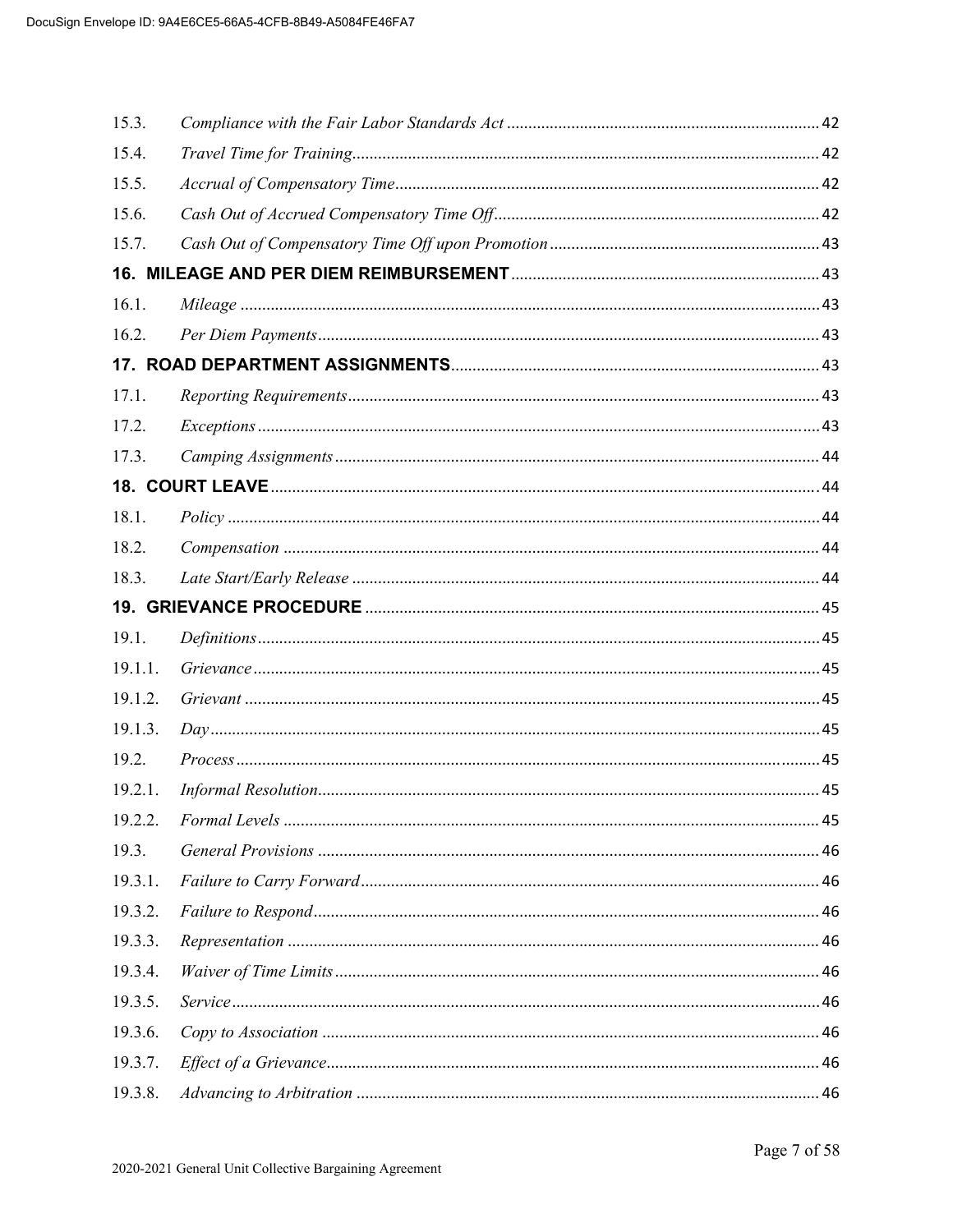| 20.1.   |  |
|---------|--|
| 20.1.1. |  |
| 20.1.2. |  |
| 20.1.3. |  |
| 20.1.4. |  |
| 20.1.5. |  |
| 20.2.   |  |
| 20.3.   |  |
| 20.3.1. |  |
| 20.3.2. |  |
| 20.4.   |  |
| 20.4.1. |  |
| 20.4.2. |  |
| 20.4.3. |  |
| 20.4.4. |  |
| 20.4.5. |  |
| 20.4.6. |  |
|         |  |
| 21.1.   |  |
| 21.2.   |  |
| 21.3.   |  |
| 21.4.   |  |
| 21.5.   |  |
| 21.6.   |  |
|         |  |
| 22.1.   |  |
| 22.2.   |  |
| 22.3.   |  |
| 22.4.   |  |
| 22.5.   |  |
|         |  |
| 23.1.   |  |
|         |  |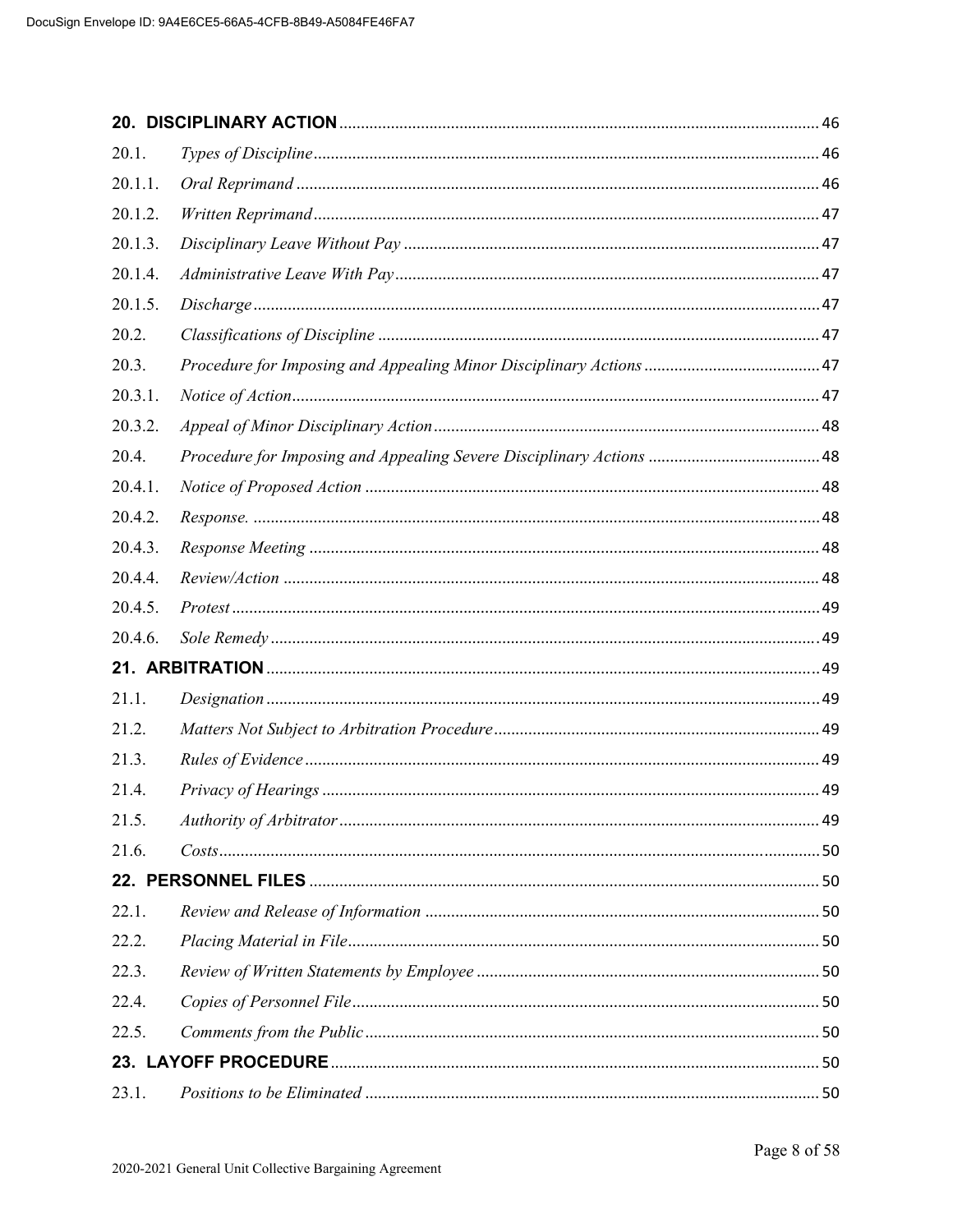| 23.2.   |  |  |  |
|---------|--|--|--|
| 23.3.   |  |  |  |
| 23.3.1. |  |  |  |
| 23.3.2. |  |  |  |
| 23.4.   |  |  |  |
| 23.4.1. |  |  |  |
| 23.4.2. |  |  |  |
| 23.4.3. |  |  |  |
|         |  |  |  |
| 24.1.   |  |  |  |
| 24.2.   |  |  |  |
|         |  |  |  |
| 25.1.   |  |  |  |
| 25.2.   |  |  |  |
| 25.3.   |  |  |  |
| 25.4.   |  |  |  |
|         |  |  |  |
|         |  |  |  |
|         |  |  |  |
|         |  |  |  |
|         |  |  |  |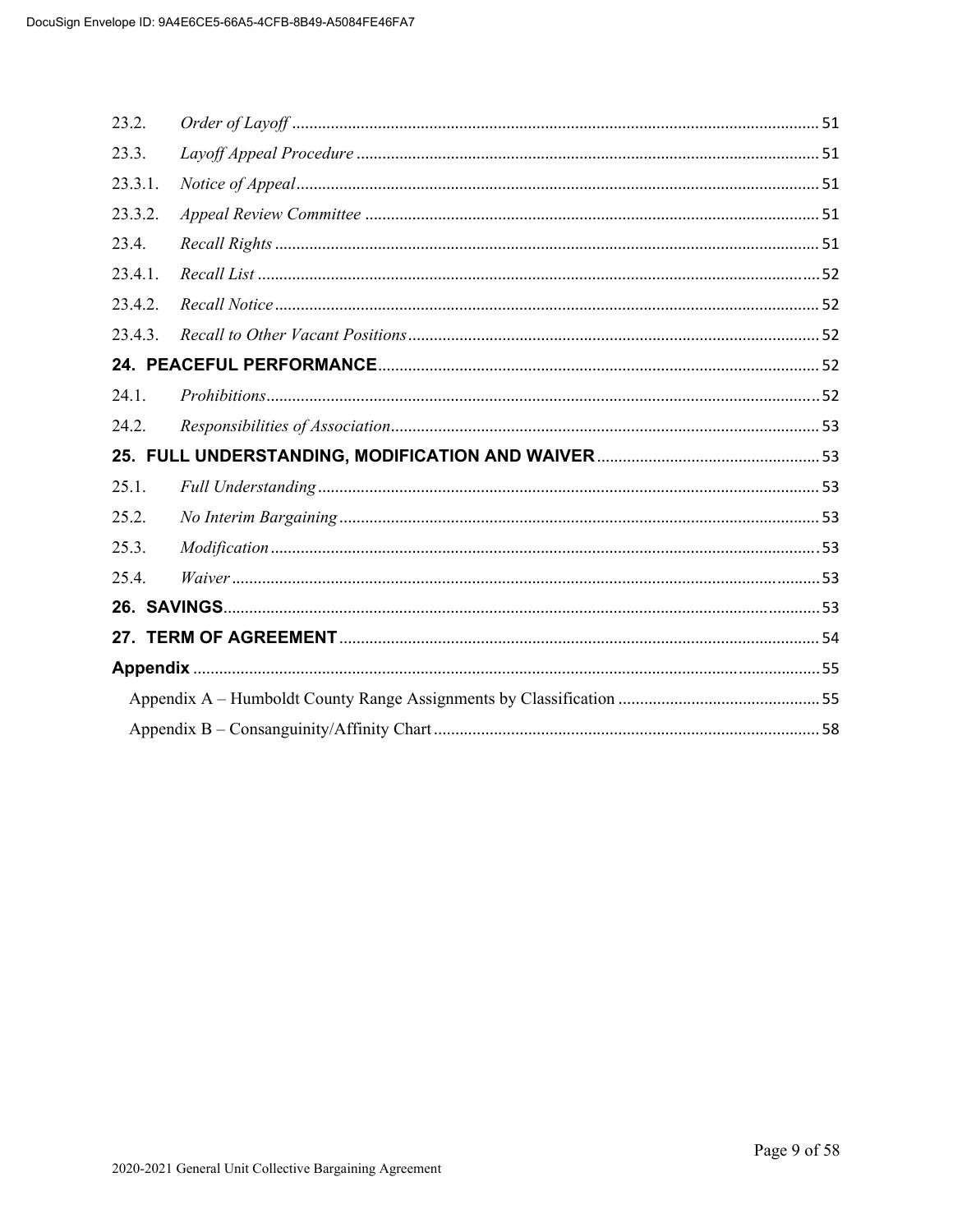# **1. PARTIES AND THEIR AUTHORIZED AGENTS**

### 1.1. *Parties*

This agreement is entered into, July 6, 2020 by and between the County of Humboldt (hereinafter referred to as "County"), and the Humboldt County Employees Association (hereinafter referred to as "Association" or "HCEA"). Provisions of this Agreement that require changes in terms and conditions of employment shall be effective July 1, 2020 except where another date is identified. Changes in payroll items shall be effective at the beginning of a payroll period.

#### 1.2. *Authorized Agents*

For the purpose of administering the terms and provisions of this agreement, the following agents have been designated:

> County's principal authorized agent shall be: County Manager HUMBOLDT COUNTY County Courthouse, Room 205 Winnemucca, NV 89445 Association's principal authorized agent shall be: President HUMBOLDT COUNTY EMPLOYEES ASSOCIATION 50 West 5th Street Winnemucca, NV 89445

# **2. ASSOCIATION RECOGNITION AND DUES DEDUCTION**

# 2.1. *Exclusive Representation*

The Employer recognizes the Association as the sole collective bargaining agent for all full-time employees and regular part-time employees of the County within job classifications covered by this Agreement who are presently employed and subsequently hired by the Employer at its location in Nevada

# 2.2. *Bargaining Unit Defined*

The classifications included in the bargaining unit are listed in the attached Appendix "A" and, by reference, incorporated herein and made a part of this Agreement unless designated confidential under NRS 288.170.

#### 2.3. *Dues Deduction*

The parties agree that for good consideration, the County will provide payroll deduction to the Association on the following terms:

#### 2.3.1. *Authorization*

The County shall deduct dues from the salaries of Association members and remit the total deductions to the designated Association officer(s) on a biweekly basis, provided, however, no deductions shall be made except in accordance with a deduction authorization form individually and voluntarily executed by the employee for whom the deduction is made. The deduction authorization form shall specify any Association restrictions on the employee's right to terminate his/her dues deduction authorization. No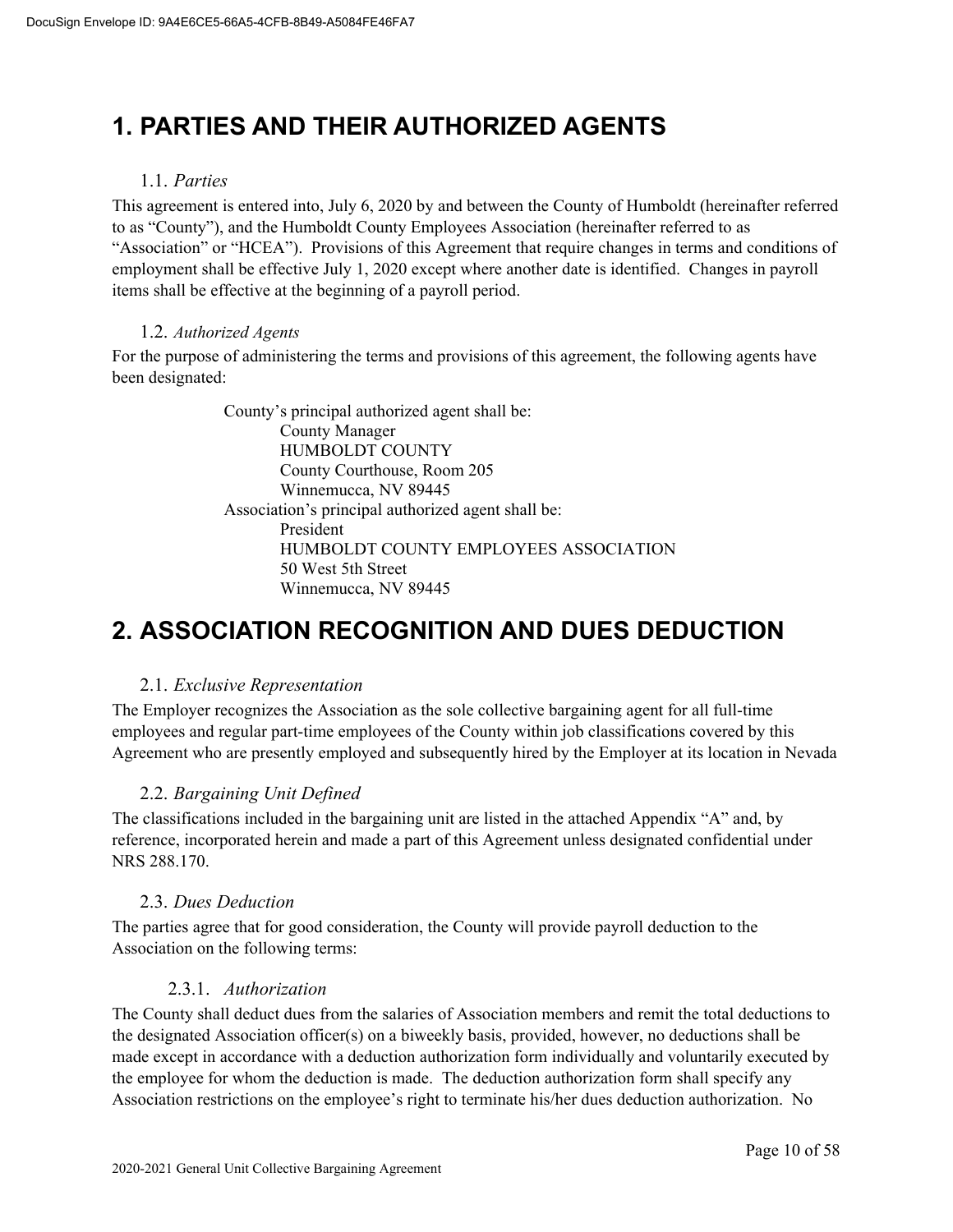stated restriction shall require the employee to remain a member beyond the end of the calendar month of the employee's action to terminate such status.

### 2.3.2. *Amount of Dues*

The Association shall certify to the County in writing the current rate of membership dues. The Association will notify the County of any change in the rate of membership dues at least thirty (30) days prior to the effective date of such change.

# 2.3.3. *Indemnification*

The Association shall indemnify and hold the County harmless against any and all claims, demands, suits and all other forms of liability or costs which shall arise out of or by reason of action taken or not taken by the County at the request of the Association under the provisions of this Article or through the proper execution of this Article.

#### 2.4. *Stewards*

The Association may select up to four (4) stewards from among members of the Association. The function of the stewards shall be to report to their Association President grievances or alleged infractions of the Agreement and represent employees who request representation. The Association shall notify the County in writing of the employees selected to serve as stewards.

#### 2.4.1. *Association Representatives Role*

Authorized Association representatives shall be granted reasonable access at reasonable times to those areas of County premises where employees represented by the Association are employed when such visits are necessary for the administration of this Agreement. If the Association business is of a nature which requires that it be conducted during the representative's work time, the representative shall notify his/her supervisor before leaving his/her work assignment of the estimated length of time which will be required and provide a statement that the nature of the business requires immediate attention. It is agreed that such representatives will conduct their business as expeditiously as possible and in a manner that will minimize interference with the County's business. Before an Association representative enters the work area, the representative shall notify the supervisor responsible for the area and receive permission to enter. Such permission shall not be unreasonably denied. The Association representative who may be authorized entry shall be the stewards and the business representative, as certified in written form by the Association to the County.

#### 2.5. *Bulletin Board*

The Association may add its own Bulletin Boards  $(3'x3')$  at the following locations for communications with their members: Road Department, Library, Convention Center, in addition to the one already hanging in the Courthouse. No postings shall be political, defamatory or negative toward any County official or employee.

#### 2.6. *Meetings*

The Association, upon proper notification to and approval from the County Manager, will be allowed to hold Association meetings on County property to conduct Association business.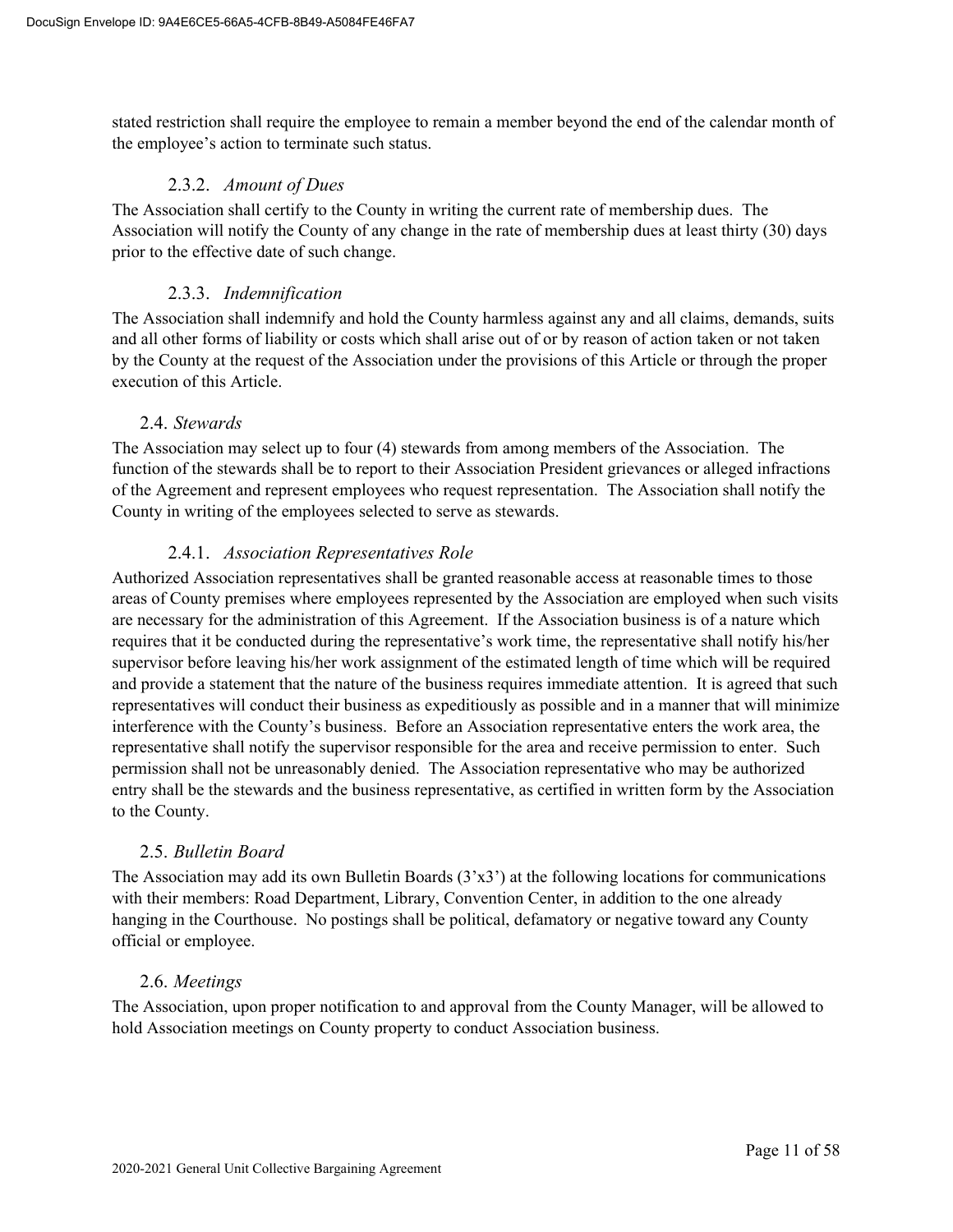#### 2.7. *Unit Membership*

County agrees to provide the HCEA with a list of unit employees in July and a list of changes every three (3) months thereafter during the contract period. The list shall include Employee Name, Department and Job Classification.

# **3. NON-DISCRIMINATION**

#### 3.1. *Non-Discrimination*

The provisions of this Agreement shall be applied equally to all employees in the bargaining unit without discrimination as to race, color, religion, sex, age, disability, national origin or because of political or personal reasons or affiliations. The Association shall share equally with the County the responsibility for applying this provision of the Agreement.

# 3.2. *Appeal of Alleged Violations*

Alleged violations of these provisions shall not be appealable to any outside third party using the grievance procedure of this Agreement. Any appeal beyond the County Manager's level shall be to the body empowered by Federal or State statute for the purpose of resolving such disputes.

# **4. EMPLOYER RIGHTS**

Employer retains, solely and exclusively, all the rights, powers and authority exercised or held prior to the execution of this Agreement, except as expressly limited by a specific provision of this Agreement. Without limiting the generality of the foregoing, the rights, powers, and authority retained solely and exclusively by Employer and not abridged herein, include, but are not limited to the following: To manage and direct its business and personnel; to manage, control, and determine the mission of its departments, building facilities, and operations; to assign, repair, inspect, and retrieve Employer property and space; to create, change, combine or abolish jobs, policies, departments and facilities in whole or in part; to subcontract or discontinue work for economic or operational reasons; to direct the work force; to increase or decrease the work force and determine the number of employees needed; upon reasonable suspicion of impaired ability on the job, to require employee physical examinations and tests endorsed by a physician and paid for by the Employer; to hire, transfer, promote, and maintain the discipline and efficiency of its employees (but excluding the right to assign or transfer as a form of discipline); to establish work standards, schedules of operation and reasonable work load; to specify or assign work requirements and require overtime; to schedule working hours and shifts; to adopt new or changed rules of conduct and penalties for violation thereof after negotiating same with the Association in accordance with NRS 288.150; to determine the type and scope of work to be performed by employees and the services to be provided; to take action deemed necessary to provide for the safety of employees and clients; to classify positions; to establish initial salaries of new classifications after notification to the Association; to determine the methods, processes, means, and places of providing services and to take whatever action necessary to prepare for and operate in an emergency.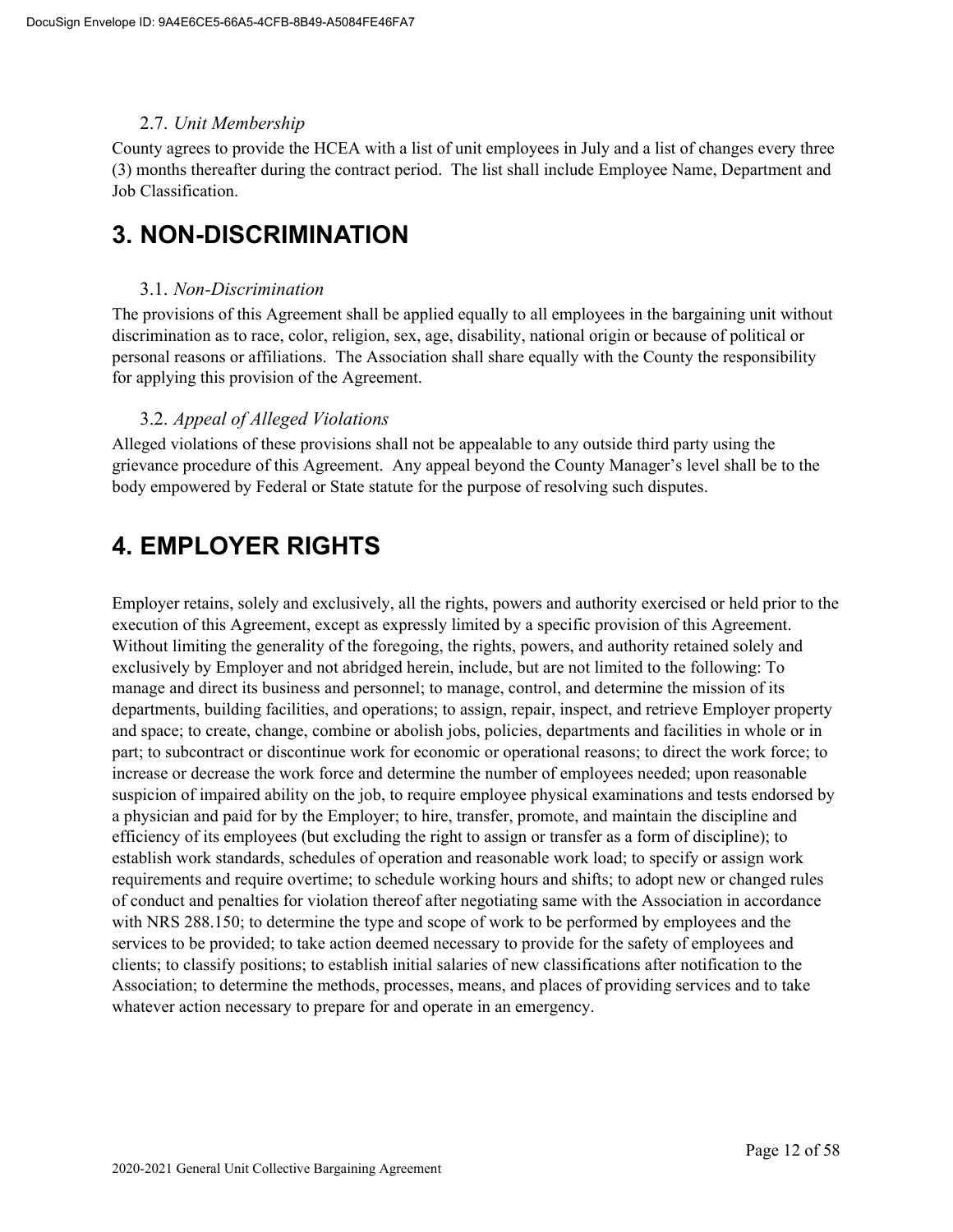# **5. PROCEDURE FOR FILLING VACANCIES**

### 5.1. *Posting*

The County shall post all County employment vacancies for a period of not fewer than five (5) working days in order to afford interested employees the opportunity of applying for a lateral transfer or promotion, as appropriate. Such postings shall list the desired classification for the position involved, the geographic location of the initial assignment and the working hours if different from the normal work week.

#### 5.2. *Association Copy*

The County shall provide the Association with a copy of job vacancy announcements.

#### 5.3. *Applications*

Employees interested in being considered for the position shall submit an application to the department head responsible for filling the vacancy.

#### 5.4. *Consideration*

All employee applicants for positions shall be considered in determining the best-qualified candidate. Factors to be considered in making the selection will include:

- Performance on written, oral and practical examinations
- County Service
- Appropriate education and knowledge
- Relevant training
- Past performance
- Work habits including attendance and punctuality
- Other job-related factors

# **6. PROBATIONARY PERIOD**

#### 6.1. *Probationary Status*

All unit employees shall serve a probationary period of one full year from actual date of hire, during which time they may be released without notice, reason or right of appeal. The length of initial probation period shall be equivalent to one year of full-time service.

# 6.2. *Review During Probationary Period*

The performance of an employee serving a twelve-month probationary period shall normally be reviewed no later than five (5) months after initial hire and eleven (11) months after hire. During the final month of the probationary period, the employee's department head shall make a written recommendation for retention of the employee beyond the probationary period. If no such recommendation is received by the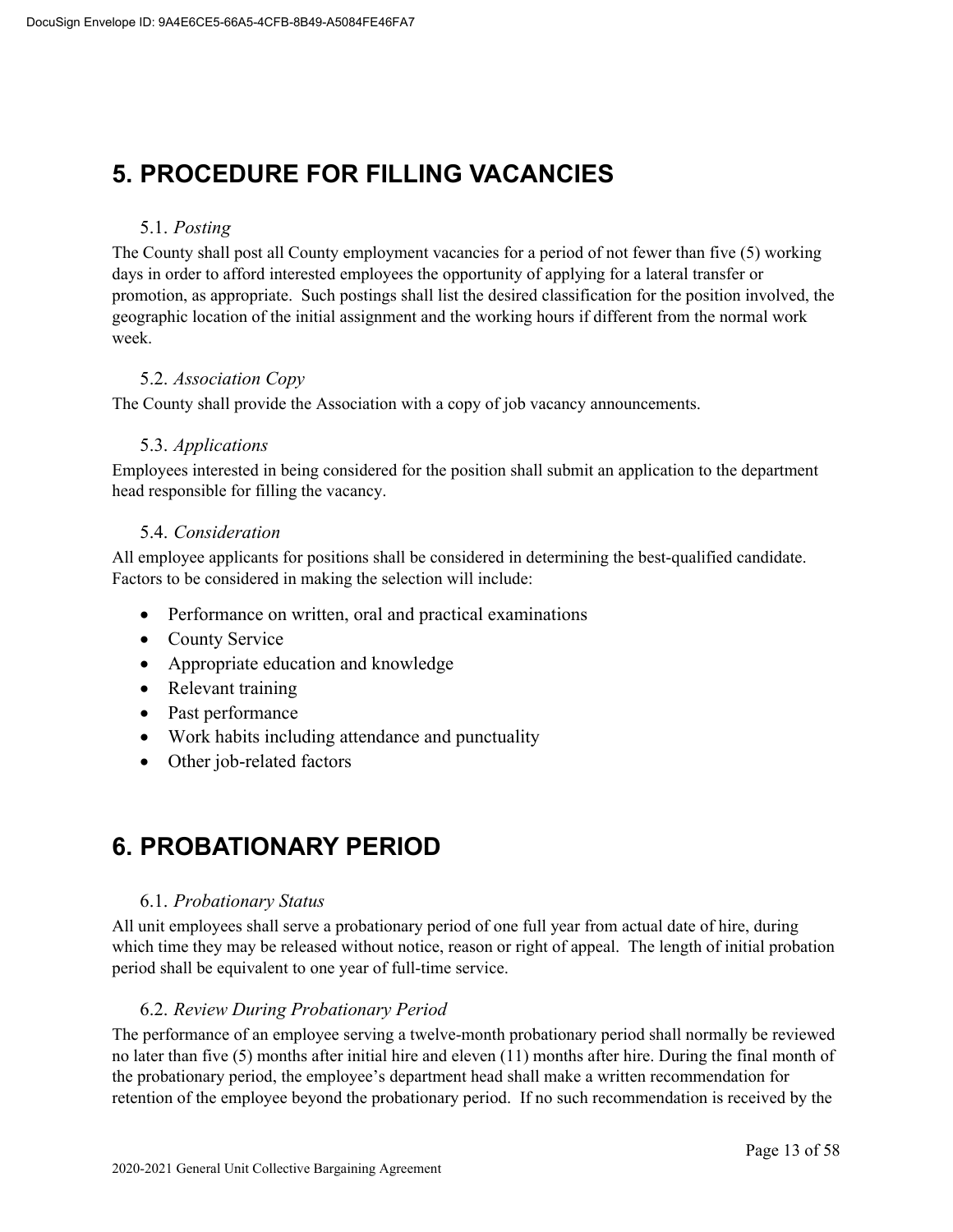appointing authority prior to the end of the employee's probationary period, the employee shall be released from County service.

# 6.3. *Probationary Period Upon Promotion or Transfer*

All employees promoted to a position of higher responsibility or transferred to another position shall serve a probationary period of twelve (12) months in the new position. During the probationary period, the employee shall normally be reviewed no later than five (5) months after promotion or transfer and at eleven (11) months after promotion or transfer. Regular employees who have transferred or promoted to another County position who fail to successfully complete their probationary period will be placed in layoff status and may exercise recall rights under the Layoff Article 23 of this Agreement.

# 6.4. *Voluntary Request to Return from Promotion*

An employee who has accepted a promotion and then, within 30 working days of appointment to the new position, requests to return to his/her old position, shall be returned to the position formerly held at the first opportunity when the position is vacant and to be filled, provided such vacancy occurs within one year of the employee's request to return to his/her former position.

# **7. WAGES AND MONETARY BENEFITS**

# 7.1. *Wages.*

Wages for unit positions shall be as shown in Appendix B.

# 7.1.1. *Fiscal Year 2020-2021.*

Effective and retroactive to the pay period containing July 1, 2020, the County agrees to increase the amounts listed in this unit's salary schedule by a 2% Cost of Living Adjustment (COLA).

# 7.1.2. *Merit Advancement and Cost of Living Adjustment Consideration*.

All percentages are approximate and will be conformed to an hourly wage schedule.

# 7.1.3. *Merit Pay*

Effective and retroactive to the pay period containing July 1, 2020, Merit pay will be at the 2.5% step range.

#### 7.2. *Public Employees Retirement System*

# 7.2.1. *Employee Participation*

All employees covered by this agreement shall participate in the Public Employees Retirement System (PERS) of the State of Nevada in accordance with the rules of that system as set forth in NRS Chapter 286.

# 7.2.2. *County Contribution*

The County agrees to contribute for each employee covered by this agreement the NRS mandated rate to PERS for the term of this Agreement.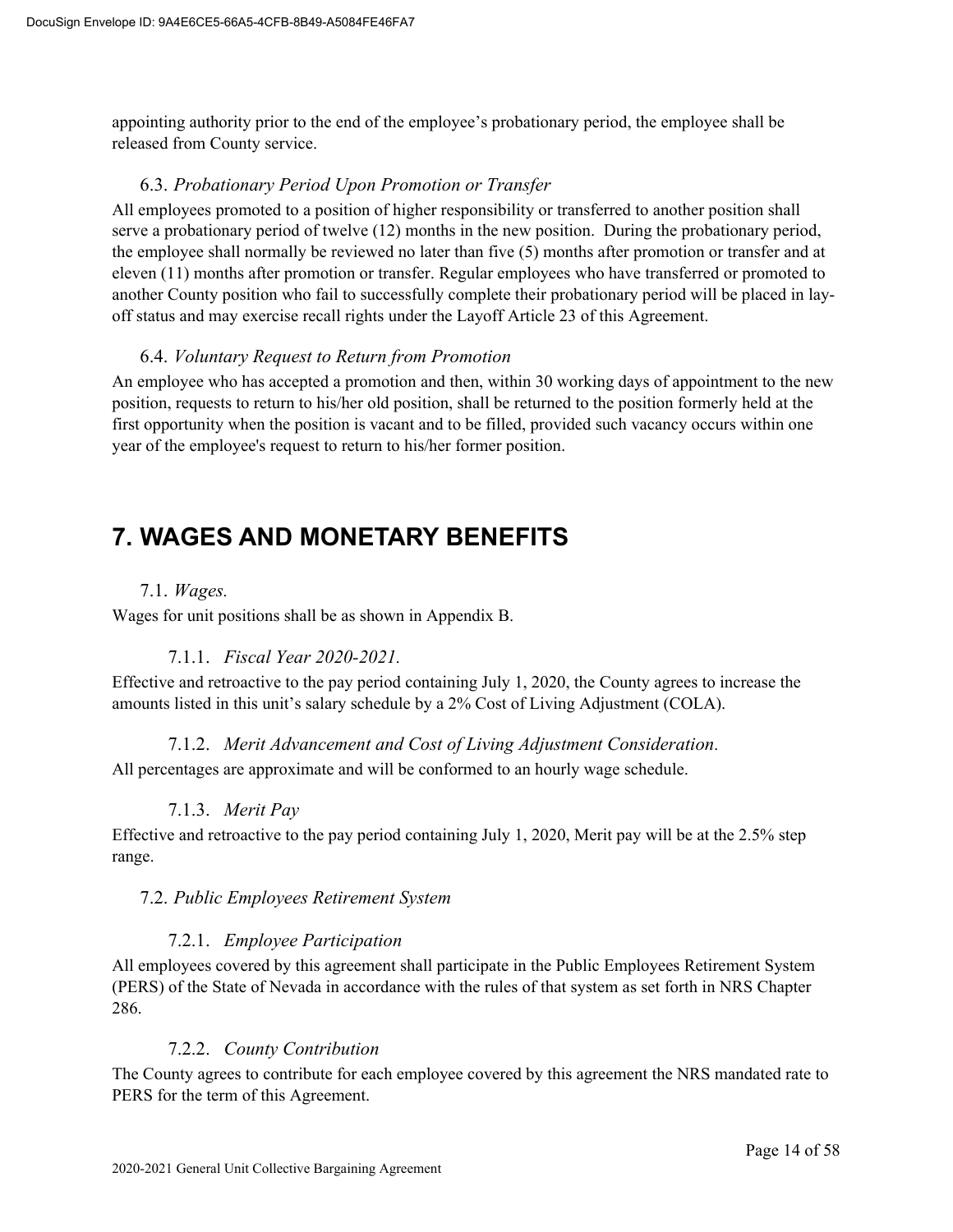#### 7.2.3. *Nevada Legislature Mandated Increases*

Increases in the PERS contribution rate which are mandated by the Nevada Legislature shall be paid for by the party or parties designated in such action. If the Nevada Legislature is silent with respect to who is responsible to pay contribution increases, subsection 7.2.4. shall apply.

#### 7.2.4. *Nevada Legislature Undesignated Contribution Increases*

If the Nevada Legislature does not designate whether the employee or the County is to pay for the increase in contributions to PERS, the County shall pay the increased contribution. Payment of the employee's portion of the contribution increase shall be made by an equivalent reduction in pay or, if such an increase coincides with a scheduled increase, by reducing the equivalent of a scheduled basic salary increase or cost of living increase, or both. Should an increase be more than a total of one and onehalf percent  $(1.5\%)$ , the parties agree to meet and confer regarding the impact of the increase upon the wage adjustments provided in this agreement.

# 7.2.5. *Nevada Legislature Undesignated Decreased Contribution Rates*

If the Nevada Legislature does not designate the distribution of decreased rates, if any, decreases in the contribution rate shall be equally shared and shall be credited by increasing the pay schedule by the amount equal to ½ the prescribed reduction.

#### 7.3. *Longevity*

#### 7.3.1. *Longevity Steps.*

Each person who has served in step ten (10) of his/her assigned range for at least one (1) year shall be eligible to receive a one (1) percent step increase through Range L10 of the attached wage chart for standard or above performance on each successive anniversary date.

# 7.3.2. *Longevity Bonus.*

Employees covered by this agreement are eligible for longevity bonuses as follows:

- A. *20 Years*. On the first pay period after completing 20 years of continuous County service, employees shall be paid a \$1,000.00 one-time payment in recognition of that service.
- B. *25 Years*. On the first pay period after completing 25 years of continuous County service, employees shall be paid a \$1,500.00 one-time payment in recognition of that service.
- *C. 30 Years*. On the first pay period after completing 30 years of continuous County service, employees shall be paid a \$2,000.00 one-time payment in recognition of that service.

#### 7.4. *Pay Days*

The County will continue the current bi-weekly pay period system. Payroll periods end at midnight every other Sunday. Paydays will be the Friday following the end of the payroll period. Should a payday fall on a holiday, paydays will be the day preceding the holiday.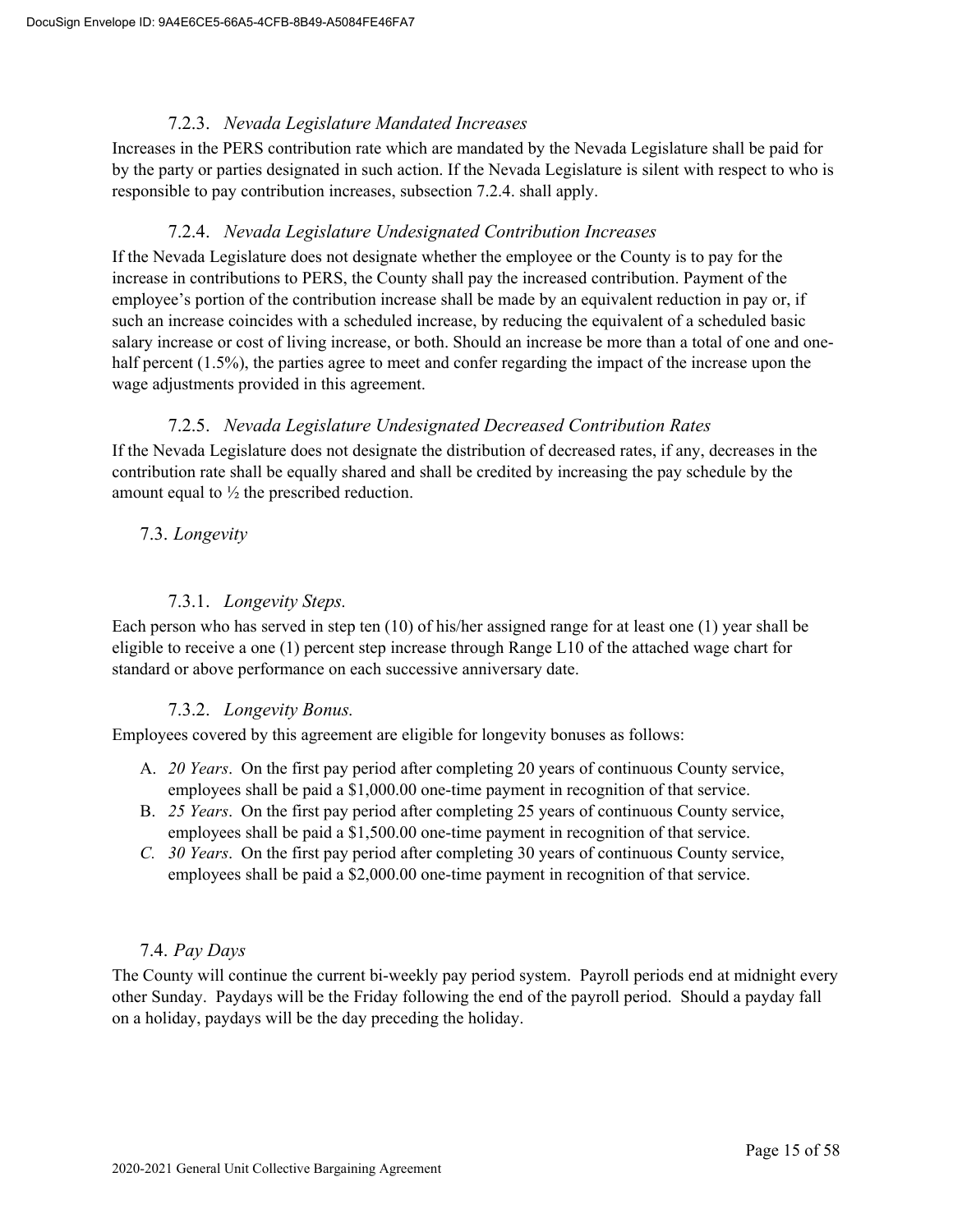# 7.5. *Annual Merit Review*

# 7.5.1. *Merit Steps*

Employees who achieve "meets standard" in their overall annual performance ratings will be eligible for advancement to the next higher step of the range or longevity steps.

# 7.5.2. *Eligibility*

Each employee is eligible for an annual merit salary step after the completion of twenty-six (26) complete payroll periods of employment if the employee has demonstrated standard or above standard job performance as contemplated in 7.4.1 and as determined by the employee's supervisor and department head or his/her designee. The merit increase shall be granted upon completion of an approved performance appraisal form by the supervisor recommending approval by the County Manager and receipt of that approval. When approved, the increase shall be effective on the first of the pay period following the employee's anniversary date of current position. If performance appraisals are completed post appraisal date recommending approval, the merit increase will be retroactive to first pay period following the employee's anniversary date at current position. Performance appraisals will ordinarily be completed within thirty (30) days prior to the completion of twenty-six (26) payroll periods. The content of a performance appraisal and any decisions based upon such content may be appealed only through the grievance procedure to the County Manager level. The decision of the County Manager shall be final and binding.

# 7.5.3. *Merit Review Date*

If an employee is promoted or demoted to a new position that results in a salary increase or decrease of five percent (5%) or more, then a new anniversary date for current position will be established.

# 7.6. *Date of Hire*

The term "date of hire" is defined as the actual date an employee first renders paid service in a regular position. The salary anniversary date is adjusted for leaves of absences without pay in excess of thirty (30) days and for breaks in regular County service.

# 7.7. *Call Back*

Any unscheduled work required of an employee for which an employee is unexpectedly required by his/her department head or department head's designee to return to his or her place of employment shall be at least two (2) hours in duration at the earned rate of pay for the purpose of compensation.

# 7.7.1. *Reporting for Call Back*

Employees required to report for work within one (1) hour before their regular reporting time shall be compensated in accordance with the Overtime Compensation Article of this Agreement.

# 7.7.2. *Premium Pay*

Premium Pay for any additional hours worked during any call back shall be paid in accordance with the eligibility provisions of the Overtime Compensation, Article 15, of this Agreement.

# 7.8. *Standby*

Standby duty shall be assigned in writing and shall be compensated at the rate of \$2.00 per hour served in accordance with this section.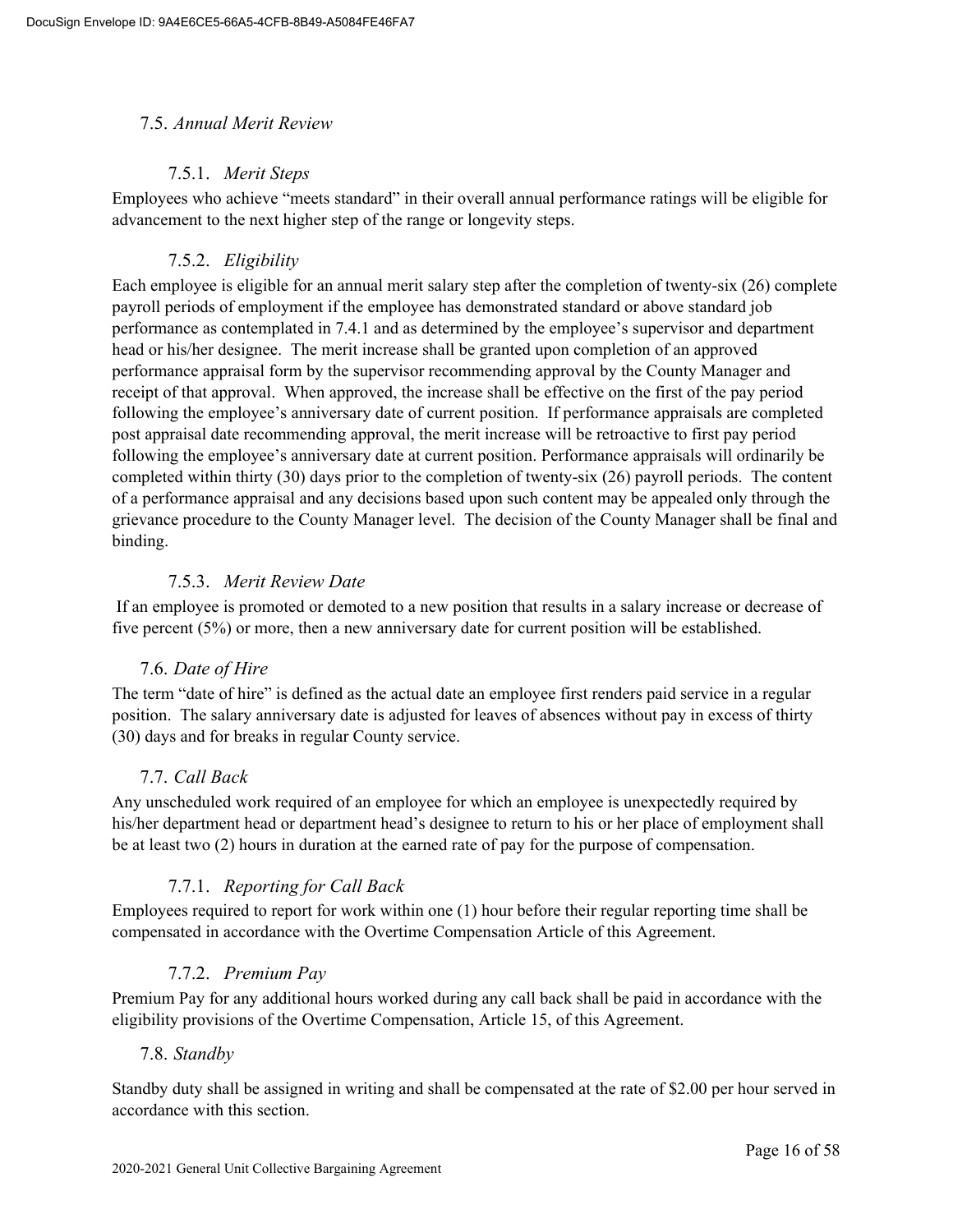- 1. An employee shall not receive standby pay for hours actually worked or for hours reimbursed by a callback minimum.
- 2. Situations which allow employees to remove themselves from standby duty by passing it onto another employee shall not be considered standby.
- 3. Standby duty is defined as that circumstance which requires the employee so assigned to:
	- A. Be ready to respond within 20 minutes to calls for service, and
	- B. Be readily available at all hours by telephone, or other communication devices, and
	- C. Refrain from activities which might impair the employee's ability to perform assigned duties upon call.

# 7.9. *Education Incentive*

The County will reimburse each employee for the cost of registration and books for job-related class work which is part of the requirement for completion of a major for an Associates or Bachelor college degree which is directly related to the employee's current County employment or if not in pursuit of a degree, classes directly related to the employee's current County employment, provided all of the following conditions are met:

# 7.9.1. *Request for Participation in Education Incentive Program*

The employee must request and receive approval for reimbursement prior to beginning the class or degree program. Requests shall be submitted to the County Manager and shall be considered for approval subject to the conditions of this section. As part of the request, employees must provide evidence of enrollment in a class or program to the County Manager.

# 7.9.2. *Education Incentive Program Funding and Employee Expectations*

- A. Class work will be completed on the employee's own time.
- B. The total reimbursement paid by the County to all employees for education under this section in any fiscal year shall not exceed twenty thousand dollars (\$20,000.00), nor shall any employee be reimbursed more than three thousand dollars (\$3,000.00) in any fiscal year. Classes will be approved for reimbursement on a first come first paid basis, based on the date of initial application for approval, until funds are exhausted.
- C. Reimbursement shall be for actual cost of tuition and registration for a class in an amount not to exceed five hundred dollars (\$500.00) per class. Employees shall present evidence of completion of the course with a grade of "B" or better and evidence that verifies that credits received by the completed course will go towards satisfying approved degree requirements.
- D. Non-graded classes are not eligible for book reimbursement.

# 7.9.3. *English, Spanish, or Sign Language Course Incentive*

An employee who completes two (2) successive college level English, Spanish, or Sign language courses may be reimbursed for the registration, tuition and book costs directly related to the courses upon completion of the second (intermediate level) course, provided that each of the conditions listed above are met.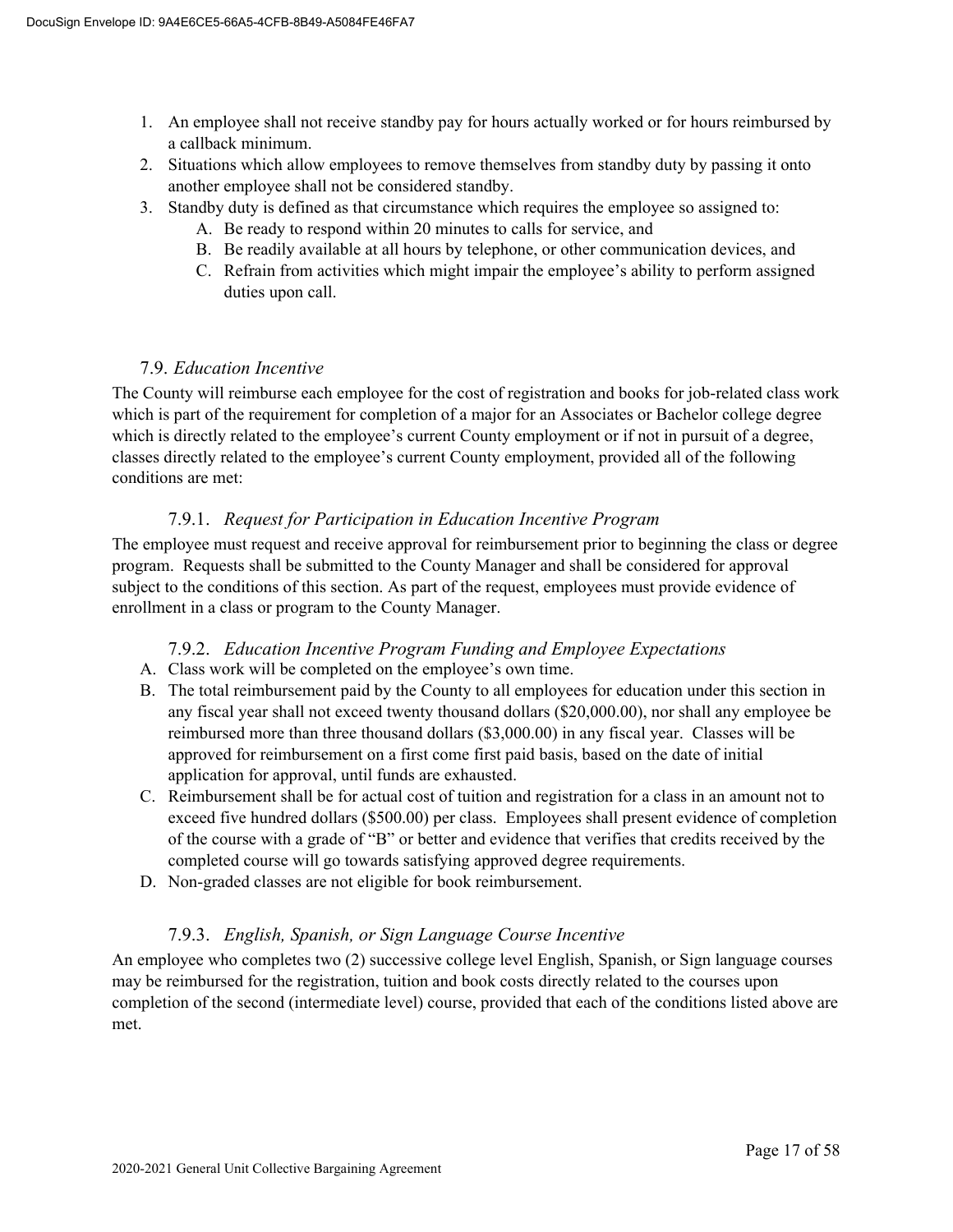# 7.10. *Shift Differential*

Shift differential pay shall be paid to Sheriff's Office Dispatchers and Central Control Employees beginning with the pay period containing July 1, 2018 at the rate of \$2.00 for all hours worked between 6:00 p.m. and 6:00 a.m. on a regularly scheduled shift in which at least four hours of the shift worked fall between those hours.

# 7.11. *Dispatcher and Central Control Training Pay*

Employees below the rank of Dispatch and Central Control Supervisor are eligible to receive training pay when all of the following conditions are met:

- A. The employee assigned a training dispatcher or central control operator must be certified by the Sheriff to have met standards for training dispatcher and central control operator formally established by the Sheriff; and
- B. The Sheriff has formally established standards which the employee receiving training must meet during the training period; and
- C. The employee has been assigned by the Sheriff or his/her designee to serve as a training dispatcher or central control operator for a particular employee and is actually performing training duties.

# 7.11.1. *Training Dispatcher and Central Control Operator Pay Amount*

Those employees assigned in writing by the Sheriff as training dispatchers or central control operator who are eligible for training pay will be paid an additional two dollars (\$2.00) per hour for each eligible hour.

# 7.11.1.1. *Section Interpretation*

This section shall not be interpreted to restrict the Sheriff's authority to make any training assignment for which compensation is not required by this section.

# 7.12. *Working Above Classification*

When an employee is ordered in writing to fill a higher classification outside the employee's assigned series because of the absence or incapacitation of the incumbent of the higher classified position, the employee shall be entitled to an increase of five percent (5%) in salary for the time performing under such order under the following conditions:

- 1. When the employee has worked in the higher classified job for a minimum of eleven (11) consecutive working days, in which case the increase in salary shall take effect on the twelfth (12th) consecutive day, or
- 2. When an employee has not qualified under Section 7.10.1 above, but accumulates over fifteen (15) work days in an authorized acting capacity within the same fiscal year, in which case the increase in salary shall take effect on the first day of the payroll period in which the sixteenth (16th) day of such assignment occurs.
- 3. Such above classification assignment must have the prior approval of the Department and the County Manager.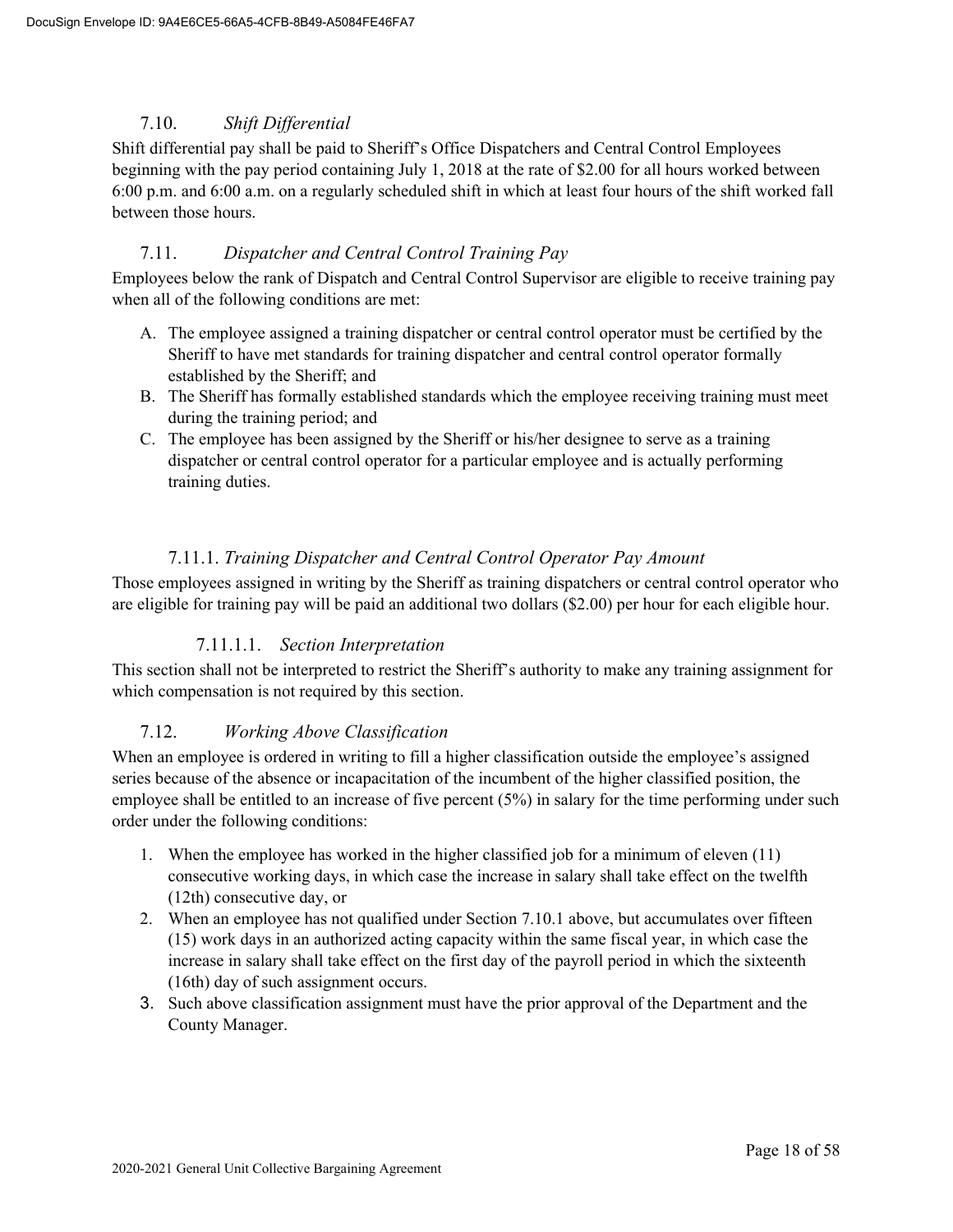### 7.13. *Requests for Consideration of Reclassification*

Each year during November, the County will accept written requests for reclassification from a unit employee who believes s/he is inappropriately classified with regard to the duties he/she is normally required to perform. Such request shall include a description of the normal duties being performed by that employee that are significantly different from those of the employee's current classification and at a higher level in the case of an request to be reclassified to a higher class. An individual employee may only make such a request once every three years.

#### 7.13.1. *Request for Consideration of Reclassification Steps*

- 1. Requests for Reclassification shall be forwarded to the County Manager's office with a copy to the Department Head.
- 2. The County Manager shall review the request and consider the budgetary implications of the requested change and discuss the merits of the requested action with the employee's Department Head. Should the Administrator and the Department Head be convinced that the request merits further review, the Administrator will arrange for an appropriate audit of that and any other affected positions. The employee must be notified of any action to be taken by the employer, including the job audit, within a reasonable period of time, not to exceed one hundred twenty (120) days of the employee's request. If the audit recommends a change in classification and such recommendation is approved by the Commission, such reclass shall be effective no later than the beginning of the following budget year.
- 3. Should the request be denied at any stage, the employee shall be eligible to submit another reclassification request after two years from date of submission. No other recourse shall be available to the employee or the Association.

# **8. HEALTH AND WELFARE BENEFITS**

#### 8.1. *County Contribution to Cost of Health and Accident Insurance*

The County will contribute up to a maximum of one thousand twenty two dollars (\$1022.00) per month toward a full-time eligible employee's group health benefits for FY 2018-2019. The County will contribute up to a maximum of one thousand twenty two dollars (\$1022.00) per month toward a full-time eligible employee's group health benefits for FY 2019-2020. Any increase above the stated amounts both parties will meet and negotiate regarding the increase. Both parties will meet and negotiate any increase above the stated amounts.

#### 8.1.1. *Benefits Eligible for County Contribution*

The County's contribution will be the cost of the employee's premium up to the maximum contribution amounts set out herein. The County contribution must be used, at the employee's option, to cover costs associated with health care, dental, vision, and basic life insurance. The total maximum contribution may only be applied to health care, vision, life, and/or dental benefits subject to health care, vision, life, and dental plans available to employees. The total maximum contribution may also be applied to County sanctioned supplemental insurance providers, unless otherwise prohibited by IRS rules and regulations.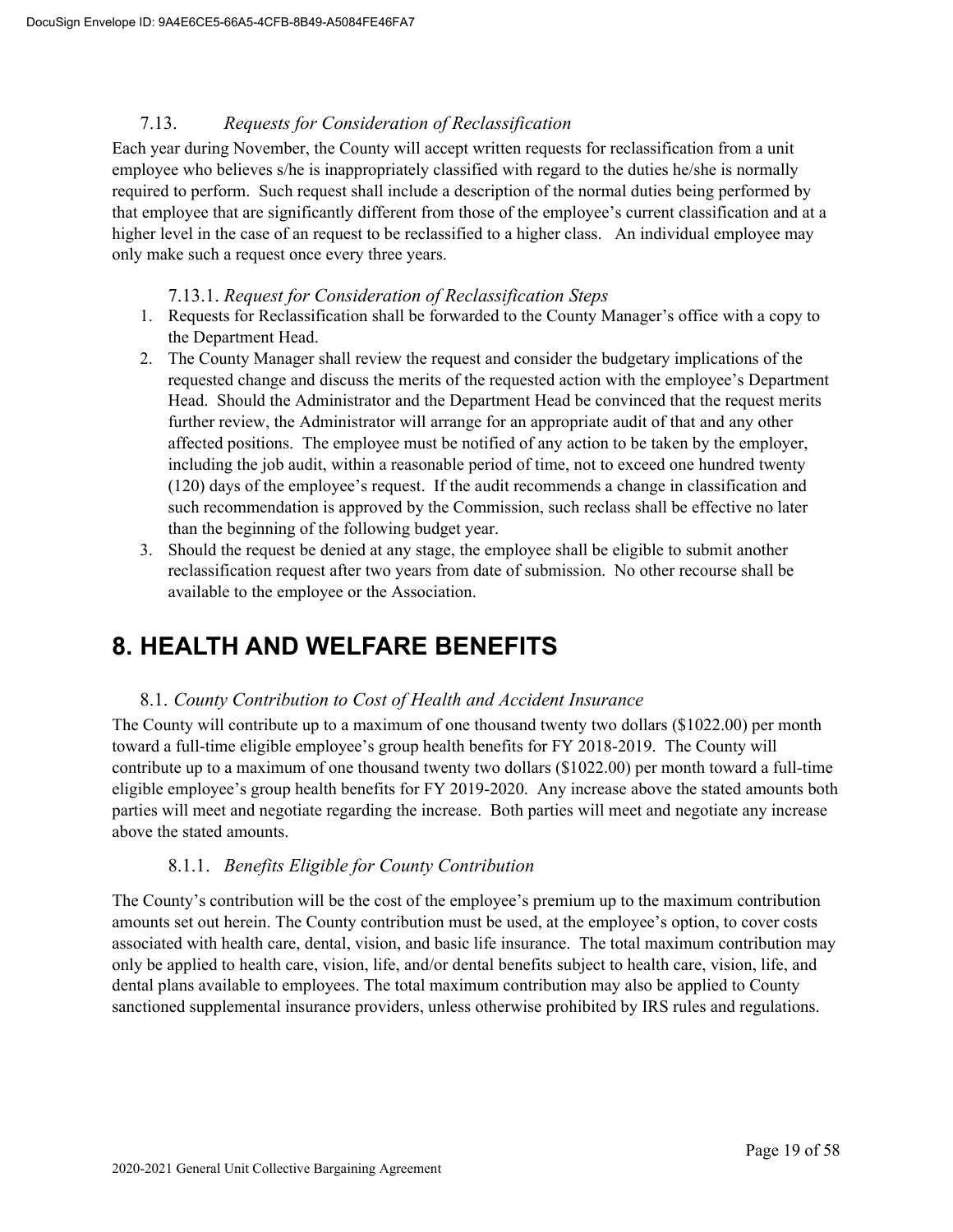# 8.1.2. *County Contribution towards High Deductible Health Plan with an Associated Health Savings Account*

For employees that choose to participate in a high deductible health care plan with an associated Health Care Savings Account; as offered by the County, the County will contribute the difference between the cost of an employee premium under the County's standard health care plan and the premium for the employee's high deductible plan to the employee's Health Care Savings Account. Contributions of the difference between the two plans will be made by the County on a monthly basis.

#### 8.1.3. *Amounts beyond the County's Contribution*

The employee shall pay any amount beyond the County's contribution.

#### 8.1.4. *County Contribution to membership in Care Flight's Flight Plan*

The County will pay the \$30.00 per household annual membership rate. If more than one employee lives in the same household only 1 membership will be paid.

#### 8.2. *Eligibility for Health Insurance Programs*

Employees shall be eligible for contribution toward health insurance premiums beginning with the first day of the month following completion of thirty (30) days of employment. For insurance purposes all persons working for the County are required under the County's policy to be regularly employed in order for the employee to be insured. Eligibility for County health insurance benefits is only provided to unit employees that are regularly employed by the County thirty (30) hours or more per week and who have made application and have been issued a Certificate of Insurance.

#### 8.3. *Insurance Benefits Review Committee.*

- A. The parties agree to continue the Insurance Benefits Review Committee, which will meet annually to consider alternatives to the current coverage and insurance providers offered by the County. The Committee shall include representatives of all County employees and of County management. The Association shall be entitled up to four representatives on the Committee. The options to be considered by the committee shall be limited to changes which are within the per employee payments for health insurance provided by the County in this agreement and the "125" plan.
- B. The Committee will review each of the types and levels of coverage currently paid for by the County including medical/hospitalization, vision and dental insurance.
- C. The Committee will recommend by consensus what available insurance will be purchased within the available negotiated monthly contribution made by the County. The Committee may recommend continuation or change in any coverage or provider except those to which the County is committed by contract. The Committee will determine the extent to which the money available will be used to purchase additional insurance for employees only or to contribute to the cost of dependent health coverage. Amounts recommended for contribution toward the cost of dependent coverage may include money, which would not otherwise be spent during the fiscal year because some employees are not eligible for dependent coverage.

#### 8.4. *Detention Facility Benefits*

County will pay for needed hepatitis inoculations and tuberculosis tests for all employees working in the Detention Center facility.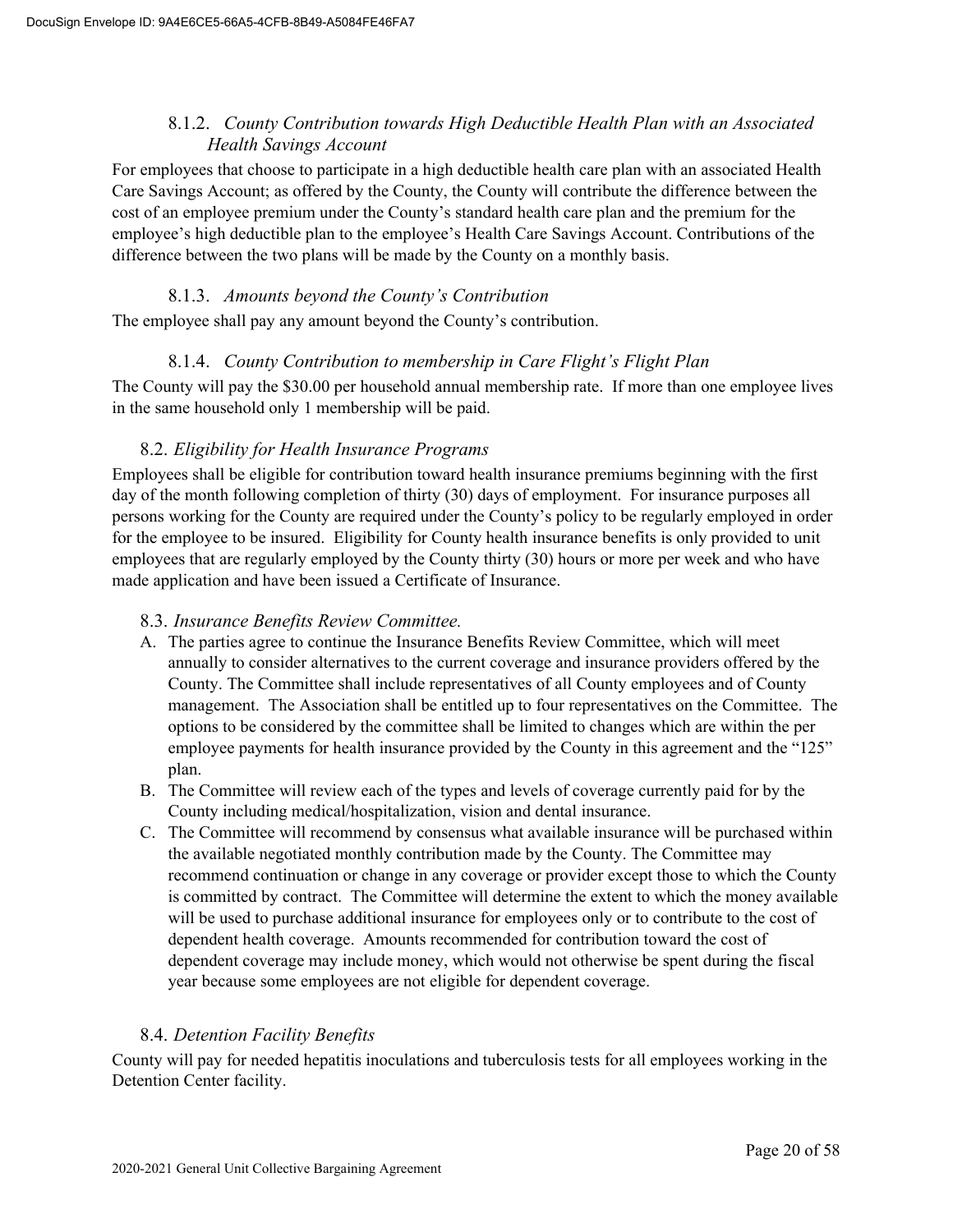#### 8.5. *Dependent Coverage*

An eligible employee may include his/her dependents under the County's group health insurance by arranging for the appropriate payroll deduction to provide coverage. The County will contribute any portion of the monthly contribution not required for employee coverage toward the cost of dependent health insurance coverage. The County will also provide a "125 Plan" through which employees may pay dependent insurance premiums not covered by County contributions.

#### 8.6. *Workers' Compensation Insurance*

All employees are automatically covered by approved Worker's Compensation insurance for on-the-job accidents and occupational diseases. Requirements of applicable laws governing Workers' Compensation benefits shall be followed. See Article 11 for details.

#### 8.7. *Unemployment Compensation.*

Public employees are covered by Nevada Unemployment Insurance Program.

#### 8.8. *Retirement*

All employees covered by this agreement shall participate in the Public Employees Retirement System (PERS) of the State of Nevada in accordance with the rules of that system as set forth in NRS Chapter 286. Any increases or decreases in the contribution rate required pursuant to NRS 286 shall be divided equally between employee and County or as otherwise required.

#### 8.9. *Commercial Drivers Licenses Physical Examinations*

Employees who are required by their employment to maintain a commercial driver's license, shall have the required physical examination performed by a physician designated and paid for by the County.

# **9. ANNUAL LEAVE**

#### 9.1. *Accrual*

All unit employees who are employed on a continuous full-time basis shall accrue annual leave credits on the basis on the schedule below. Part-time employees who work at least twenty (20) hours per week shall earn annual leave on a prorated basis based on the number of hours worked in the pay period.

| Years of Continuous<br>Service | Hours Earned Per<br>Hours Paid | Max. Hours<br>Per Year | Max. Hours |  |
|--------------------------------|--------------------------------|------------------------|------------|--|
|                                |                                |                        | Carryover  |  |
| $I^{st}$ thru $2^{nd}$         | .0385                          | 80                     | 192        |  |
| $3^{rd}$ thru $5^{th}$         | .0462                          | 96                     | 240        |  |
| $6^{th}$ thru $10^{th}$        | .0577                          | 120                    | 240        |  |
| $11^{th}$ thru $15^{th}$       | .0769                          | 160                    | 240        |  |
| $16^{th}$ thru $20^{th}$       | .0846                          | 176                    | 240        |  |
| $21^{st}$ thru $24^{th}$       | .0923                          | 192                    | 240        |  |

# 9.2. *Schedule of Accrual of Annual Leave*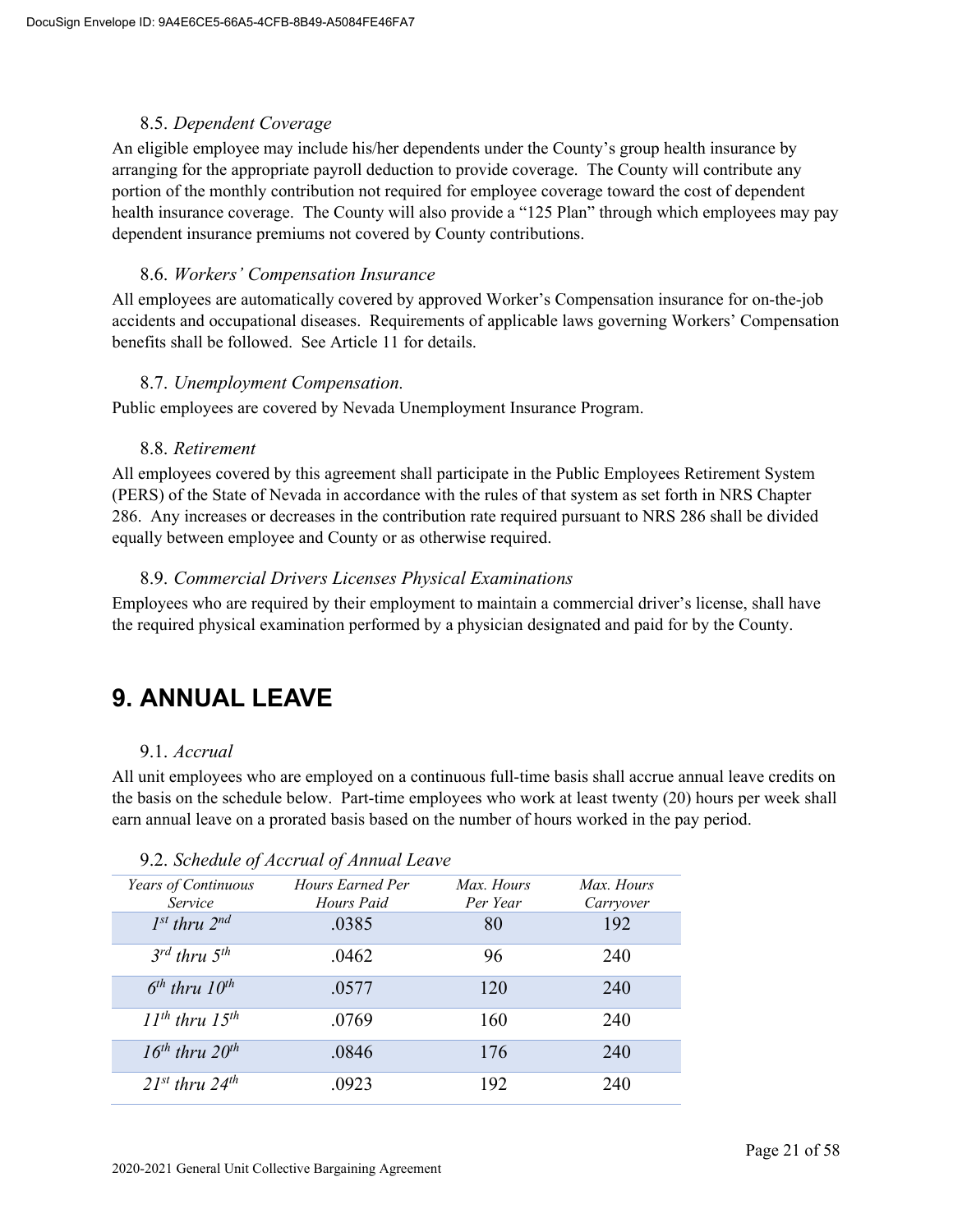| $25th$ and more<br>0962<br>200<br>240 |  |
|---------------------------------------|--|
|---------------------------------------|--|

Only regular hours paid shall effect annual leave accrual. Carryover of annual leave shall be judged as of the end of the pay period that includes December 31st of each year. New accrual rate will take affect the start of the pay period following the anniversary date.

#### 9.3. *Accrual During Probation*

Each employee shall accrue annual leave during his/her probationary period, but shall not be allowed to use annual leave until the employee has been employed continuously for at least six (6) months.

#### 9.4. *Accrual of Leave While on Leave*

Annual leave will continue to be credited to all persons while regularly employed by the County when an employee is on annual leave. However, accrual of annual leave will cease upon termination or when an employee is placed on leave without pay.

# 9.5. *Approval for Use of Annual Leave*

All annual leave will be taken at a time as approved by the employee's department head. Annual leave requests will be submitted by seniority for each calendar year and must be in by January 31st of that year. Rescheduling of prescheduled leave shall be approved by the Department Head when the new schedule can be accommodated without undue disruption of department services subject to 9.5.1 below.

#### 9.5.1. *Annual Leave Conflicts.*

Conflicts between annual leave requests submitted in accordance with this section shall be resolved by the department head, approving those leaves that were submitted first in chronological order.

# 9.6. *Carry-over of Annual Leave to Following Year*

All annual leave not taken in excess of the applicable maximum carryover hours will be forfeited at the end of the pay period which includes December  $31<sup>st</sup>$  of each year. A ninety (90) day extension may be granted by the County Manager solely for reasons of County convenience and if no violation of NRS 245.210 are foreseeable. Any request for an extension must be submitted and approved prior to December 31. Should any employee be prevented by the County from using the leave for which the extension was granted, the County would pay off such leave.

#### 9.7. *Payment on Separation*

Employees who have completed at least six (6) months of continuous service and leave the County service shall be paid for accrued, but unused annual leave.

#### 9.8. *Payment on Death*

If an employee dies who was entitled to accumulated annual leave under the provisions of this Article, the heirs of such deceased employee shall be paid an amount of money equal to the number of unused hours of annual leave earned or accrued multiplied by the hourly rate of such deceased employee.

#### 9.9. *Part-time employees*

A regular part-time employee is defined as an employee working on a regular schedule less than forty (40) hours per week. Regular part-time employees accumulate or earn length of service credit for annual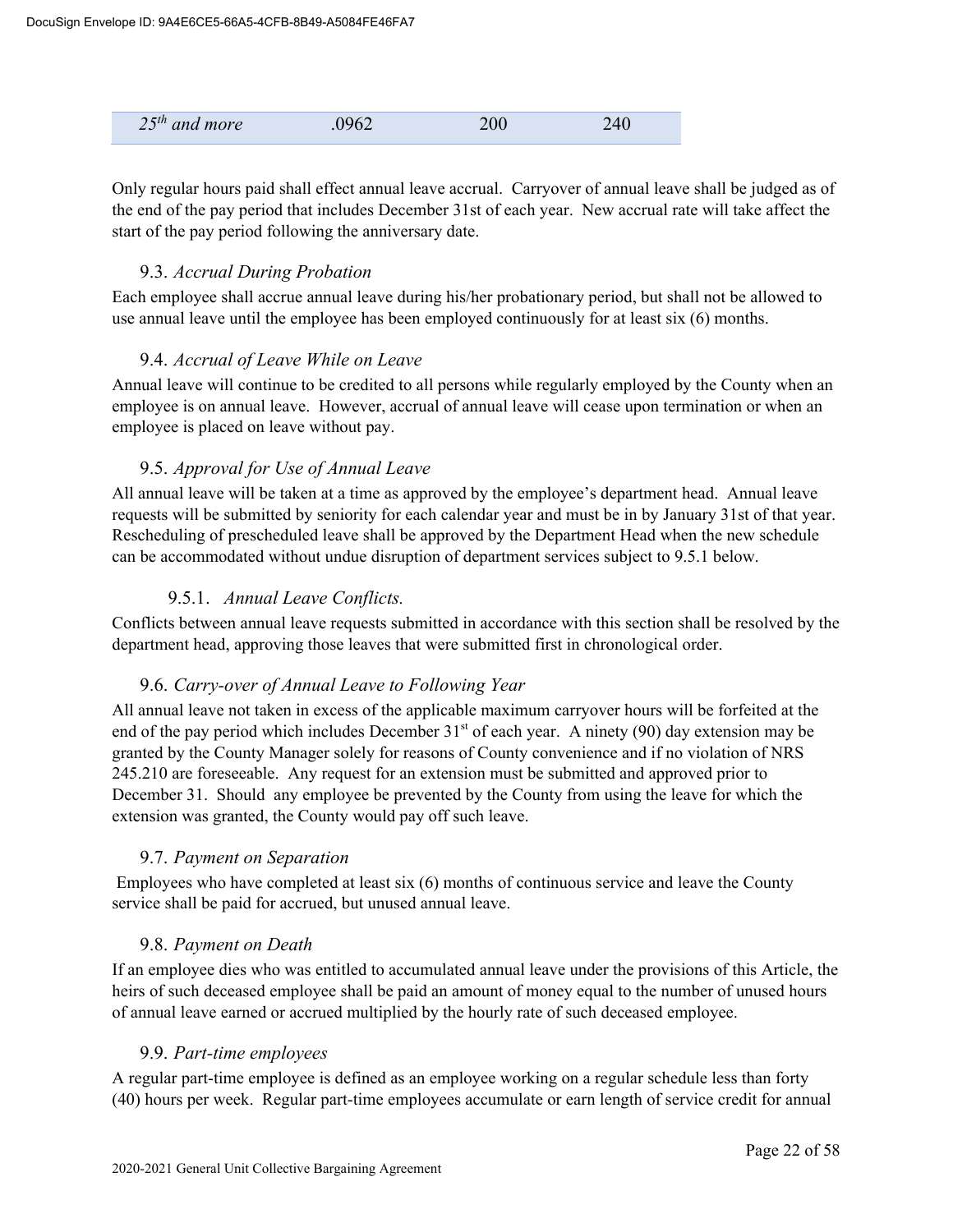leave purposes based on actual number of years of continuous and uninterrupted service, whether such service is entirely part-time or mixed part-time and full-time during any year or portion of a year. For purposes of this section, a regular part-time employee beginning service on May 1 of a year is considered to have one (1) year of service beginning May 1 of the next succeeding year, two (2) years of service beginning May 1 of the next succeeding year, etc., even though the employee only works on a part-time basis and accrues the benefits on a pro-rated basis.

#### 9.10. *Interrupted Service*

Any individual with five (5) consecutive years of employment with the County who terminates and then is re-employed by the County within one (1) year from date of termination shall receive credit for prior years service in determining the appropriate category for annual leave benefits. Notwithstanding the foregoing, such an individual is subject to the probationary status requirements.

# **10. SICK LEAVE**

#### 10.1. *Entitlement*

All unit employees who are employed on a continuous full-time basis shall be credited with sick leave according to the schedule below. Part-time employees who work at least twenty (20) hours per week shall earn sick leave credits on a prorated basis, based on hours worked in the pay period. Employees working fewer than twenty (20) hours per week will not accrue sick leave credits.

#### 10.2. *Sick Leave Accrual*

Effective July 1, 2020, eligible employees shall accrue sick leave at the rate of .0577 hours for each hour worked up to a maximum accrual of 120 hours per year. Only regular hours worked shall affect sick leave accrual. Maximum accrual shall not exceed 980 hours. Employees with more than 980 hours accrued shall not accrue sick leave until their balance drops below 980 hours.

#### 10.3. *Use of Sick Leave*

Sick leave is for use in situations in which the employee must be absent from work due to:

- a. His/her own physical illness or injury.
- b. His/her own exposure to contagious diseases or when attendance at work is prevented by public health requirements.
- c. The need to provide medical care for an ill or injured dependent child, spouse/domestic partner, or parent who resides in the employee's household. Medical care includes accompanying a dependent child, spouse/domestic partner, or parent who resides in the employee's household to medical appointments.
- d. Medical or dental appointments for the employee; provided that the employee makes a reasonable effort to schedule such appointments at times which have the least interference with the work day.
- e. Any disability.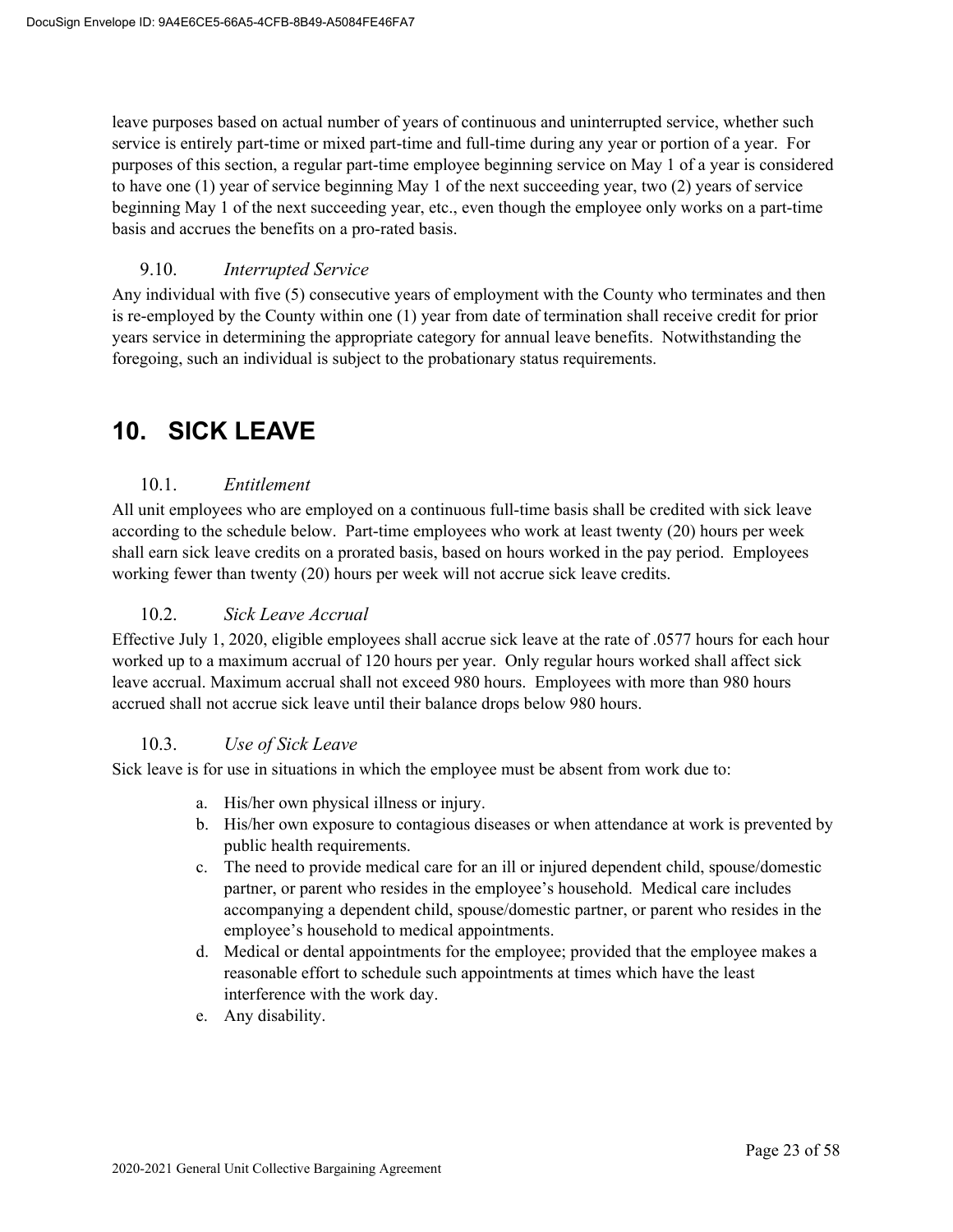#### 10.4. *Evidence of Authorized Usage*

The department head or his/her designee shall approve sick leave only after having ascertained that the absence was for an authorized reason, and the employee may be required to provide substantiating evidence at any time. Malingering or proven abuse of sick leave privileges shall be grounds for termination from County employment. A doctor's certificate of illness may be required at any time, but must be presented to the department head or his/her designee for any absence over three (3) consecutive working days when reason exists to suspect that abuse has occurred or when there is need to verify fitness to return to work.

# 10.5. *Sick Leave Payoff*

Employees with accrued, unused sick leave may, at the time of separation, select one (1) of the following options for reimbursement:

A. Cash payment upon separation of service:

Any employee who resigns in good standing after providing the County with proper notice or is laid off shall be entitled to payment, not exceeding the total sum of Three Thousand Dollars (\$3,000.00), for unused sick leave according to the schedule set forth below. If a sick leave payoff is received as a result of layoff, and the employee is later reinstated, only that sick leave not converted to retirement service credit or paid off at the time of the layoff will be reinstated and the amount of the payoff and the maximum payoff at any future separation from the County will be reduced by the amount paid at the time of layoff.

*Years of Employment with the County Percent of Accrued Unused Sick Leave for* 

| Payment    |     |
|------------|-----|
| 0-4        | 20% |
| $5 - 10$   | 35% |
| $11 - 20$  | 50% |
| 20 or more | 60% |

#### B. Conversion to Retirement credit upon separation:

In lieu of  $(A)$  above, an employee, with ten  $(10)$  or more years of continuous and uninterrupted service with the County and who is eligible to purchase retirement service credit under the Public Employees Retirement System (PERS) may, at his or her option, convert unused sick leave into service credit under PERS; subject to the following conditions and limitations as set out within Article 10.5.1 below:

#### 10.5.1. *Conversion to Retirement credit prior to retirement*

An employee who is eligible to purchase retirement service credit under the Public Employees Retirement System (PERS) may convert accrued, unused sick leave into retirement credit prior to retirement under the following conditions only:

- 1. An employee must maintain a sick leave hour balance of at least 480 hours of accrued unused sick leave to be eligible to convert to PERS credit.
- 2. An employee can only convert hours in excess of 480 (in increments of 8 hours), and conversion is limited to a maximum annual limit of 280 hours.
- 3. PERS will convert dollars into service credit. **Note**: *1 hour of sick leave may not equal 1 hour of service credit*.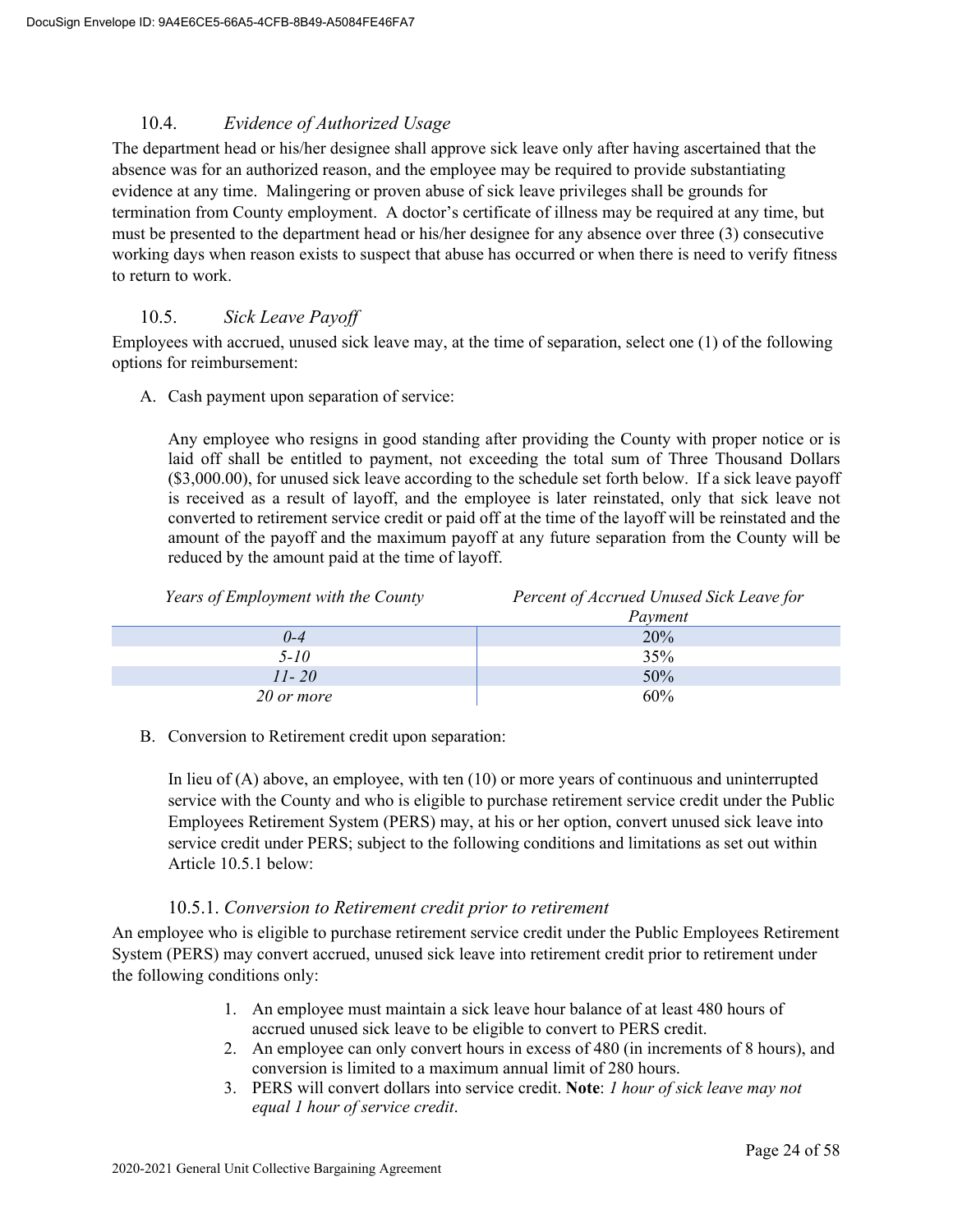- 4. Purchase of service credit under this provision must comply with PERS policies and procedures.
- 5. To convert sick leave under this provision, employees must submit a written request to the County Manager within the thirty (30) day window for conversion requests*.*  The conversion request window will open on November 1<sup>st</sup> and close on December  $1<sup>st</sup>$ . For requests for conversion to be eligible for conversion, all written requests must be received by the County Manager on or before December 1<sup>st</sup>, requests received after December 1st will not be considered timely and eligible for conversion under this provision.
- 6. Only sick leave actually accrued by an employee on or before December  $1<sup>st</sup>$  will be subject to conversion under this provision.
- 7. If the employee meets all the conditions set forth in this section, then the County will deduct the amount of sick leave designated on the employee's written request which is eligible for conversion from the employees account and proceed to purchase retirement service credit from PERS.
- 8. Employees may convert up to a maximum of 980 hours of accrued sick leave during the complete term of their employment with the County.
- 9. Employees may only convert sick leave to service credit 5 times prior to retirement.
- 10. Timely and eligible requests for conversion will be processed by the County in accordance with PERS policies and procedures.

# 10.6. *Accrual of Leave While on Leave*

Sick leave will continue to be credited to all persons while regularly employed by the County regardless of whether an employee is on sick or annual leave. However, accrual of sick leave will cease upon termination or when an employee is placed on leave without pay.

# 10.7. *Accrual During Probation*

Each employee shall accrue sick leave during his/her probationary period but shall not be allowed to use sick leave until the employee has been employed continuously for at least three (3) months.

# 10.8. *Leave Sharing*

An employee who has more than 200 hours of sick leave accrued may donate sick leave to an employee or employees who are on sick leave for catastrophic illness pursuant to the following restrictions:

- A. The employee receiving the sick leave must have exhausted all of his/her available paid leave including all sick leave and annual leave.
- B. The employee receiving the sick leave may not be on leave for an on-the-job injury covered by Workers' Compensation Insurance.
- C. The employee giving the sick leave must do so in writing and in blocks of eight (8) hours and shall not exceed 120 hours in any fiscal year. The sick leave being given shall be indicated be on a form provided by the County. (Appendix C.)
- D. The grant of sick leave must be irrevocable to the employee that donated the leave. If the leave is not used for the purpose donated it shall be donated to the catastrophic leave bank.
- E. If a donation is made by an employee at a different pay rate than the receiving employee, pursuant to N.R.S. 245.210.4, the donated time shall be converted into money at the hourly rate of the donor and the money shall then be converted into sick leave at the hourly rate of salary of the recipient.
- F. The total hours donated to an employee shall not exceed the number of hours necessary to avoid a loss in pay between the time the employee exhausts his/her paid leave pursuant to subsection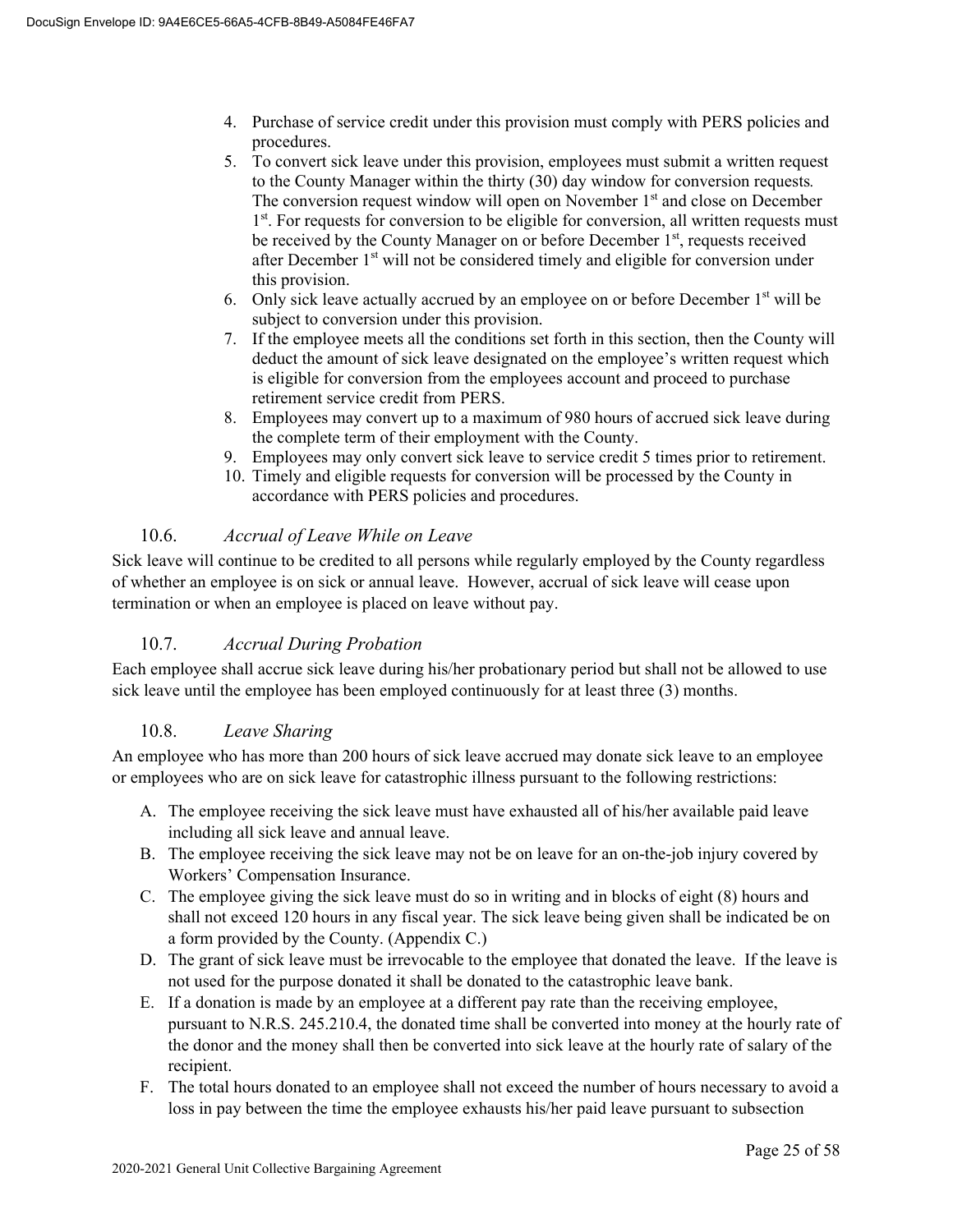10.8.1 and either the employee's return to work or the employee's eligibility for disability insurance.

- G. Last Resort Bank. Retiring employees may donate unpaid sick leave hours to the catastrophic sick leave bank so long as the donation does not cause the bank to exceed 1000 hours. Such leave will be available in amounts and for catastrophic purposes as determined by the County Manager.
	- a. "Catastrophe" means: (1) The employee is unable to perform the duties of his/her position because of a serious illness or accident which is life threatening or which will require a lengthy convalescence; (2) There is a serious illness or accident which is life threatening or which will require a lengthy convalescence in the employee's immediate family.
- H. The final decision as to whether any leave sharing will be allowed will rest with the County Manager or his/her designee who will review the type of illness/injury to insure it is catastrophic, prior leave usage by the employee requesting leave, and other matters as may be pertinent. The decision of the County Manager or his/her designee is final.

# **11. INJURY ON DUTY LEAVE**

# 11.1. *Injury on Duty*

Any unit employee who suffers an injury while working during the course of his/her employment for the County shall be entitled to injury leave until said employee is able to return to work or is terminated in any manner and subject to any limitations imposed by this Article or State Law. Injury means a sudden and tangible happening of a traumatic nature, producing an immediate or prompt result and resulting from external force, including injuries to artificial members. Any injury sustained by an employee while engaging in an athletic or social event sponsored by the employer shall be deemed not to have arisen out of or in the course of employment unless the employee received remuneration for participating in such event. For purposes of this Article, coronary thrombosis, coronary occlusion, or any other ailment or disorder of the heart, and any death or disability ensuing there from, shall not be deemed to be an injury by accident sustained arising out of and in the course of the employment.

# 11.2. *Coordination of Benefits*

When an employee is eligible at the same time for benefits under Chapter 616 or 617 of the Nevada Revised Statutes and for sick leave or injury leave benefit, the amount of sick leave or injury leave benefit paid to said employee shall not exceed the differences between their normal salary and the amount of any benefit received, exclusive of payment of medical or hospital expenses under Chapter 616 or 617 of the Nevada Revised Statutes for that pay period. Any usage of such sick leave shall be deducted from the employee's sick leave balance.

# **12. OTHER LEAVES**

# 12.1. *Bereavement Leave*

A regular, full-time or part-time employee who must be absent from work to attend the funeral of a family member who is within the third degree of consanguinity or affinity may use up to a maximum of five (5) days or forty (40) hours of bereavement leave per each occurrence. Bereavement leave longer than five (5) days or forty (40) hours may be charged to accumulated annual leave, up to a maximum of two (2)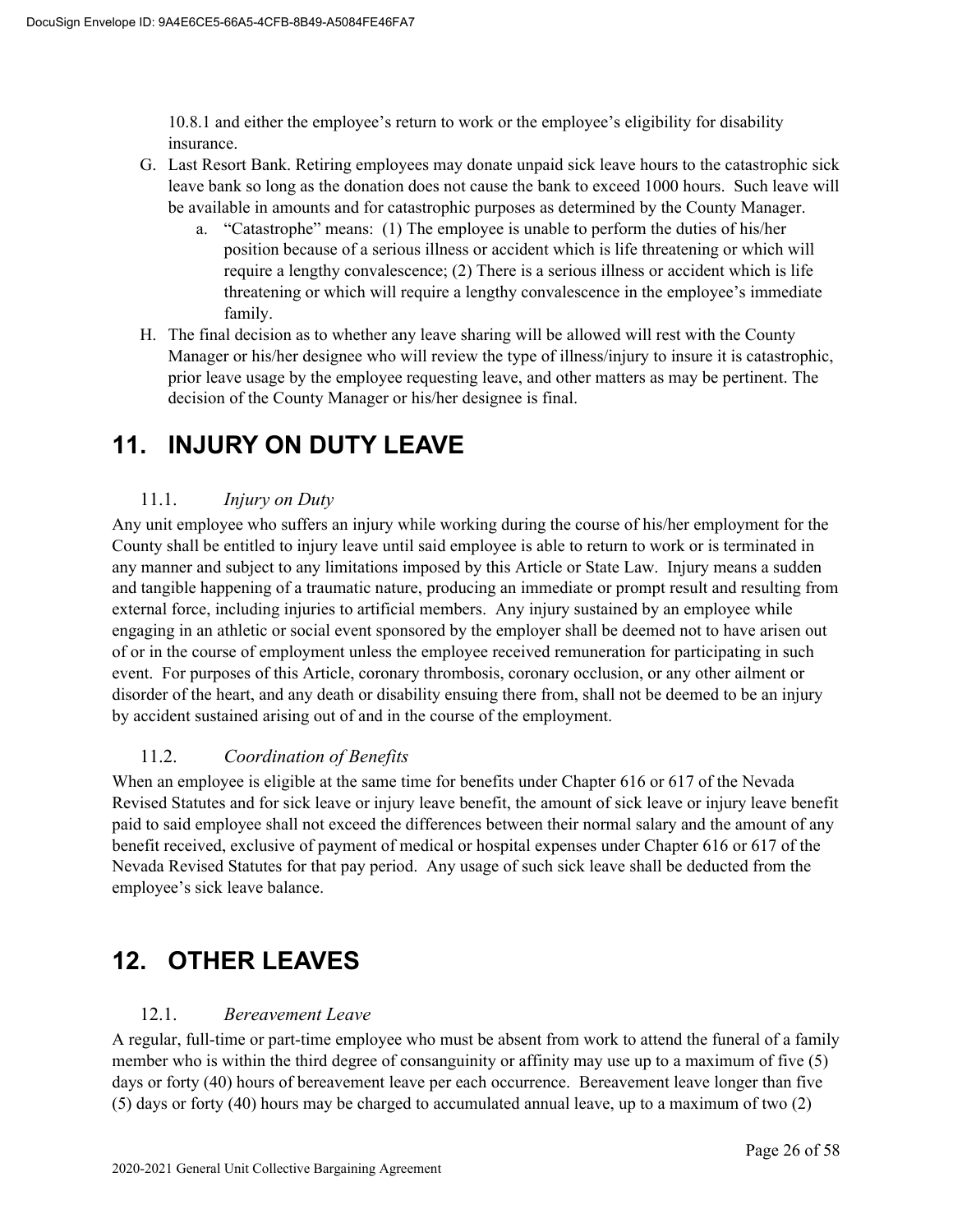additional days or sixteen (16) additional hours, with the advance approval of the Department Head. Employees who are not regular full-time or part-time employees may take up to five (5) days or forty (40) hours of bereavement absence without pay. Supervisors or managers may require evidence of attendance at the funeral. (Appendix B is a chart, which defines the degree of consanguinity and affinity.)

# 12.2. *Interruption of Service*

Leave benefits which may be lost by an employee due to termination or interruption of County employment may be restored (repurchased) upon request by the department head and authorization by the County Commissioners.

#### 12.3. *Military Leave Under Federal Law*

#### 12.3.1. *Policy*

Employees who are members of the uniformed services are entitled to military leave and to reemployment rights as provided in 38 USC, sections 2021-2024, and 4302 et.seq. and the relevant sections of the Nevada Revised Statutes. The uniformed services covered include the Army, Navy, Marines, Air Force, Coast Guard, Public Health Service Commissioner Corps, the reserve components of these services, and any other category dispatched by the President in time of war or national emergency. The Army National Guard and Air National Guard are also covered.

#### 12.3.2. *Notice and Notification*

- a. Humboldt County must provide employees with notice of their rights under the Uniformed Services Employment and Reemployment Rights Act (USERRA). This requirement may be met by posting the notice where Humboldt County customarily places notices for employees.
- b. Humboldt County may require written (orders) or verbal notice of service obligation, but must waive the requirement if notice is impossible or unreasonable.

#### 12.3.3. *Salary and Benefits*

*12.3.3.1. Leave Without Pay* 

- a. Humboldt County will treat the employee the same as any other employee on leave without pay.
- b. The employee may choose to use annual leave and compensatory time, if any, before going on leave without pay.

# *12.3.3.2. Health Insurance*

There is no impact to the employee's insurance coverage, including life insurance that is included in the health insurance package. Humboldt County and employee premium payments or obligations, if any, remain unchanged for 30 days. Employee may then continue coverage similar to that required by the Consolidated Omnibus Budget Reconciliation Act (COBRA) for either 24 months or through the day after the date on which the employee fails to apply for reemployment in a timely manner; whichever is less (see Reemployment, Section 12.3.4. below). Humboldt County must reinstate coverage upon the employee's prompt reemployment without the imposition of exclusions or waiting periods. An employee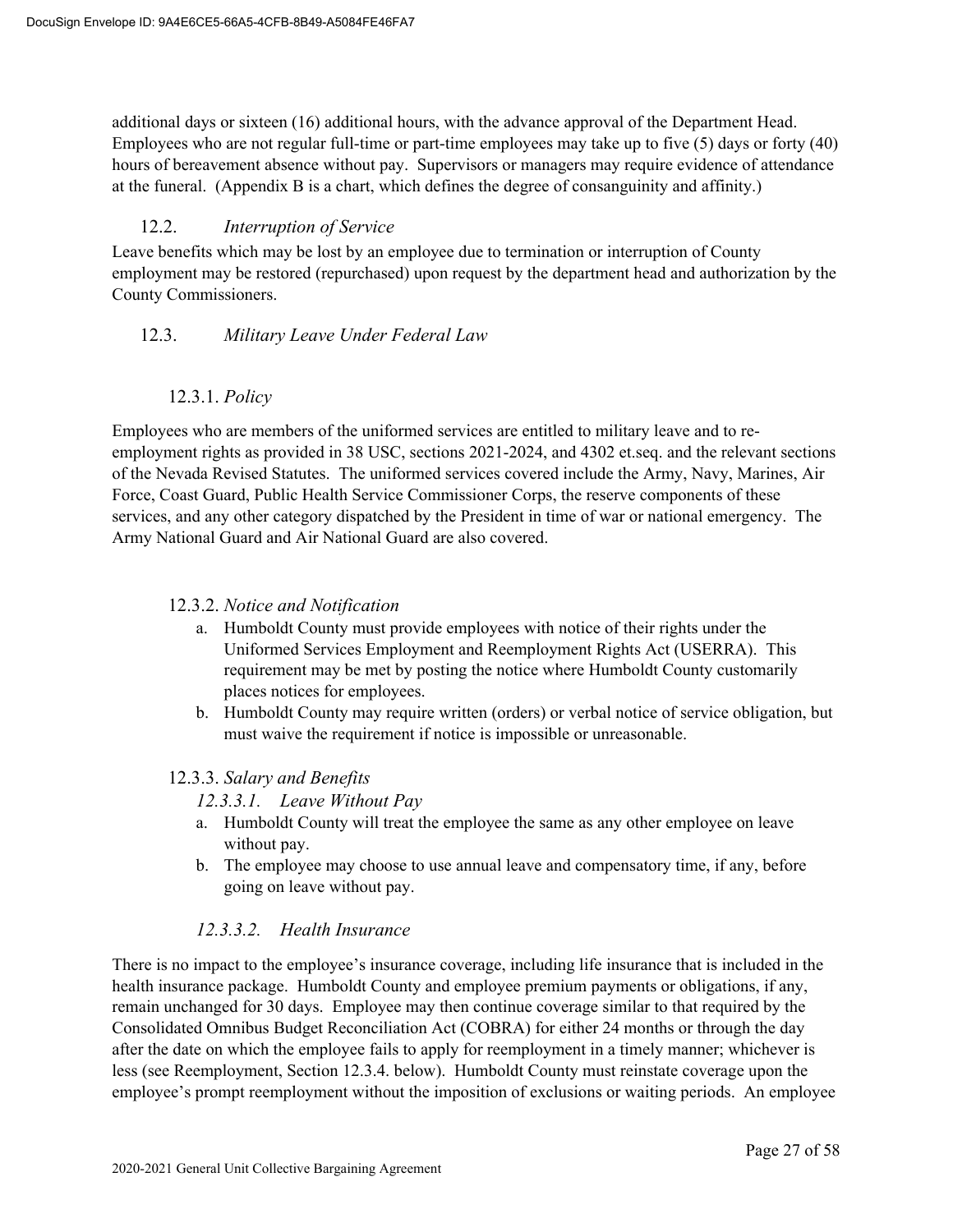who takes up to 90 days after leaving the military before commencing his/her reemployment may stay on the military health insurance; however, it is the employee's responsibility to verify the continuation, scope, and duration of coverage.

#### *12.3.3.3. Seniority*

An employee is entitled to the seniority (and rights and benefits governed by seniority) s/he had accrued at the commencement of military leave, plus any additional seniority rights and benefits that s/he would have attained if s/he had remained continuously employed (the "escalator principle"). However, if an introductory period is a bona fide period of observation and evaluation, the returning employee must complete the remaining period of introduction upon reemployment. Humboldt County must count time served for the purpose of determining annual and sick leave accrual rates, if the accrual amount is based on seniority. Additionally, Humboldt County must count time in the military when determining the employee's rate of pay if the rate is based on seniority (e.g., a grade-and-step pay system). Humboldt County is not required to accumulate annual or sick leave for an employee during his/her absence. The "escalator principle" will be applied to a returning employee's opportunities to take promotional examinations or skills tests and to merit pay increases.

#### *12.3.3.4. Retirement*

Time served will be counted as work time for purposes of retirement. Humboldt County must make contribution payments to the retirement plan as if the employee had not left, provided the employee returns to work. Humboldt County contribution will be based on the rate of pay the employee would have been paid had s/he not been called to military service (e.g., a grade-and-step pay system). An exception to this requirement is when the higher pay is based on additional knowledge, skill, or ability that can only be gained by work experience.

#### *12.3.3.5. Death or Disability*

If an employee does not return to work due to death or disability, the survivor or disability benefit is treated as if the employee had been working until the date of the death or disability. Humboldt County must make the retirement contribution up to the date of the death or disability.

#### *12.3.3.6. Other Leave*

Humboldt County must count time served in the military when calculating the employee's Family Medical Leave Act eligibility.

#### 12.3.4. *Reemployment*

- 1. An employee has certain report-to-work obligations following military service. Eligible returning service members must be promptly reemployed, which in most cases means within two weeks of reporting. The employee's report-to-work obligations are:
	- a. Service of one to 30 days: The beginning of the next regularly-scheduled work period on the first full day following completion of service, and expiration of an eight-hour rest period following safe transportation home.
	- b. Service of 31 to 180 days: Application for reinstatement must be submitted not later than 14 days after completion of military duty.
	- c. Service of 181 or more days: Application for reinstatement must be submitted not later than 90 days after completion of military duty.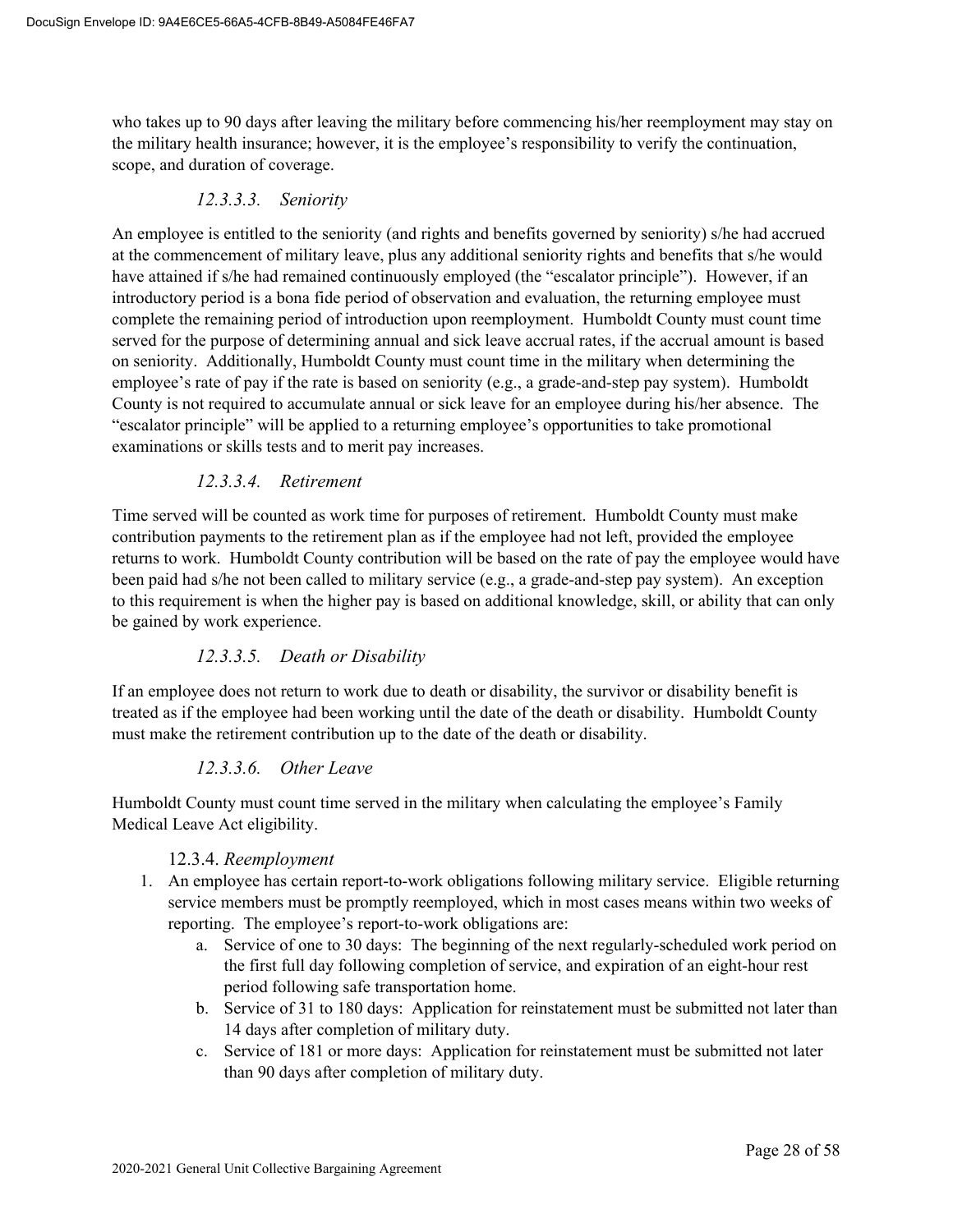- 2. The deadline for reinstatement may be extended for up to two years for persons who are convalescing due to a disability incurred or aggravated during military service, and Humboldt County must make reasonable accommodations for the impairment.
- 3. Reemployment rights apply to veterans whose cumulative period of uniformed service does not exceed five years while employed by the same Humboldt County. Time spent in National Guard and reservist training does not count towards the five-year period.

# 12.4. *Military Leave Under Nevada Statute*

# 12.4.1. *Policy*

Public officers and/or employees who are active members of the United States Army Reserve, United States Naval Reserve, United States Marine Corps Reserve, United States Coast Guard Reserve, United States Air Force Reserve, or the Nevada National Guard are entitled to leave to serve under orders including, without limitation, orders for training or deployment, as provided in NRS 281.145.

#### 12.4.2. *Procedure*

- a. Upon employee's or public officer's request, Humboldt County must relieve employee or public officer of duties with pay to serve under orders for training or deployment for a period of not more than the number of hours equivalent to 15 working days in a 12 month period.
- b. Humboldt County is not required to pay the public officer's or employee's salary after 15 working days (or hours equivalent).
	- 1. Public officer's or employee's accrued vacation time may not be deducted during the leave. If public officer or employee requests additional time beyond 21 working days, public officer or employee may choose to use annual leave and compensatory time, if any, before going on leave without pay. The employer will treat the public officer or employee the same as any other employee on leave without pay.
	- 2. The 12-month period designated by Humboldt County in number 1 above is a calendar year.

# 12.4.3. *Additional Paid Military Leave*

In addition to the 15 working days of compensation for leave of absence for military duty as covered under NRS 281.145, the County will also provide and additional six (6) days of paid military leave without loss of the employee's regular compensation or accrued eligible leave. The additional days of paid military leave will adhere to the same use cycle as the mandated 15 working days of compensation for leave of absence for military duty.

#### 12.5. *Military Leave Bank*

#### 12.5.1. *Definition*.

Leave time that full-time employees who are members of the military reserves or Nevada National Guard may choose to bank for use during active military duty in order to remain in full pay status. The source of this leave time is annual leave hours above the carryover maximum, floating holiday, or sick leave hours accrued in excess of 480 hours.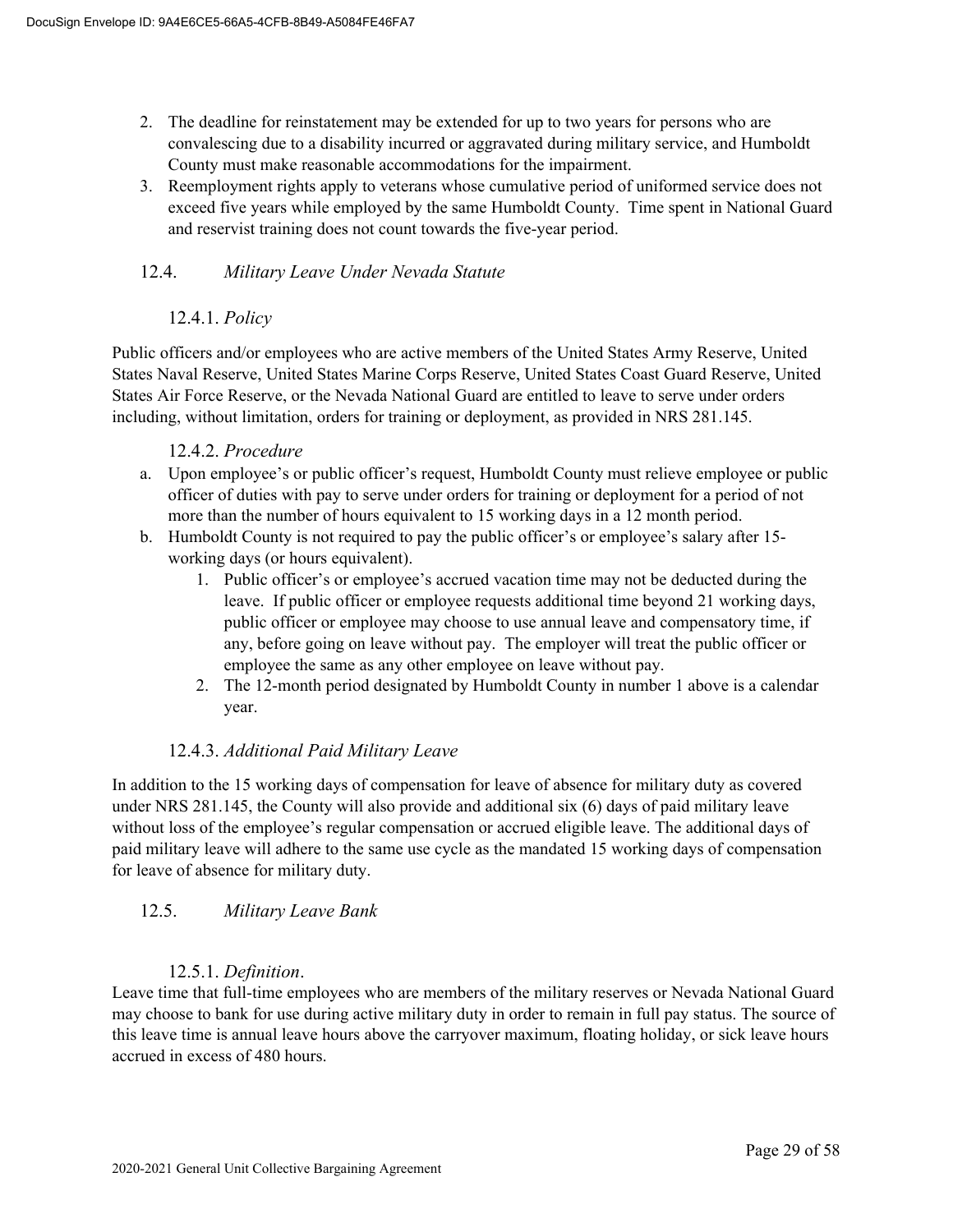#### 12.5.2. *Eligibility*.

A full-time employee who is a member of the organized reserve forces of any of the armed services of the United States or of the Nevada National Guard may carry forward all accrued annual leave hours in excess of 240 hours, floating holiday, or any sick leave hours accrued in excess of 480 hours to be retained as Military Bank leave. When the yearly carry-over adjustments to annual leave are made at the end of the pay period which includes December 31st of each year, the amount of leave in excess of the allowable carry-over amount shall be added to the eligible employee's Military Leave Bank if that employee has submitted a request to the County Manager during the conversion request window. Hours over the normal carryover limits retained as Military Bank leave may be used only during active military duty and only after exhausting other available paid military leave. Military Bank leave may not be paid out or credited in any other form to the employee. It is either used during active military duty or it lapses upon termination or retirement.

# 12.5.3. *Payment on Death*.

If an employee dies during active military duty, the employee's heirs of such deceased employee shall be paid an amount of money equal to the number of unused Military Bank leave hours donated to the employee's personal Military Leave Bank, multiplied by the hourly rate of such deceased employee.

#### 12.5.4. *Conversion Request Window*.

To convert qualifying leave hours under this provision, employees must submit a written request to the County Manager within the ninety (90) day window for conversion requests. The conversion request window will open on September 1st and close on December 1st. For requests for conversion to be eligible for conversion, all written requests must be received by the County Manager on or before December 1st, requests received after December 1st will not be considered timely and eligible for conversion under this provision.

#### 12.5.5. *Using Military Bank Leave*.

An eligible full-time employee whose excess annual leave has been retained as Military Bank leave may apply any such banked leave at the beginning of active military duty after exhausting other available paid military leave. Employees beginning active military duty should indicate their request to use Military Bank leave, and other accrued leave, on their Military Leave Worksheet form prescribed by the County. Military Bank leave may be applied to the period of absence due to active military duty in the same way that other accrued leave is applied. Regular payroll deductions will continue. An employee on active military duty may choose to retain all or part of his or her Military Bank leave. The balance will remain available for use only during future periods of active military duty.

#### 12.5.6. *Compensatory Leave*.

At the employee's option, all or part of compensatory leave balances held at the beginning of active military duty may be:

- 1. Applied to the period of absence due to military service;
- 2. Paid as allowed at the time of placement on leave without pay; and/or
- 3. Retained until reinstatement from military leave without pay. Retained compensatory leave will be available for use in accordance with the agreement.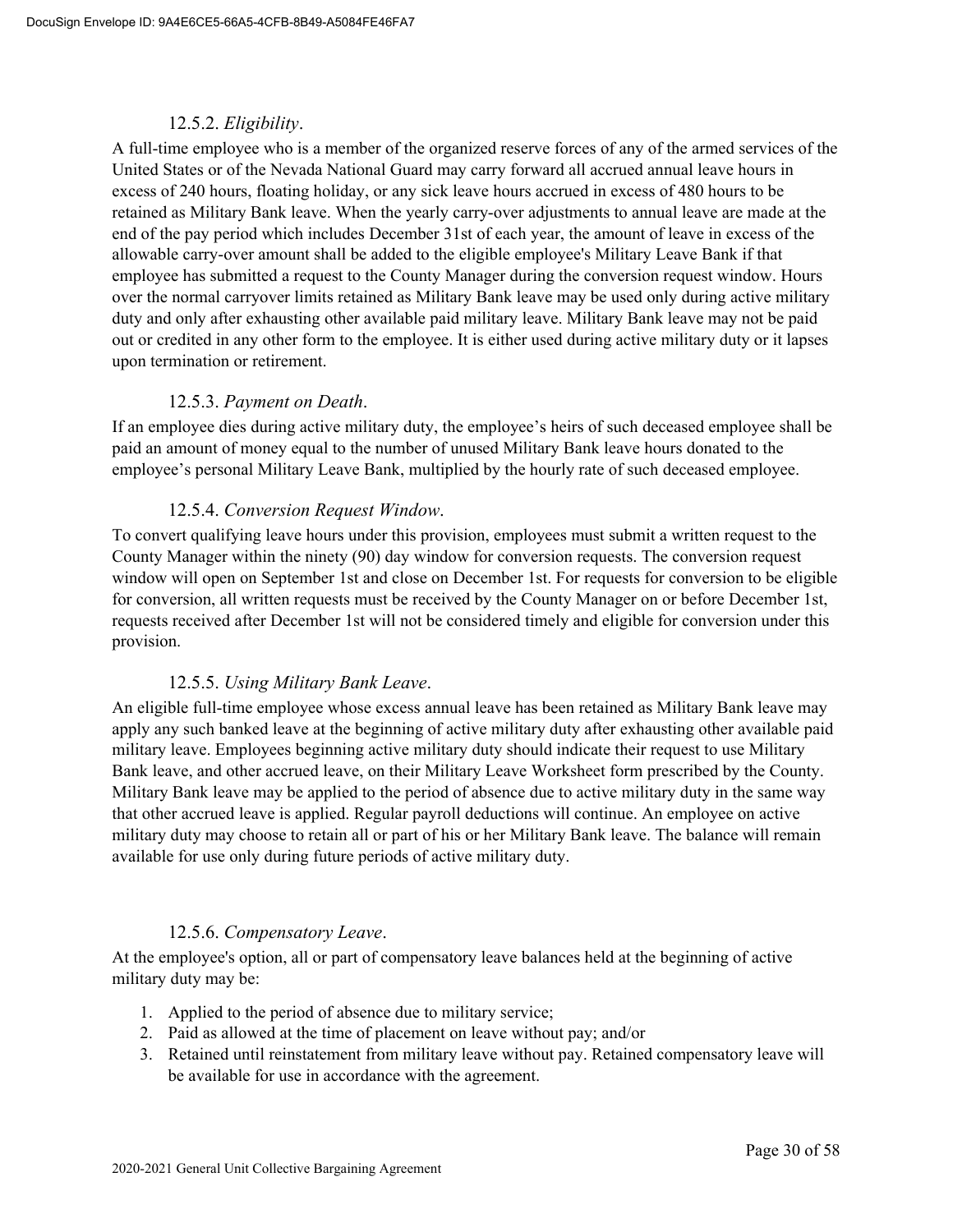# 12.5.7. *Leave Sharing*.

An employee who has more than 200 hours of annual leave accrued may donate annual leave to an employee or employees who are on military leave pursuant to the following restrictions;

- 1. The employee receiving the annual leave must have exhausted all of his/her available paid military leave and leave qualified for Military Bank use.
- 2. The employee giving the leave must do so in writing and in blocks of eight (8) hours and shall not exceed 80 hours is any fiscal year. The sick leave being given shall be indicated on a form provided by the County.
- 3. The granting of annual leave must be irrevocable.
- 4. If a donation is made by an employee at a different pay rate than the receiving employee, pursuant to NRS 245.210.4, the donated time shall be converted into money at the hourly of the donor and the money shall then be converted into annual leave at the hourly rate of salary of the recipient.
- 5. The total hours donated to an employee shall not exceed the number of hours necessary to avoid a loss in pay between the time the employee exhausts his/her paid leave.
- 6. Retiring and Voluntarily Separating employees may donate unpaid annual leave hours to the general military leave bank so long as the donation does not cause the bank to exceed 2000 hours.

# 12.6. *Leave of Absence Without Pay*

Any unit employee, upon written application to his/her department head or his/her designee, may be granted leave of absence without pay, subject to approval as stated below. Such leave shall not exceed one (1) year.

#### 12.6.1. *Approval – Less Than 30 Days*

Leaves of absence without pay not exceeding 30 days may be granted by the department head.

# 12.6.2. *Approval – More Than 30 Days*

*F*or leaves of absence without pay in excess of thirty (30) days, the employee must obtain the approval of the County Manager. Humboldt County may grant a leave in excess of thirty (30) days following written certification by the employee to Humboldt County that the leave is consistent with the intent of this section. Humboldt County reserves the right to not require the use of all accrued paid leave credits, depending upon the nature and type of leave without pay taken by the employee.

# 12.7. *Family and Medical Leave Act Compliance* 12.7.1. *Policy*

Public entities are covered under the Family and Medical Leave Act (FMLA) will comply with the requirements of the FMLA and advise employees if they meet all the FMLA eligibility requirements. Humboldt County must provide employees Form WHD-1420 Employee Rights and Responsibilities Under the Family and Medical Leave Act and are also required to post and keep posted this notice in a conspicuous place that can readily be seen by employees and applicants alike, even if no employees are eligible.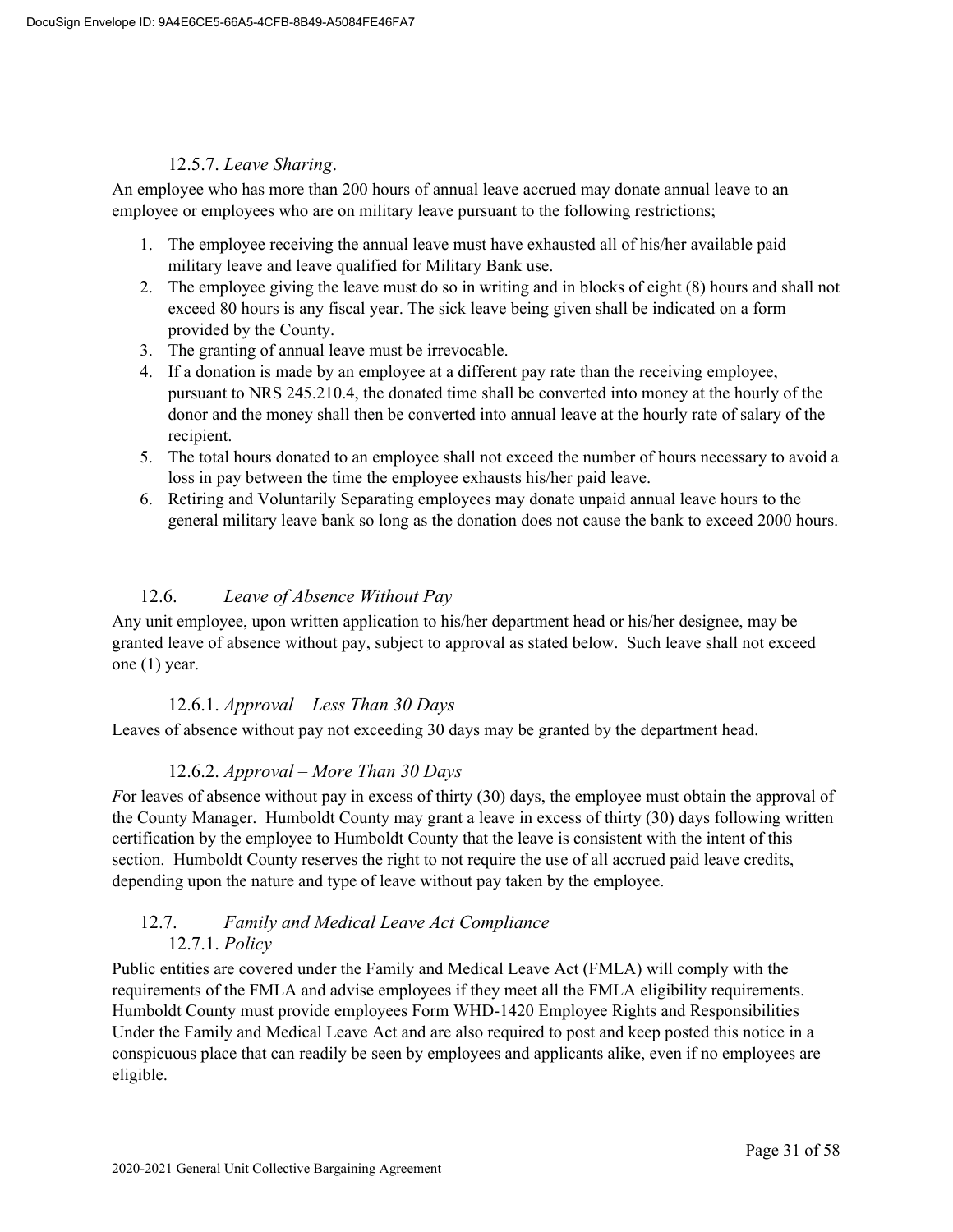(Note: Entities that have less than 50 employees are not required to provide FMLA leave to their employees as employees will not be independently eligible as listed in 12.7.2. Entities that want to extend this benefit to employees are encouraged to do so by revising their sick leave policies rather than offering FMLA.)

# 12.7.2. *Eligibility*

Employees who have been employed by Humboldt County for a total of 12 months and worked for Humboldt County at least 1,250 hours during the preceding 12-month period and are employed at a work site where 50 or more employees work for Humboldt County within 75 surface miles of that work site are eligible for FMLA leave. When the 1,250 hours are calculated, the hours an employee was on vacation or on leave, even if that vacation or leave was paid, do not count toward the 1,250 hours worked. However, an employee who has a military service obligation must be credited with the hours of service that would have been performed, but for the period of military service. The required 12 months of employment does not have to be consecutive. There may be a break in service as long as it does not exceed seven years. There is an exception to the seven-year condition for USERRA-covered military service or written agreements. All employees meeting the above qualifications qualify for FMLA, regardless of their seasonal, temporary, etc., status.

# 12.7.3. *Compensation During Leave*

FMLA leave will be unpaid leave unless the employee has accrued paid leave and is otherwise eligible to use the leave. If an employee requests leave for the employee's own serious health condition, for the serious health condition of the employee's spouse, child, or parent, to provide military caregiver leave, or exigency leave, the employee **must** use all of his/her accrued paid annual leave, sick leave (if it qualifies under employers sick leave use requirements), compensatory time leave, and personal time off as part of the FMLA leave. When substituting accrued paid leave, the employee must comply with the Humboldt County procedural requirements, terms, and conditions of the paid leave policy as appropriate; the remainder of the leave period will then consist of unpaid FMLA leave. Employees must be made aware that they are required to use sick, annual, compensatory time and personal leave as appropriate, in the rights and responsibilities notice Form WH-381: Notice of Eligibility and Rights & Responsibilities.

# 12.7.4. *Intermittent or Reduced Schedule Leave*

When medically necessary (as distinguished from voluntary treatments and procedures) or for any qualifying exigency, leave may be taken on an intermittent or reduced schedule basis. Leave for bonding with a healthy newborn or placement of a healthy child for adoption or foster care is not considered medically necessary and, therefore, may not be taken on a reduced schedule or intermittent basis unless agreed to by Humboldt County. Employees needing intermittent leave or reduced schedule leave must make a reasonable effort to schedule their leave so as not to disrupt unduly Humboldt County's operations. If leave is foreseeable, Humboldt County may require an employee on intermittent leave or reduced schedule leave to temporarily transfer to an available alternative position for which the employee is qualified if the position has equivalent pay and benefits and better accommodates the employee's intermittent or reduced schedule leave. Intermittent leave and reduced schedule leave reduces the 12 week entitlement only by the actual time used. When an employee, who was transferred, no longer needs intermittent or reduced scheduled leave, the employee must be placed in the same or equivalent position held prior to when the leave commenced.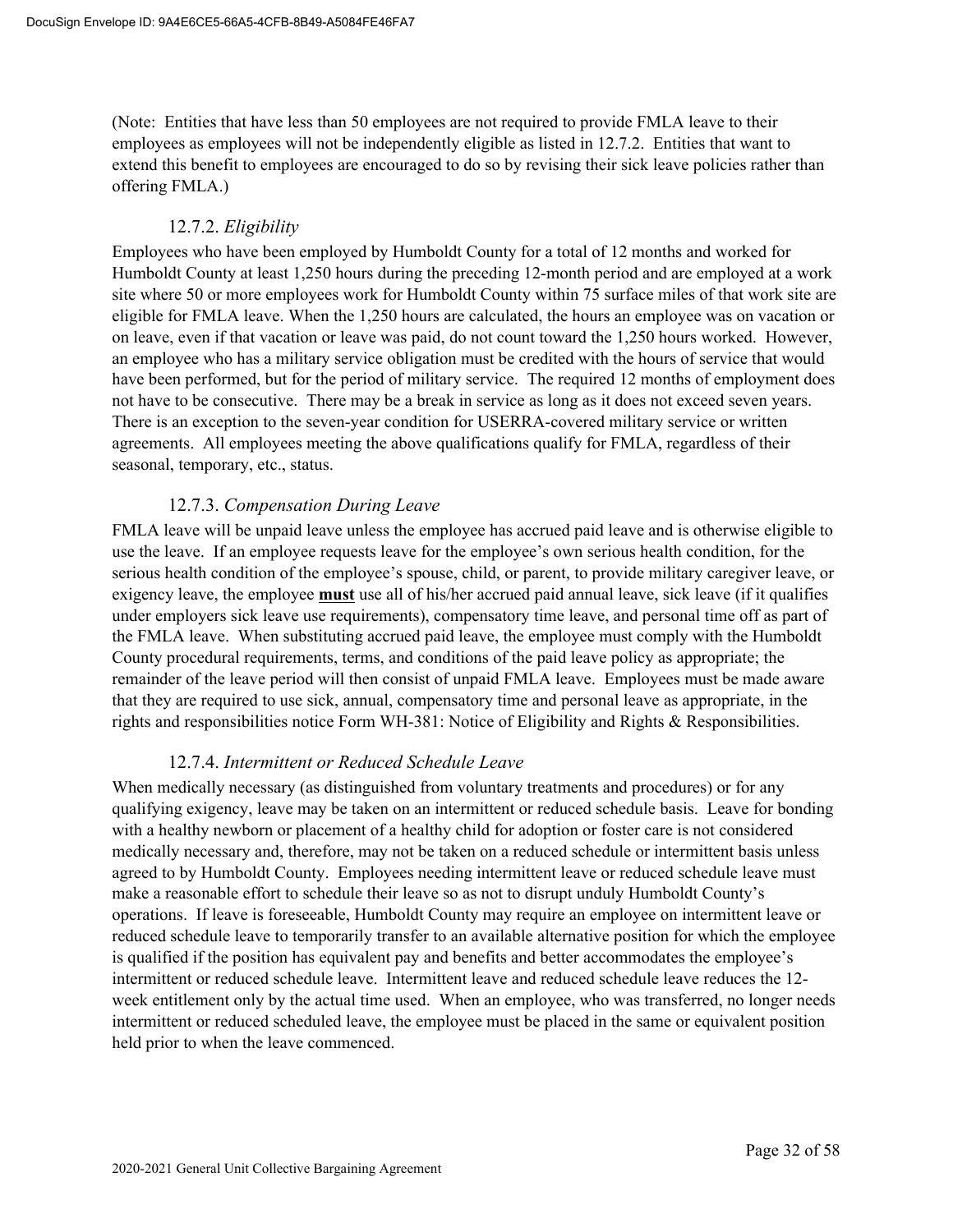# 12.7.5. *Duration of and Reasons for Leave* 12.7.5.1. *Duration of Leave*

Any eligible employee, as defined above, may be granted a total of 12 weeks of unpaid FMLA leave (which can run concurrent with paid leave) during a 12-month period (see exception for Military Caregiver Leave as provided in section 12.7.5.3 below). This period is measured backward from the date an employee uses any FMLA leave. A "week" is defined as a calendar week, regardless of the number of days the employee normally works. Twelve weeks does not entitle a part-time employee working three days a week to 60 leave days, but rather 12 weeks.

# *12.7.5.2. Reasons for Leave*

FMLA may be granted for the following reasons:

- The birth of the employee's child and in order to care for the newborn child;
- The placement of a child with the employee for adoption or foster care;
- To care for the employee's spouse, child, or parent who has a serious health condition;
- An employee's own serious health condition that prevents the employee from performing one or more of the essential functions of his/her job. Serious health conditions may include conditions resulting from job-related injuries and/or illnesses; or
- Due to a qualifying exigency arising when an employee's spouse, son, daughter, or parent is a military member on covered active duty or has been notified of an impending call to covered active duty.

# *12.7.5.3. Conditions for Leave*

a. Serious Health Condition

A serious health condition is an illness, injury, impairment, or physical or mental condition of incapacity or treatment that involves:

- Impatient care (overnight stay) in a hospital, hospice, or residential medical care facility.
- Continuing treatment by (or under the supervision of) a health care provider for a period of incapacity of more than three consecutive full calendar days, combined with at least two visits to a health care provider within 30 days of the first day of incapacity or one visit to a health care provider requiring a regimen of continuing treatment, e.g., prescription medication.
- b. Exigency Leave Short-term notice deployment (deployment in seven or less calendar days)
- Military events and activities
- Childcare and school activities
- Family support or assistance programs
- Financial and legal arrangements
- Counseling
- Service member's rest and recuperation leave (limited to 15 calendar days for each instance)
- Post-deployment activities
- Parental leave for the spouse, son, daughter, or parent of a military member to care for the military member's parent who is incapable of self-care. The leave may be used for arranging for alternate care, providing care, admitting or transferring the patient to a care facility, or attending a meeting with care facility staff.
- Additional activities arising out of active duty that Humboldt County and employee agree upon.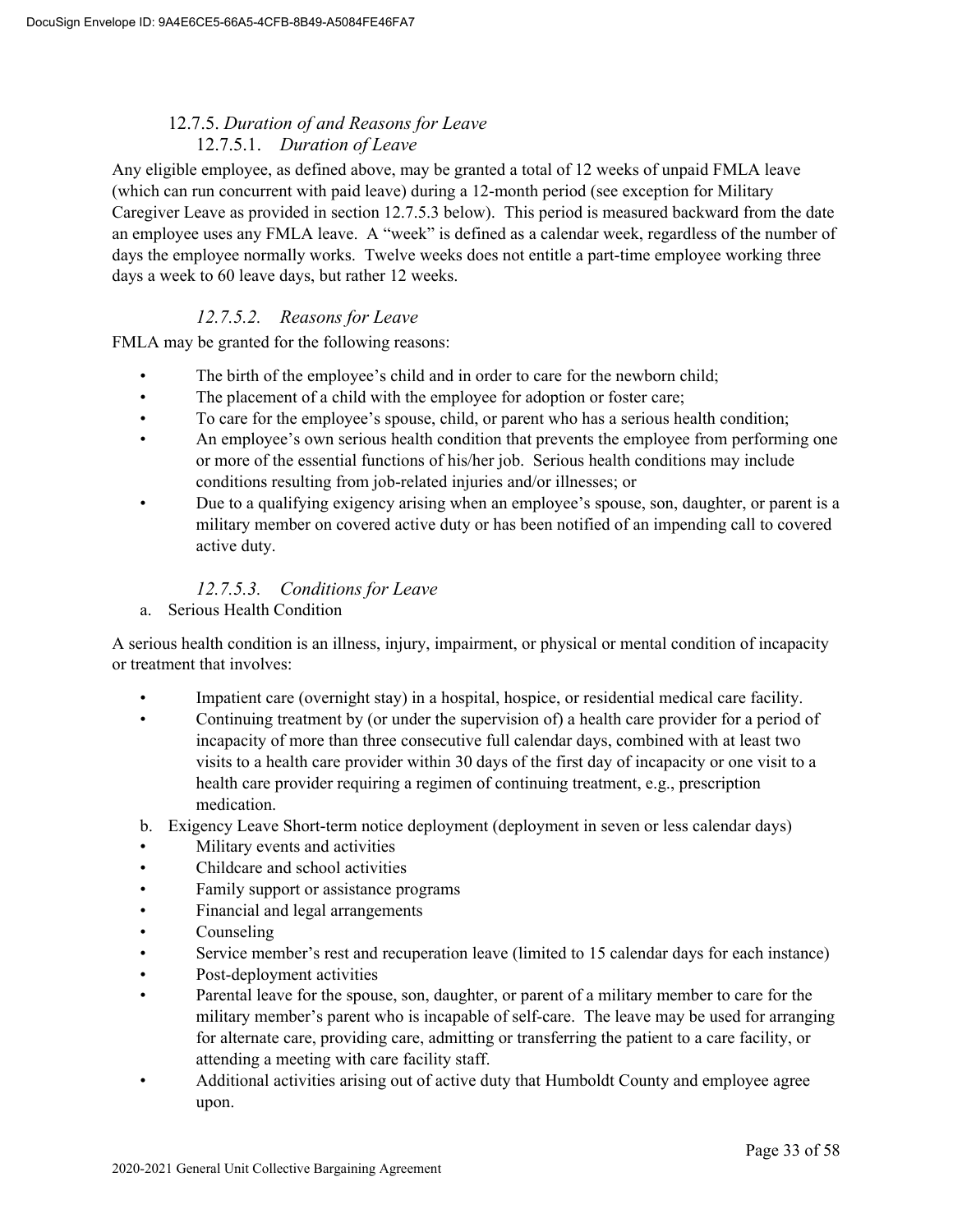- c. Covered Active Duty:
- In the case of a member of a regular component of the Armed Forces; duty during the deployment of the member with the Armed Forces to a foreign country.
- In the case of a member of a reserve component of the Armed Forces, duty during the deployment of the member with the Armed Forces to a foreign country under a call or order to active duty in support of a contingency operation.

#### 12.7.6. *Limitations of Leave*

The entitlement to FMLA leave for the birth or placement of a child for adoption or foster care will expire 12 months from the date of the birth or placement. If both an employee and his/her spouse are employed by Humboldt County, their combined time off may not exceed 12 weeks during any 12-month period for the birth, adoption, or foster care of a child, or care of a parent with a serious health condition. Each spouse is, however, eligible for the full 12 weeks within a 12-month period to care for a son, daughter, or spouse with a serious health condition.

Employees may not take more than a combined total of 12 weeks for all FMLA qualifying reasons listed above in Section 12.7.5.2.

# 12.8. *Military Caregiver Leave*  12.8.1. *Policy*

An eligible employee, as defined in 12.7.2. above, may be granted a total of 26 weeks of unpaid FMLA leave (which can run concurrent with paid leave) during a 12-month period to provide caregiver leave for a seriously ill or injured covered service member or veteran who is the employee's spouse, son, daughter, parent, or next of kin. This period is always measured forward from the date an employee takes FMLA leave to care for the covered service member or veteran and ends 12 months after that date.

Employees cannot take more than a combined total of 26 weeks for military caregiver leave or because of other FMLA qualifying reasons as provided in 6.4.2. above. A husband and wife both working for the same Humboldt County are limited to a combined total of -26 weeks of FMLA military caregiver leave.

# 12.8.2. *Eligibility*

The Covered Service member under the Military Caregiver leave must be:

- a. A current member of the Armed Forces (including a member of the National Guard or Reserves) who is undergoing medical treatment, recuperation, or therapy, is otherwise in outpatient status; or is otherwise on the temporary disability retired list, for a serious illness or injury that;
	- Was incurred by the covered service member in the line of duty on active duty in the Armed Forces, or
	- Existed before the beginning of the member's active duty and was aggravated by service in the line of duty on active duty in the Armed Forces, and
	- May render the member medically unfit to perform the duties of the member's office, grade, rank, or rating.
- b. A covered veteran is an individual who was a member of the Armed Forces (including a member of the National Guard or Reserves), and was discharged or released under conditions other than dishonorable at any time during the five-year period\* prior to the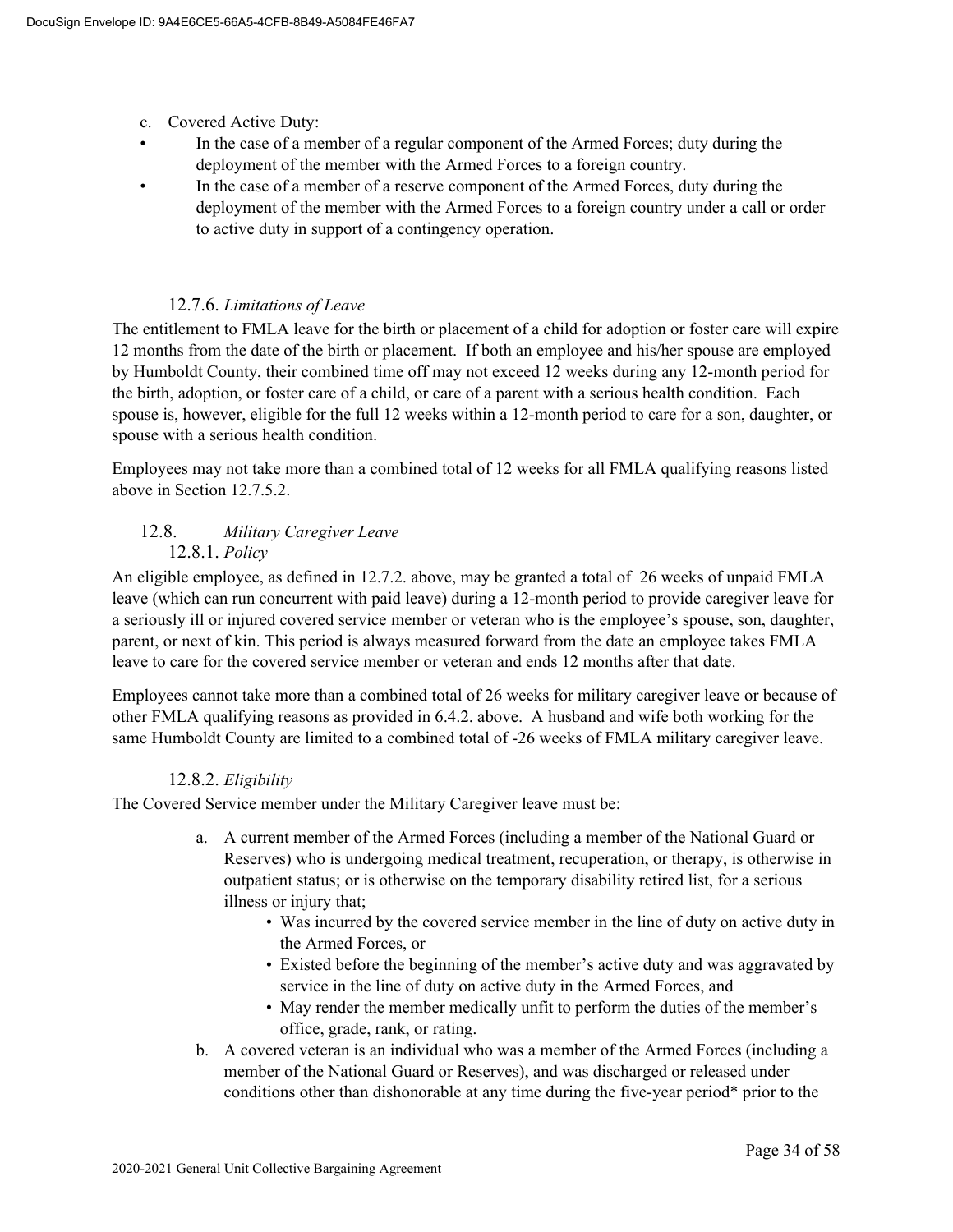first date the eligible employee takes FMLA leave to care for the covered veteran who is undergoing medical treatment, recuperation or therapy for a serious injury or illness that was incurred by the member in the line of duty on active duty in the Armed Forces (or existed before the beginning of the member's active duty and was aggravated by service in the line of duty on active duty in the Armed Forces) and manifested itself before or after the member became a veteran, and is;

- A continuation of a serious injury or illness that was incurred or aggravated when the covered veteran was a member of the Armed forces and rendered the service member unable to perform the duties of the service member's office, grade, rank, or rating; or
- A physical or mental condition for which the covered veteran has received a U.S. Department of Veteran Affairs Service-Related Disability Rating (VASRD) of 50 percent or greater, and such VASRD rating is based, in whole or in part, on the condition precipitating the need for military caregiver leave; or
- A physical or mental condition that substantially impairs the covered veteran's ability to secure or follow a substantially gainful occupation by reason of a disability or disabilities related to military service, or would do so absent treatment; or
- An injury, including a psychological injury, on the basis of which the covered veteran has been enrolled in the Department of Veteran Affairs Program of Comprehensive Assistance for Family Caregivers.

\*The period between 10-28-09 and 3-8-13 is excluded in the determination of the five-year period.

#### 12.8.3. *Limitations of Leave*

Employees cannot take more than a combined total of 26 weeks for military caregiver leave or because of other FLMA qualifying reasons as provided in 12.7.5. A husband and wife both working for the same employer are limited to a combined total of 26 weeks of FMLA military caregiver leave.

#### 12.8.4. *Notice of Leave*

An employee intending to take FMLA leave because of an expected birth or placement or child for adoption or foster care, a planned medical treatment or medical care, or qualifying exigency, shall provide notice for such leave at least 30 days before the leave is to begin. If a requested leave will begin in less than 30 days, the employee must give notice to his/her immediate supervisor as soon as the necessity for the leave is known. Reasonable advance notice is required for all leaves, even if the event necessitating the leave is not foreseeable. If an employee gives less than 30 days' notice, Humboldt County may require an explanation.

Within five business days (absent extenuating circumstances) of receiving notice that 1) an employee requests to use FMLA leave, or 2) Humboldt County acquires knowledge that a leave may be for a FMLA-qualifying reason, Humboldt County will complete Form WH-381 Notice of Eligibility and Rights and Responsibilities. Completion of this form will designate if an employee is eligible for FMLA or if an employee is not eligible, the reason(s) why he or she is not eligible. The form will designate if the employee is required to obtain certification related to medical conditions and/or required family relationships. Humboldt County may require the use of FMLA leave for any absence which would otherwise qualify as FMLA leave, even if no formal application for such leave was made by the employee, provided notice is given to the employee. Employees cannot waive nor may Humboldt County induce employees to waive their rights under FMLA.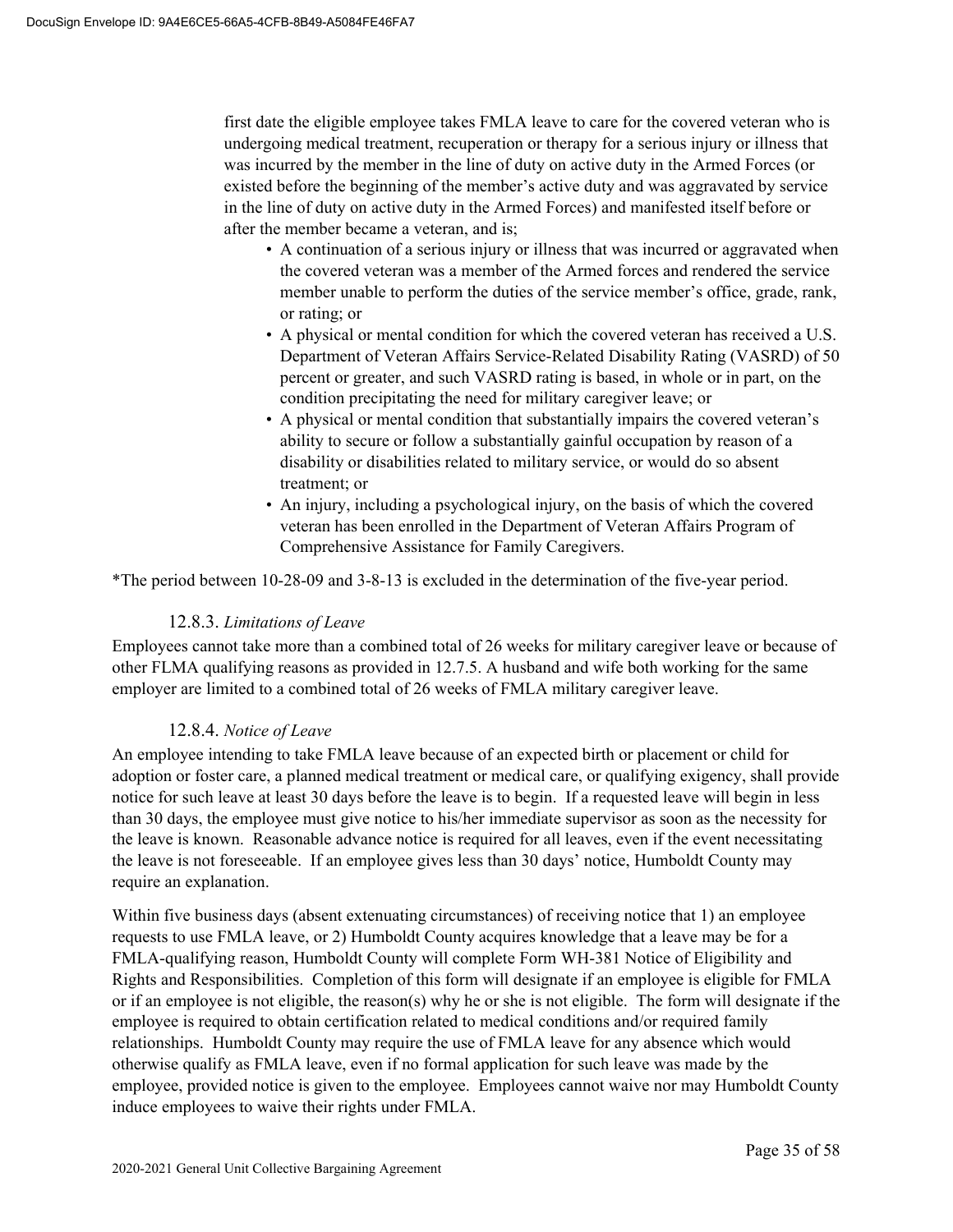# 12.8.5. *Certification of Leave*

#### *12.8.5.1. Certification Forms*

- a. Serious health condition
	- A request for leave based on the serious health condition of the employee or the employee's spouse, child, or parent must be supported by completion of Form WH-380-E – Certification of Health Care Provider for Employee's Serious Health Condition or Form WH-380-F-Certification of Health Care Provider for Family Member's Serious Health Condition completed by the health care provider. (Note: Attach the employee's current job description to Form 380-E when it is sent to the employee's health care provider.)
- b. Exigency leave
	- Employees requesting FMLA leave for qualifying exigency are required to complete Form WH-384 Certification of Qualifying Exigency for Military Family Leave and provide copy of the military member's active duty orders or other documentation issued by the military which indicates that the military member is on covered active duty or call to covered active duty status.
- c. Caregiver leave
	- Employees requesting FMLA leave for military caregiver leave are required to complete Form WH-385 Certification of Serious Injury or Illness of Covered Service member for Military Family Leave or WH-385 V Certification for Serious Injury or Illness of a Veteran for Military Caregiver Leave within 15-calendar days, absent extenuating circumstances. Employees may also submit invitational travel orders (ITO's) or invitational travel authorizations (ITAs) issued to any family member to join an injured or ill service member at his/her bedside in lieu of forms WH-385 or WH-385-V.

#### 12.8.6. *Incomplete or Insufficient Certification (cure period)*

If a certification is incomplete or insufficient, the employee will be given seven calendar days (unless not practicable under the particular circumstances despite the employee's diligent good faith efforts) to cure any such deficiency. If the deficiencies specified by Humboldt County are not cured in the resubmitted certification, Humboldt County may deny the taking of FMLA leave. A certification that is not returned to Humboldt County is no considered incomplete or insufficient, but constitutes a failure to provide certification.

# 12.8.7. *Clarification or Authentication of certification*

Humboldt County may contact the employee's health care provider for the purpose of clarification or authentication after giving the employee an opportunity to clarify specific discrepancies. Only Humboldt County (agency to specify individual who is another health care provider, human resource professional, leave administrator, or management official, other than the employee's direct supervisor), may contact the heath care provider.

#### 12.8.8. *Second and Third opinions*

If Humboldt County questions the validity of the certification, Humboldt County may require, at its expense, the employee obtain a second opinion from a health care provider designated by Humboldt County. If the second opinion conflicts with the original opinion, Humboldt County may require, at its expense, that the employee obtain the opinion of a third health care provider designated or approved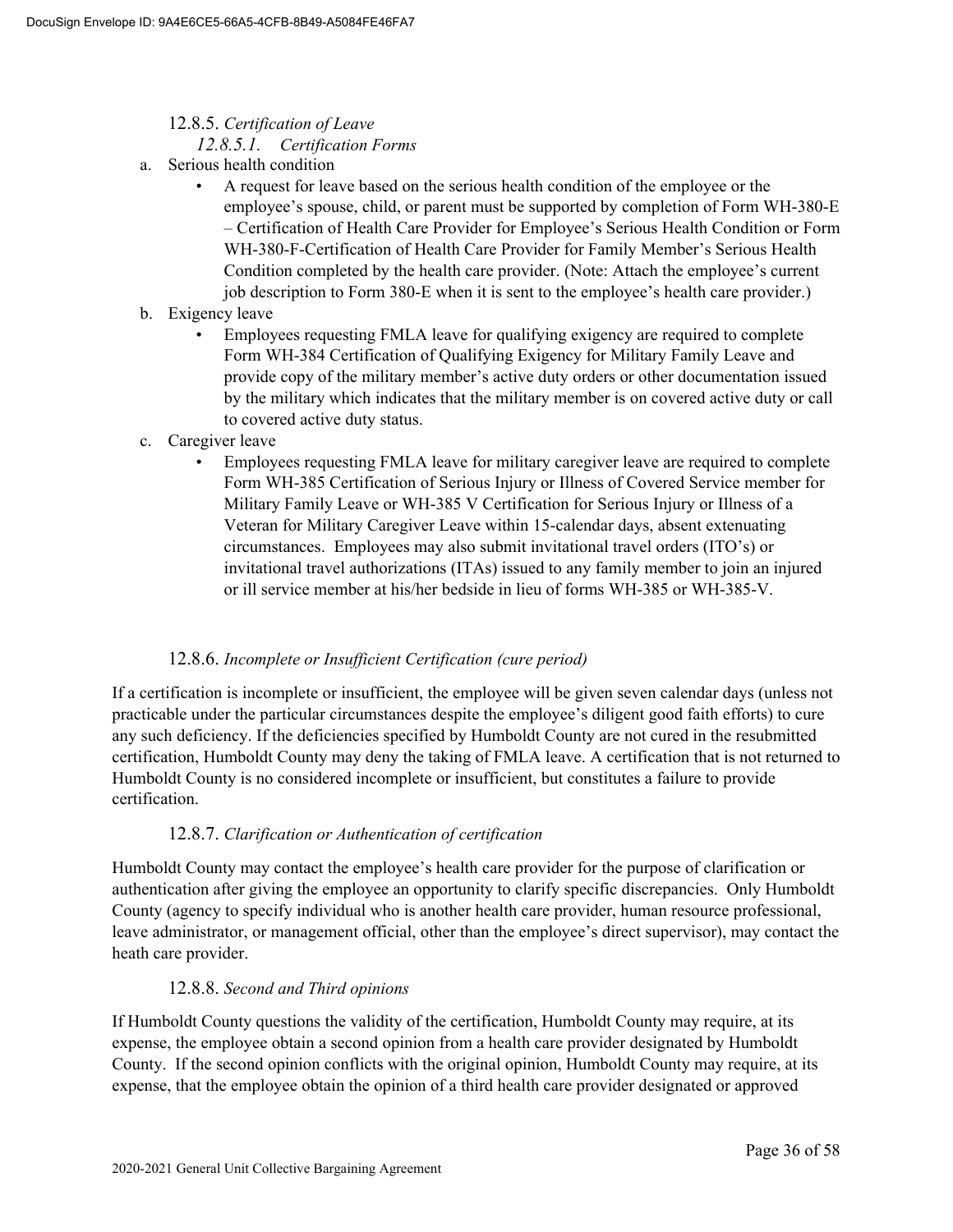jointly by Humboldt County and the employee. This third opinion will be considered final and binding on both parties.

Second and third opinions are not permitted for leave to care for a covered service member when the certification has been completed by a Department of Defense or Department of Veterans Affairs health care provider. However, second and third opinions are permitted when the certification has been completed by other health care providers as provided for by law.

Second and third opinions are not allowed on a fitness for duty certification.

# 12.8.9. *Recertification*

In instances where the minimum duration of leave anticipated by the original certification is more than 30 days, Humboldt County may require the employee to recertify that the original medical condition still exists. Such requests can be made no more frequently than the minimum duration of the leave requested (e.g., 40 days) or once every six months in connection with an absence.

In situations in which the minimum duration of leave anticipated by the original certification is less than 30 days, Humboldt County may request recertification if the employee requests an extension of leave, the circumstances described by the original certification have changed significantly, or Humboldt County receives information casting doubt upon the continuing validity of the certification.

Recertifications are not permitted for leave to care for a covered service member.

# 12.8.10. *Annual Medical Certification*

Humboldt County may require the employee to provide new medical certification, not recertification, for his/her first FMLA-related absence in a new 12-month leave year.

#### 12.9. *Designation Notice*

Within five business days (absent extenuating circumstances) of receipt of all required information, Humboldt County will make a determination if employee's request for leave is for an FMLA-qualifying reason. Humboldt County will complete Form WH-382 -Designation Notice indicating if leave is approved or not and provide to employee.

If Humboldt County cannot make a determination from the information provided, they will use this form to:

- Indicate the information presented is incomplete or insufficient and provide the employee seven calendar days to provide complete information.
- Provide notice to an employee if a second or third medical certification is required.

Humboldt County may also use this form to designate a fitness-for-duty certificate which will be required prior to returning to work.

#### 12.9.1. *Benefits Coverage During Leave*

During a period of FMLA leave, an employee will be retained on Humboldt County's health plan under the same conditions that would apply if the employee was not on FMLA leave. To continue health coverage, the employee must continue to make any contributions that s/he would otherwise be required to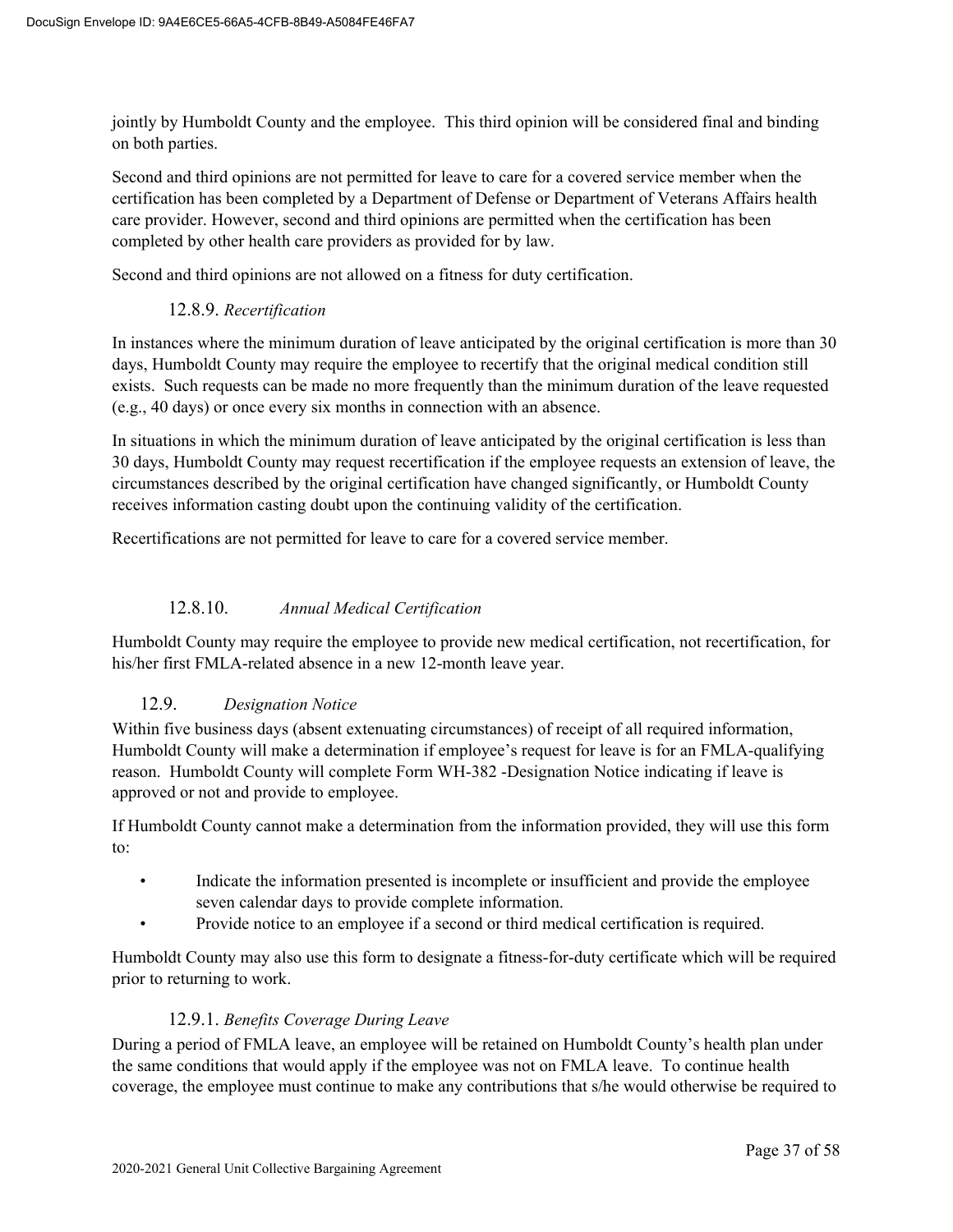make. Failure of the employee to pay his/her share of the health insurance premium may result in loss of coverage.

If the employee fails to return to work after the expiration of the FMLA leave, the employee may be required to reimburse Humboldt County for payment of health insurance premiums during the leave, unless the reason the employee cannot return is due to circumstances beyond the employee's control. The definition of "beyond the employee's control" includes a large variety of situations such as: the employee being subject to layoff, continuation, recurrence, or the onset of an FMLA-qualifying event; or the employee's spouse's unexpected worksite relocation of more than 75 surface miles from the current worksite.

An employee is not entitled to the accrual of any seniority or employment benefits during any unpaid leave. An employee who takes FMLA leave will not lose any seniority or employment benefits that accrued before the date the leave began and will be entitled to any unconditional pay increase, such as cost of living increase granted to all employees during the FMLA leave period.

#### 12.9.2. *Outside Employment*

An employee may not accept other employment during an FMLA absence if the job conflicts with the reason the employee is on FMLA leave; e.g., an employee is on FLMA leave due to a back injury and accepts a job requiring heavy lifting. All other requirements of Humboldt County's outside employment policy apply.

#### 12.9.3. *Periodic Reporting*

Any employee on FMLA leave must notify Humboldt County periodically of his/her status and intention to return to work. Humboldt County has the authority to determine how often the employee must provide this notification.

#### 12.9.4. *Change in Duration of Leave*

1. Return Prior to Expiration

If an employee wishes to return to work prior to the expiration of the approved FMLA leave period, s/he must notify the supervisor within two business days prior to the employee's planned return. Employees may be required to provide a fitness-for-duty certification (if indicated on the designation notice) specifically addressing the employee's ability to perform the essential functions of his/her job, prior to returning to work if the FMLA leave of absence was due to the employee's own serious health condition. Employees required to present a fitness-for-duty certification may be delayed in restoration to employment until certification is provided. Second and third opinions are not allowed on a fitness-for-duty certification.

2. Request an Extension of Leave

An employee who requests an extension of FMLA leave due to the continuation of a qualifying exigency, care for service member, continuation, recurrence, or onset of his/her own serious health condition, or of the serious health condition of the employee's spouse, child, or parent, must submit a request for an extension, in writing, to Humboldt County. This written request should be made as soon as employee realized that s/he will not be able to return at the expiration of the leave period. Any additional time requested beyond the FMLA 12-week period (or 26 week period for caregiver leave) will not be considered as FMLA. Rather, such time, if approved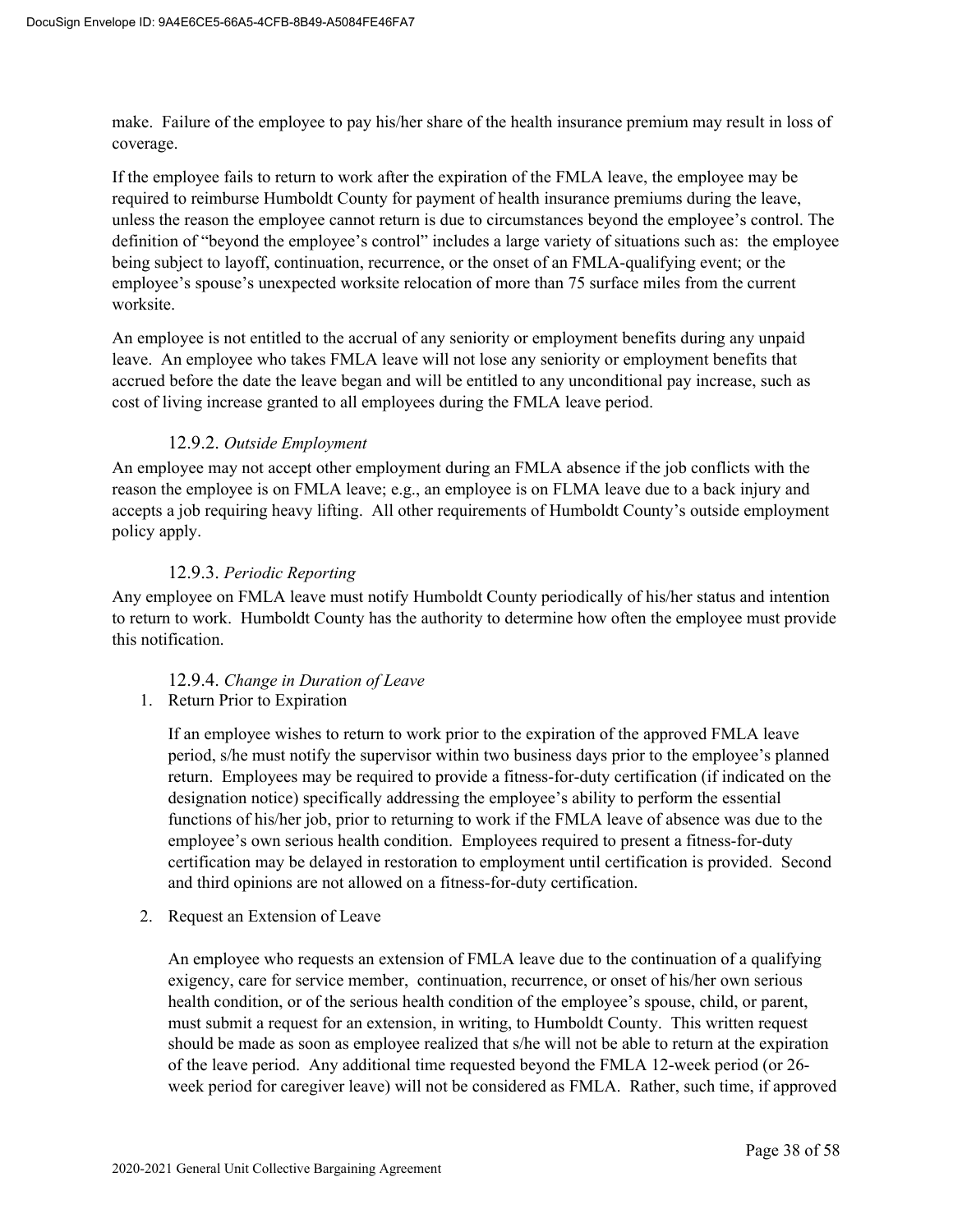by Humboldt County, will be characterized as either paid or unpaid leave, thereby ending Humboldt County's reinstatement obligations included in Section 12.7.2.

#### 12.9.5. *Return from Leave*

Upon returning to work, an employee on FMLA leave will be restored to his/her most recent position or to a position with equivalent pay, benefits, and other terms and conditions of employment. Humboldt County cannot guarantee that an employee will be returned to his/her original job. Humboldt County will determine whether a position is an "equivalent position" as defined by FMLA. Employee's right to restoration, however, ceases at the end of the applicable 12-month FMLA leave year.

Employees may be required to provide a fitness-for-duty certification (if indicated on the designation notice) specifically addressing the employee's ability to perform the essential functions of his/her job, prior to returning to work if the FMLA leave of absence was due to the employee's own serious health condition. Employees required to present a fitness-for-duty certification may be delayed in restoration to employment until certification is provided. Second and third opinions are not allowed on a fitness for duty certification.

Key employees may be denied job restoration if such denial is necessary to prevent substantial and grievous economic injury to the operations of Humboldt County and the employee was given written notice they were considered a key employee at the time they gave notice of FMLA leave or when the leave commenced.

# 12.9.6. *Failure to Return from Leave*

Failure of an employee to return to work upon the expiration of an FMLA leave of absence will subject the employee to disciplinary action, up to and including termination, unless Humboldt County has granted an additional (paid or unpaid) extension. (Note: Refer to Humboldt County's other leave policies.) Nothing in this policy limits Humboldt County's obligations of reasonable accommodation under the Americans with Disabilities Act, as amended.

# **13. HOLIDAYS**

#### 13.1. *Holidays Enumerated*

The following days are declared to be legal holidays for County government offices:

New Year's Day Nevada Day Martin Luther King's Birthday Veterans Day President's Day Thanksgiving Day Memorial Day **Day after Thanksgiving Day** Independence Day Christmas Day Labor Day

In addition to the above holidays, any other day that may be appointed by the President of the United States as a National Holiday, the Governor of Nevada and/or the Board of County Commissioners of Humboldt County shall be a paid holiday for County employees.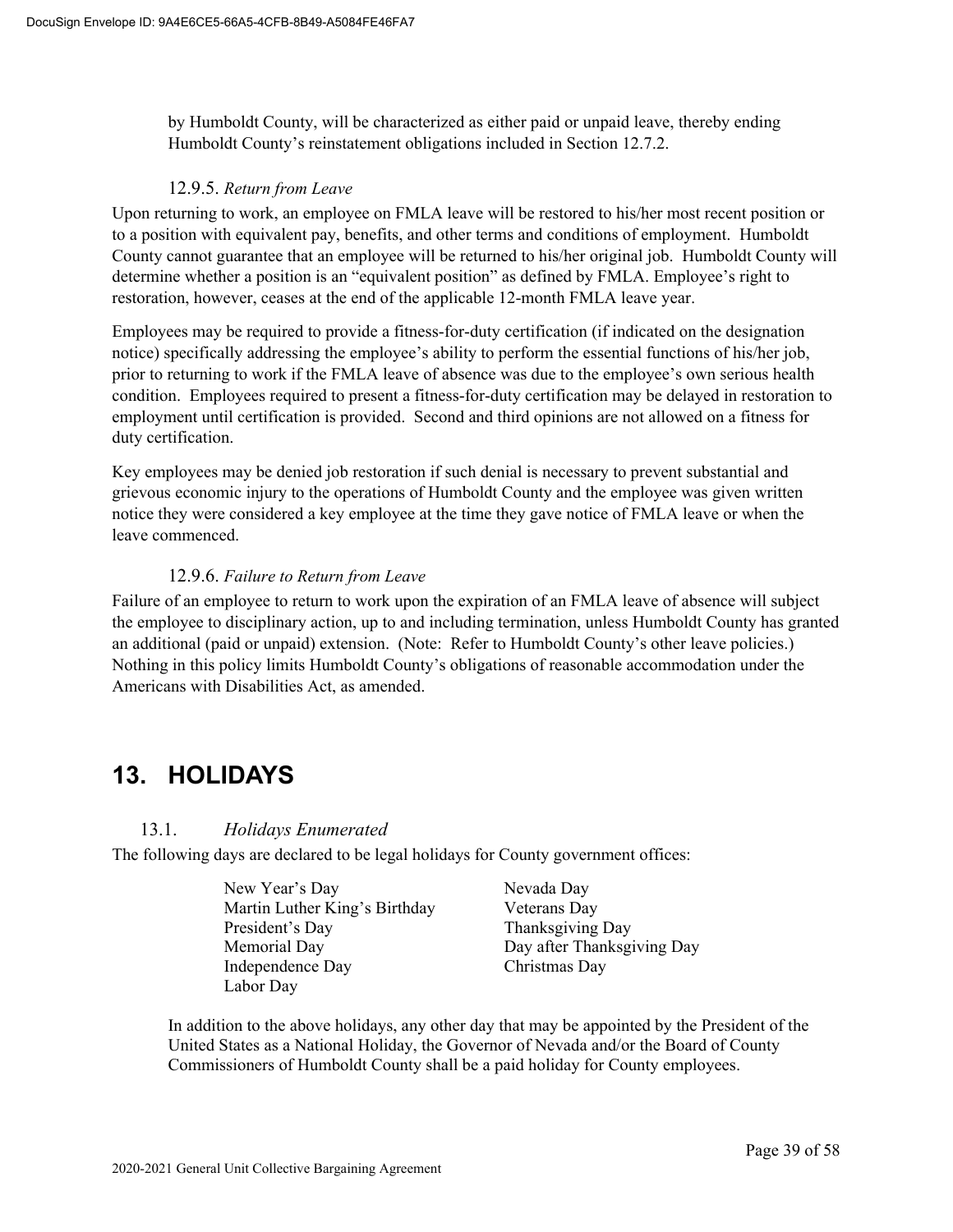# 13.2. *Observance of Legal Holidays*

All County offices close on the above listed legal holidays. If January 1, July 4, November 11, or December 25 falls on a Saturday, the Friday before is observed as the legal holiday. If any of such days falls on a Sunday, the Monday after is observed as the legal holiday. Holidays are recognized as eight (8) hours in length, regardless of work schedule. For employees on schedules providing 24-hour coverage, a holiday shall be recognized as the actual legal holiday, not the day observed by persons working a fiveday, forty-hour work week on a Monday through Friday schedule.

# 13.3. *Floating Holiday*

In addition to the holidays listed above, employees who have completed one (1) full year of County employment will receive one (1) eight (8) hour floating holiday per calendar year. Such holiday must be used within the calendar year or it will be lost. An employee must schedule the use of the floating holiday with their immediate supervisor in the same manner as annual leave and receive approval prior to its usage.

# 13.3.1. *Payment of Floating Holiday upon Voluntary Termination of Employment*

Upon voluntary termination from County employment, a maximum of eight (8) hours of unused floating holiday time will be paid off at the employee's regular rate of pay.

# 13.4. *Holiday Pay*

Holiday pay shall be equal to the straight time pay normally received for the employee's regular shift assignment but shall not exceed eight (8) hours per holiday.

# 13.5. *Holidays Not Worked*

Eligible employees who are not required to work on a recognized holiday shall receive holiday pay for the shift they normally would have worked.

# 13.6. *Holidays Worked*

The employee shall be compensated two and one-half times  $(2 \frac{1}{2})$  times the normal rate of pay for the first eight hours worked. Those hours worked in excess of eight hours shall be paid in the normal rate of pay.

# 13.7. *Holiday During Annual Leave*

Should a paid holiday fall during an employee's vacation the employee will receive holiday pay rather than have such day charged against vacation pay.

# 13.8. *Holiday Pay for Part-Time Employees*

Regular part-time employees shall receive holiday pay on a pro-rated basis when they would be normally scheduled and available to work on the holiday in question. When a holiday falls on a part-time employee's regularly scheduled day off, the employee is not eligible for holiday pay.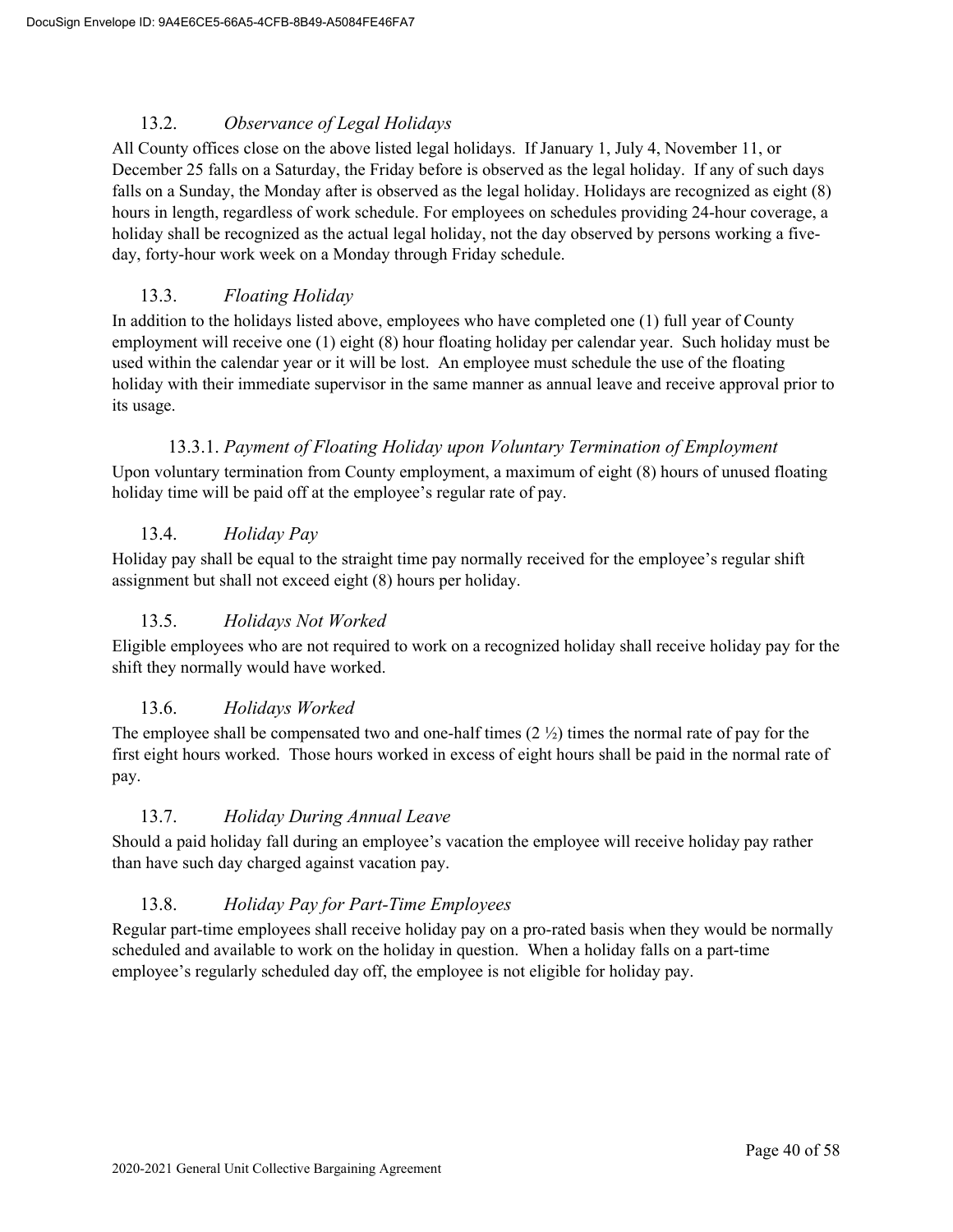# **14. HOURS**

#### 14.1. *Work Hours*

Except in emergencies, the standard work week of full-time unit employees shall normally consist of five (5) days of eight (8) hours each, exclusive of lunch period.

### 14.1.1. *Alternative Work Schedules*

The County may, at its discretion, adopt alternative work schedules for employees at any work site or for any work unit. The County will give the employees and the organization five days notice of a change to alternative work schedule. The parties specifically acknowledge that employee schedules may be changed periodically during the year. Requests for schedule changes from employees shall be considered and a response provided. It is not the intent of this language to change the general scheduling practices of the County.

#### 14.1.2. *Starting and Ending Times*

Each employee shall be assigned regular starting and ending times, which shall not be changed without reasonable prior notice; however, Fairgrounds and Convention Center employees are assigned a variable work schedule based upon facilities usage.

#### 14.1.3. *Time Reporting*

Employees are responsible for submitting accurate time cards or sheets accounting for time worked and leaves used. Should it be necessary to change an employee's time report, the employee shall be notified of such change.

# 14.2. *Rest Periods*

Except in emergencies, employees shall be granted a fifteen (15) minute rest period during each halfwork shift of four (4) hours or longer. Such breaks shall not be taken within one (1) hour of the employee's starting time, ending time, or meal break and shall not be accumulated or used to supplement meal breaks, arrive at work late or leave work early. Such rest periods shall be taken without loss of pay and the employee shall not be required to make up such time.

# 14.3. *Hours for Sheriff's Dispatchers and Central Control Operators*

The work shift for Dispatchers and Central Control Operators shall include briefing time, a lunch period not to exceed thirty (30) minutes, and up to two fifteen (15) minute rest periods as workload allows.

# 14.4. *Dispatcher and Central Control Operators Shift Preferences*

Two weeks prior to the posting of a new schedule of shift assignments, Dispatchers and Central Control Operators may request shift assignment based on seniority. All shifts will be open to bid on by seniority. The Sheriff will consider the preferences of staff along with the needs of the Sheriff's Office and the qualifications of individual employees when preparing the new schedule. If a Dispatcher or Central Control Operator is assigned to the same shift for a third or successive shift change, the employee may request that the Sheriff provide reasons for the shift assignment. The Sheriff will respond prior to the implementation of the next shift schedule.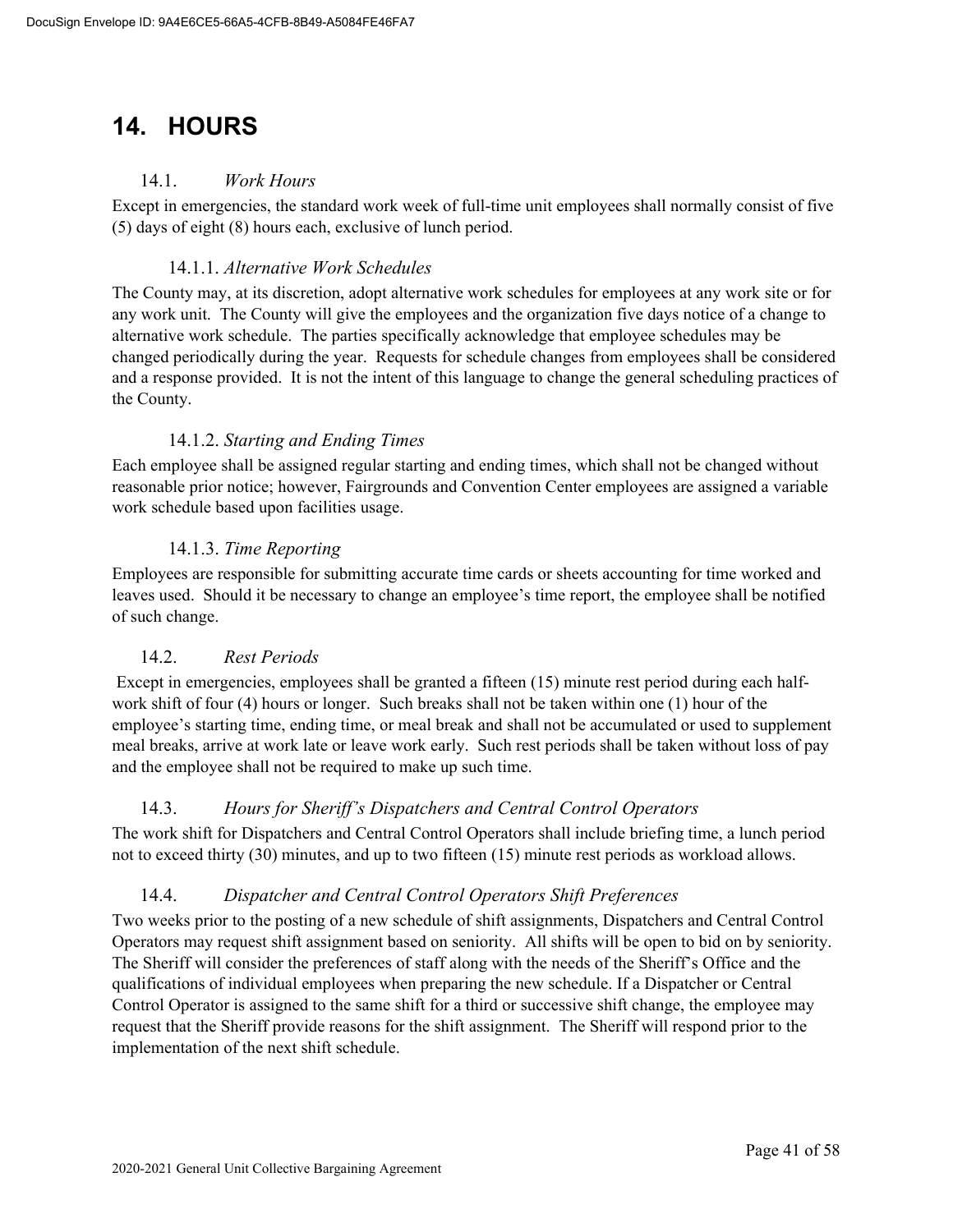# **15. OVERTIME COMPENSATION**

# 15.1. *Definitions*

# 15.1.1. *Overtime*

That time as authorized and directed by management worked by a non-exempt employee which exceeds forty (40) hours worked in a work week or eighty (80) hours in two (2) weeks if the employee is on an alternative work schedule requiring twelve (12) hour shifts. The Department shall designate a work period for FLSA purposes as necessary.

# 15.1.2. *Hours Worked*

Those hours during which the employee is actually working, on annual leave, or paid holiday.

# 15.2. *Overtime Pay*

An employee shall be paid for overtime worked. Pay for overtime worked shall be at one and one half (1- 1/2) times the normal hourly rate of the employee.

# 15.3. *Compliance with the Fair Labor Standards Act*

Management shall make such changes in this article and any others as well as in practice in order to fully comply with the Fair Labor Standards Act (FLSA) and any implementing regulations thereto. The County shall notify the Association of proposed changes prior to implementation. Upon written request, the County shall meet with Association representatives to negotiate the proposed changes; however, nothing shall preclude the County from implementing changes to achieve compliance during the negotiating period.

# 15.4. *Travel Time for Training*

Employees who travel to a required training course during work hours shall have those hours counted as time worked. Within a workweek, a department head may adjust the starting and quitting times of an employee on a straight time basis to accommodate any hours accumulated during travel on County business. If this is not possible, the additional hours will be treated as hours worked.

# 15.5. *Accrual of Compensatory Time*

Dispatch and Central Control employees may, upon approval of the Sheriff, accrue compensatory time off (CTO) in-lieu of pay for overtime worked. All compensatory time off shall be accrued at the rate of one and one half  $(1 \frac{1}{2})$  hour of CTO for each hour of overtime worked. No employee may accumulate more than forty (40) hours of compensatory time. When forty (40) hours is reached, the employee must use some of the accumulated time before accumulating any additional compensatory time.

# 15.6. *Cash Out of Accrued Compensatory Time Off*

With thirty (30) days' notice prior to the month of June and December of each year, an employee may submit a request to the Department that the cash value or all or part of accumulated CTO be paid to the employee. With thirty (30) days' notice prior to June, the County may, at its discretion, pay off all but thirty (30) days of an employee's CTO bank.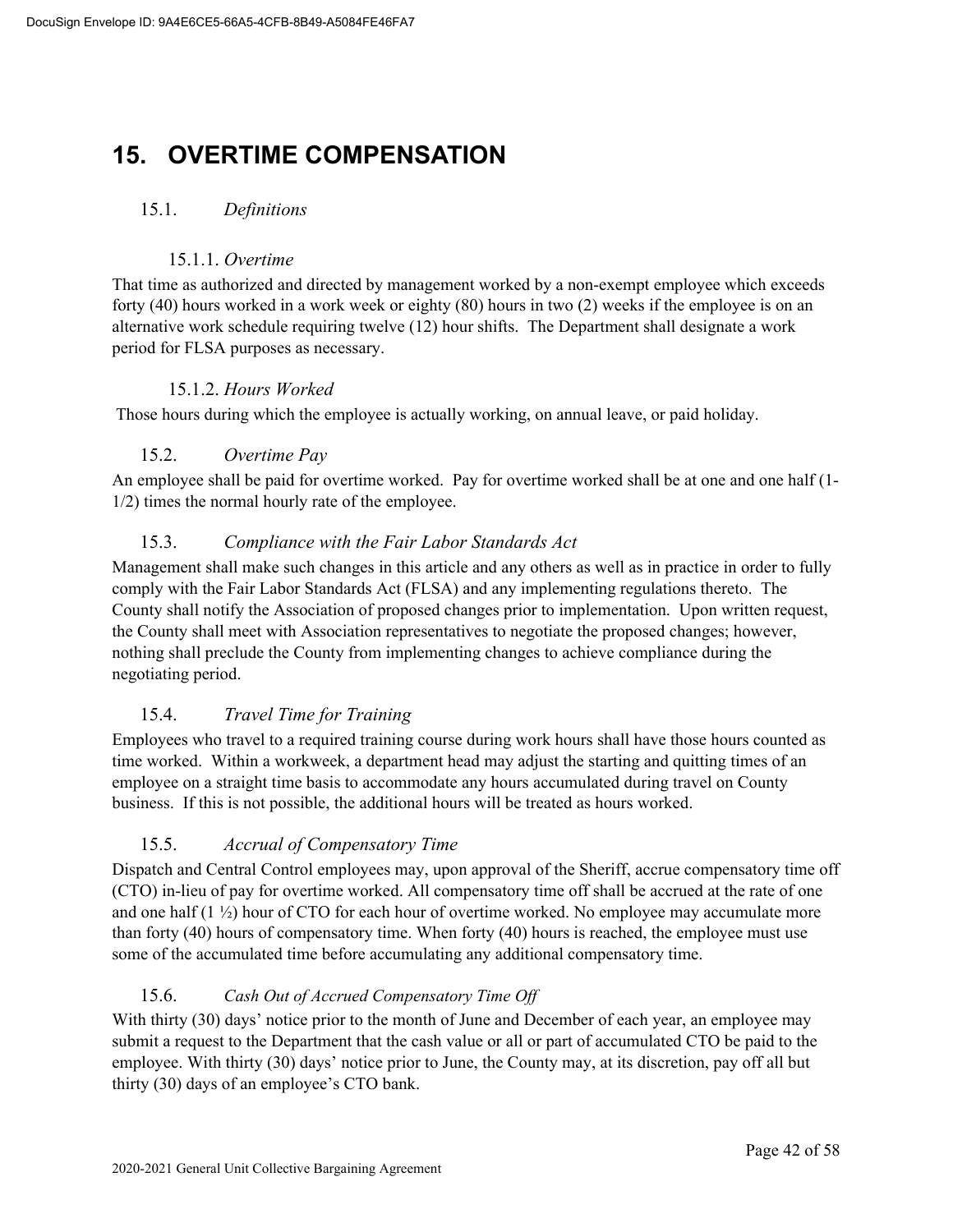# 15.7. *Cash Out of Compensatory Time Off upon Promotion*

If an employee is selected for promotion, he or she must cash out any accrued CTO prior to the start of his or her first shift in the promotional status/position.

# **16. MILEAGE AND PER DIEM REIMBURSEMENT**

# 16.1. *Mileage*

Humboldt County will attempt to make a vehicle available for official use to employees when so required. If there are no Humboldt County vehicles available and the employee must use a personal vehicle, mileage will be reimbursed at the per mile rate set by the IRS. If an employee drives a personal vehicle when commercial air travel would be more efficient, the mileage reimbursement will be limited to the cost of the airfare.

 If a county vehicle is available and an employee chooses to use a private vehicle the employee shall be reimbursed at ½ of the mileage rate set by the IRS.

# 16.2. *Per Diem Payments*

The County will continue to make per diem payments to employees required to travel on County business at the rates established by the Nevada Legislature or County policy, whichever is higher. An employee is eligible for per diem when traveling on County business beyond the boundaries of Humboldt County or as otherwise provided by County policy. Employees are not required to provide receipts specifying how the per diem funds were expended.

# **17. ROAD DEPARTMENT ASSIGNMENTS**

# 17.1. *Reporting Requirements*

A Road Department employee assigned a County vehicle will be required to report to his/her area (Golconda, Paradise Valley, Orovada, Denio, and Winnemucca) at the beginning of the workday and at the end of the workday. The crew or other employees not assigned a County vehicle shall report to the Winnemucca shop at the beginning and end of the workday. However, should an employee be assigned to another area they will be furnished a vehicle and will be required to report to the assigned worksite/location at the beginning of the shift and remain working as directed until the end of the shift. Except in case of emergency, every effort will be made to give 24-hour notice of change in the work area.

# 17.2. *Exceptions*

Occasional changes in location for starting or ending the shift for such activities including, but not limited to, attending meetings, picking up or dropping off materials/equipment at the shop, will not result in a work site change provided that the activities are within the normal shift schedule. For example, should an employee be assigned to report to the yard to begin the workday with a safety meeting and the employee then returns to his/her normal work site for the remainder of the shift, his/her return to Winnemucca at the end of the workday is not considered time worked.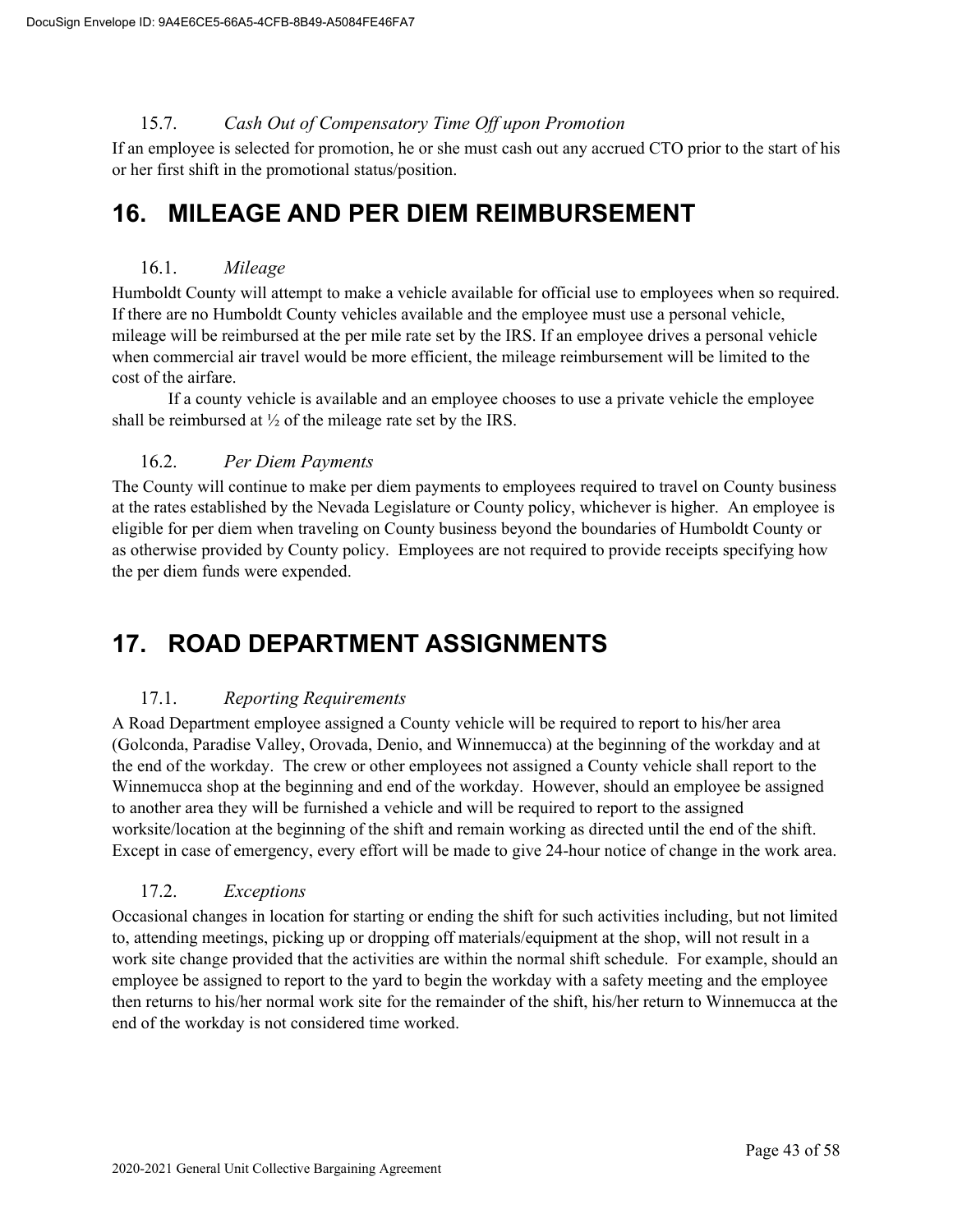#### 17.3. *Camping Assignments*

When the County requires camping for a special project, the affected employee(s) will be paid per diem for non-provided services (e.g., housing, food, etc.) pursuant to 16.2 of this Agreement. All travel at the beginning and end of a camp week will be on County time.

# **18. COURT LEAVE**

# 18.1. *Policy*

Humboldt County will grant court leave to allow employees to serve as juror or a witness in a court proceeding provided that neither employee nor the employee's collective bargaining representative is a party to the action. Employees shall provide their supervisors with relevant documents verifying the need for court leave as soon as the need becomes known.

#### 18.2. *Compensation*

Subject to the following conditions, eligible employees shall receive their regular base rate of pay for those hours spent in court and traveling to and from court when such time occurs during employee's regular scheduled work days and hours of work. Casual, seasonal or temporary employees will be granted time off without pay. Law enforcement personnel appearing in court as part of their duties are not affected by this policy.

- a. The employee's regular rate of pay shall be limited to compensation for court and travel time which occurs during the employee's regularly scheduled hours of work. Court leave will not result in payment of overtime or be considered as hours worked for purposes of determining eligibility for overtime, unless the court leave is related to the employee's job responsibilities.
- b. Upon completion of jury/court/witness service for which the employee received his/her regular pay, the employee will immediately forward any compensation received from the court or other party to Humboldt County upon receipt. Reimbursements received for out-of-pocket expenses such as meals, mileage, and lodging may be kept by employees, unless Humboldt County has reimbursed the employee for such expenses or such expenses were paid by Humboldt County.
- c. An employee shall not receive pay for the work time missed if s/he is required to miss work because of court appearances in a matter to which the employee is a party or to serve as a witness for a party who has filed an action against Humboldt County. However, the employee may choose to use his/her annual leave.

# 18.3. *Late Start/Early Release*

- a. An employee who is serving as a witness and is not required to report to court until after the start of their work day or who is released from court before the end of his/her scheduled work day shall report to work for the hours which are not required for court duty or for related travel time.
- b. Employees who are required to report to jury duty will not be required to work eight hours prior to reporting. If the employee's service last four hours or more, including time going and returning from court the employee will not be required to work between 5 p.m. of the day of jury duty and 3 a.m. the following day per NRS 6.190.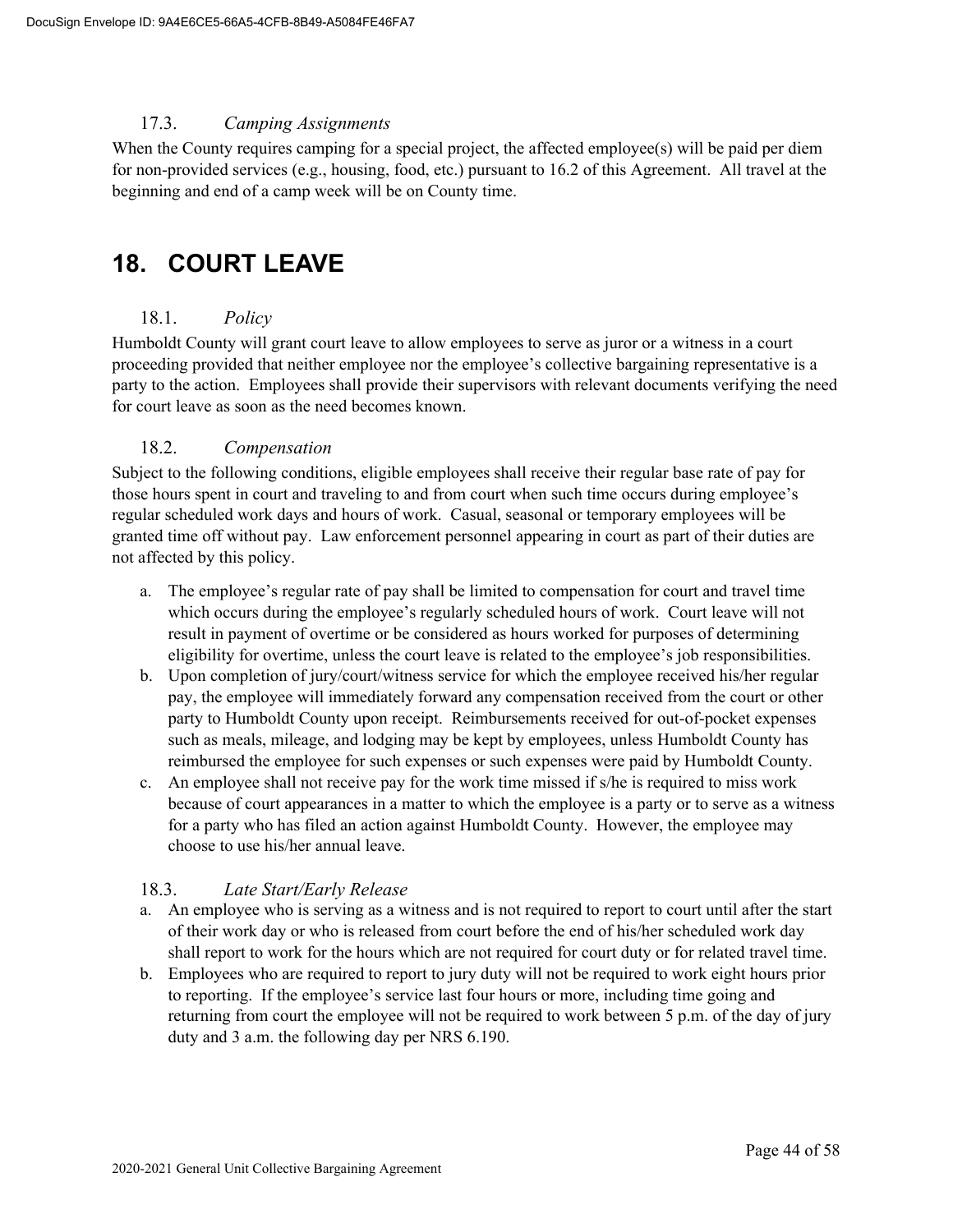# **19. GRIEVANCE PROCEDURE**

# 19.1. *Definitions*

19.1.1. *Grievance* 

A grievance is a claimed violation, misapplication, and misinterpretation of a specific provision of this Agreement, which adversely affects the grievant. The exercise or lack of exercise of Employer Rights (Article 4) shall not be grievable.

# 19.1.2. *Grievant*

A grievant is a unit member or the Association who is filing a grievance as defined above. Alleged violations, misapplications or misinterpretations which affect more than one (1) employee in a substantially similar manner may be consolidated at the discretion of management or the Association as a group grievance and shall thereafter be represented by a single grievant.

# 19.1.3. *Day*

Day shall mean a day in which the County's main administrative office is open for business.

# 19.2. *Process*

# 19.2.1. *Informal Resolution*

Within seven (7) working days from the event giving rise to a grievance or from the date the employee could reasonably have been expected to have had knowledge of such event, the grievant shall orally discuss his/her grievance with his/her supervisor. A supervisor shall have five (5) working days to give an answer to the employee.

# 19.2.2. *Formal Levels*

Level 1: If a grievant is not satisfied with the resolution proposed at the informal level, the grievant may, within ten (10) working days of such receipt of such answer, file a formal written grievance with his/her supervisor containing a statement describing the grievance, the section of this Agreement allegedly violated, and remedy requested. The supervisor shall, within ten (10) working days, have a meeting with the grievant regarding the information provided.

Level 2: If the grievant is not satisfied with the written answer at Level 1, the grievant may, within five (5) working days from the receipt of such answer, file a written appeal to the department head. Within ten (10) working days of receipt of the written appeal, the department head or his/her designee shall investigate the grievance, which may include a meeting with the concerned parties and, thereafter give written answer to the grievant within ten  $(10)$  working days.

Level 3: If the grievant is not satisfied with the written answer from Level 2, the grievant may, within five (5) working days from the receipt of such answer, file a written appeal to the County Manager. Within fifteen (15) working days of receipt of the written appeal, the County Manager or his/her designee, shall investigate the grievance which may include a meeting with the concerned parties, and thereafter give written answer to the grievant within five (5) working days, which answer shall be final and binding unless, for matters subject to arbitration, within ten (10) working days, the Association notifies the County Manager of its intention to appeal the matter to arbitration.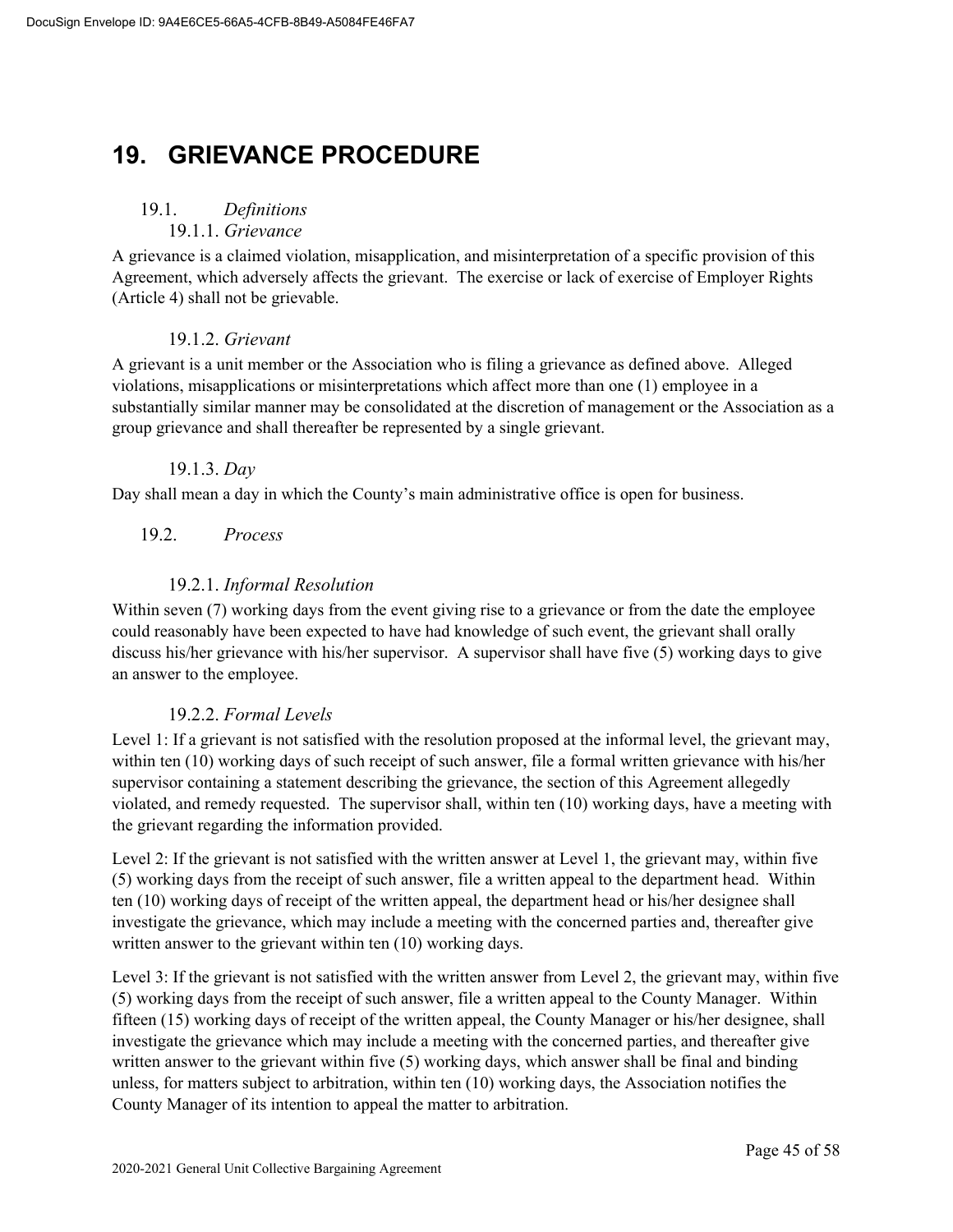# 19.3. *General Provisions*

#### 19.3.1. *Failure to Carry Forward*

If a grievant fails to carry his/her grievance forward to the next level within the prescribed time period, the grievance shall be considered withdrawn with prejudice.

#### 19.3.2. *Failure to Respond*

If a supervisor, manager, Department Head, County Manager, or their designee fails to respond with an answer within the given time period, the grievant may appeal his/her grievance to the next higher level as if a negative response had been received on the final day allowed for a management response.

#### 19.3.3. *Representation*

The grievant(s) may have representation at any level of this procedure.

#### 19.3.4. *Waiver of Time Limits*

Time limits and formal levels may be waived by mutual written consent of the parties.

#### 19.3.5. *Service*

Proof of service shall be by certified mail, e-mail or personal service.

#### 19.3.6. *Copy to Association*

The Association shall receive a copy of all grievances filed at the department head's level of this grievance procedure, where such grievance is not being processed by the Association.

#### 19.3.7. *Effect of a Grievance*

The making or filing of a grievance shall not prevent the County, a department head or supervisor or other authorized person from taking action deemed appropriate, nor shall it have the effect of suspending action previously taken even though the action may involve or be a part of the subject matter of the grievance.

#### 19.3.8. *Advancing to Arbitration*

No grievance may proceed to arbitration without the signature of the President of the Association.

# **20. DISCIPLINARY ACTION**

# 20.1. *Types of Discipline*

Disciplinary action may be imposed upon an employee for just cause, which includes but is not limited to failing to adequately fulfill his/her responsibilities as an employee and on- or off-duty conduct, which relates to an employee's ability to satisfactorily perform his/her job. Examples of the type of disciplinary action, which may be imposed, include the following:

#### 20.1.1. *Oral Reprimand*

An oral correction addressed to an employee by his supervisor as to the propriety of an employee's action(s) or inaction(s).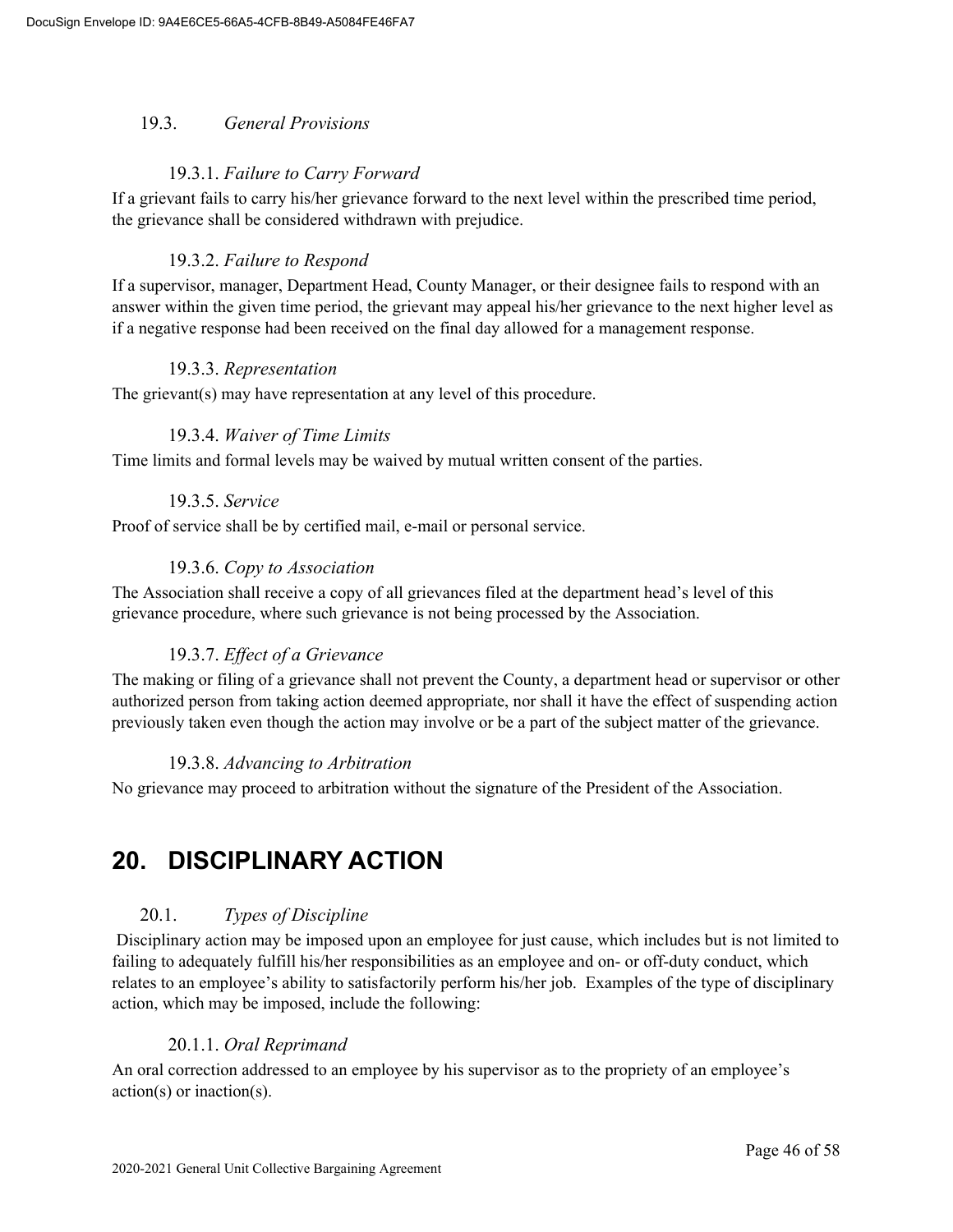#### 20.1.2. *Written Reprimand*

A written criticism of an employee's conduct, usually concerning an infraction of county rules of conduct, regulations or performance. The reprimand is to be in written form, signed by the employee and the supervisor. A copy will remain with the supervisor issuing such reprimand, a copy delivered to the employee, with an additional signed copy to the official personnel file in the County Manager's Office. Upon written request of the employee, a copy shall also be forwarded to the Employee's Association. Signature by the employee shall not constitute agreement with the criticism but only recognition of the receipt of the written criticism.

# 20.1.3. *Disciplinary Leave Without Pay*

Disciplinary leave without pay means a disciplinary measure providing that the employee receive one or more days off without pay.

# 20.1.4. *Administrative Leave With Pay*

There are times during an inquiry into alleged misconduct that it would appear to be in the best interests of both the County and employee to relieve the employee from duty, pending the outcome of the inquiry. In the event such Administrative Leave during a period of review is thought to be necessary, such Administrative Leave shall not cause loss of pay or other privileges attached to the position as an employee of the County unless later converted to Disciplinary Leave Without Pay. Administrative Leave With Pay does not comprise a form of discipline in and of itself unless it has been so designated in a particular case.

# 20.1.5. *Discharge*

Termination of the services of an employee of Humboldt County for a gross violation of laws, ordinances, or rules and regulations; or for numerous violations of rules and regulations; or for inability or refusal to properly perform duly assigned tasks; for substance abuse or other actions which constitute cause for discharge. Discharge shall be imposed by the department head, and shall be by written notice to the employee concerned. One copy of such notice shall be delivered to the employee concerned, and one (1) copy of the appropriate form shall be placed in the employee's official personnel file in the County Manager's Office. Upon written request of the employee, a copy shall also be forwarded to the Employee's Association.

# 20.2. *Classifications of Discipline*

Oral reprimands, written reprimands, suspensions with pay and suspensions without pay for two (2) days or fewer shall be considered *Minor Disciplinary Actions.* Suspensions without pay for three (3) days or longer, disciplinary demotions, and discharges shall be considered *Severe Disciplinary Actions.*

# 20.3. *Procedure for Imposing and Appealing Minor Disciplinary Actions*

Minor Disciplinary Actions may only be appealed by an employee who has successfully completed the initial hire probationary period for the current County employment. The following procedures shall apply exclusively to Minor Disciplinary Actions except Oral Reprimands, for which there shall be no appeal:

# 20.3.1. *Notice of Action*

When a supervisor or manager believes it is necessary to impose a minor disciplinary action on an employee, the supervisor shall notify the employee in writing of his/her decision stating the reason for the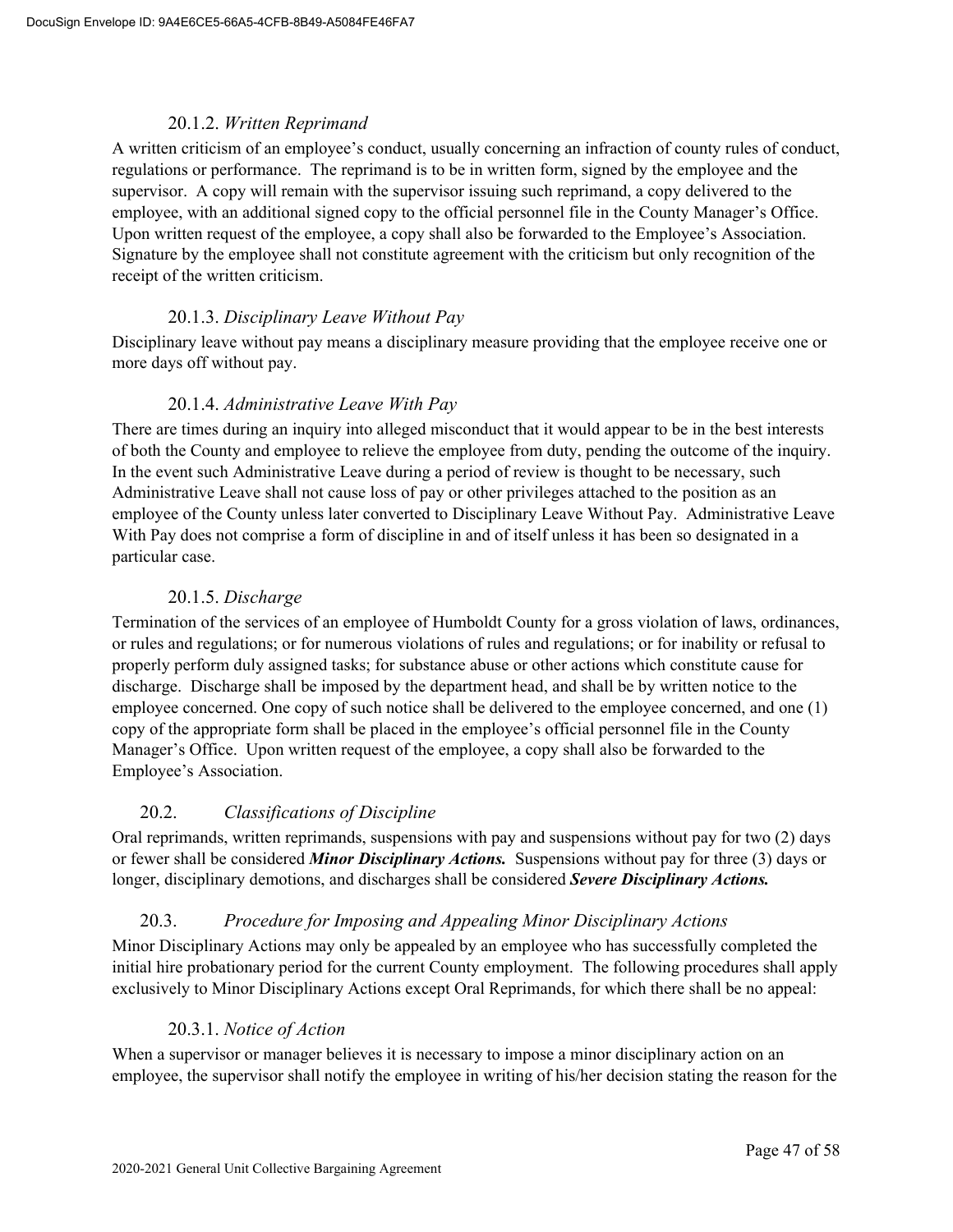action, the regulations or rules which have been violated, the specific action to be taken, and the effective date of the action.

# 20.3.2. *Appeal of Minor Disciplinary Action*

Within five (5) working days from receipt of the written notification, an employee who has received a written reprimand or short suspension without pay, but believes the discipline is unwarranted may appeal the action up to Level 3 of the Grievance Procedure (Article 19) of this Agreement for a final decision.

# 20.4. *Procedure for Imposing and Appealing Severe Disciplinary Actions*

Severe Disciplinary Actions may only be appealed by an employee who has successfully completed the initial hire probationary period for their current County Employment. The following procedures shall apply exclusively to severe disciplinary actions:

# 20.4.1. *Notice of Proposed Action*

Before taking action to discharge, demote, or suspend a non-probationary unit employee without pay for a period of five (5) working days or longer, the department head or his/her designee shall serve on the employee and, upon written request of the employee, the Association, either personally or by certified mail, the Notice of Proposed Action, which shall contain the following:

- A. A statement of the action proposed to be taken.
- B. A copy of the charges, including the acts of omissions and grounds upon which the action is based.
- C. If it is claimed that the employee has violated a rule or regulation of the County, department or district, a copy of said rule shall be included with the notice.
- D. A statement that the employee may review and request copies of materials upon which the proposed action is based.
- E. A statement that the employee has five (5) working days to respond to the department head or his/her designee either orally or in writing. If the employee chooses to reply orally, the employee is entitled to a meeting with the department head or his/her designee.

#### 20.4.2. *Response.*

The employee upon whom a Notice of Proposed Action has been served shall have five (5) working days to respond or protest to the department head or his/her designee either orally or in writing before the proposed action may be taken. Upon application and for good cause, the department head or his/her designee may extend the time period to respond. Any extensions shall be granted in writing or by e-mail.

# 20.4.3. *Response Meeting*

If the employee chooses to respond orally, the employee shall be entitled to a personal meeting with the department head or his/her designee. At such meeting, the employee may be accompanied by an attorney or Association representative.

#### 20.4.4. *Review/Action*

After complying with the applicable requirements of sections above and having reviewed the employee response, if any, given pursuant to the Response section above, the department head or his/her designee may order the discipline or discharge of the employee. Such order shall:

- A. Be in writing.
- B. State specifically the causes for the action.
- C. State the effective date of such action, and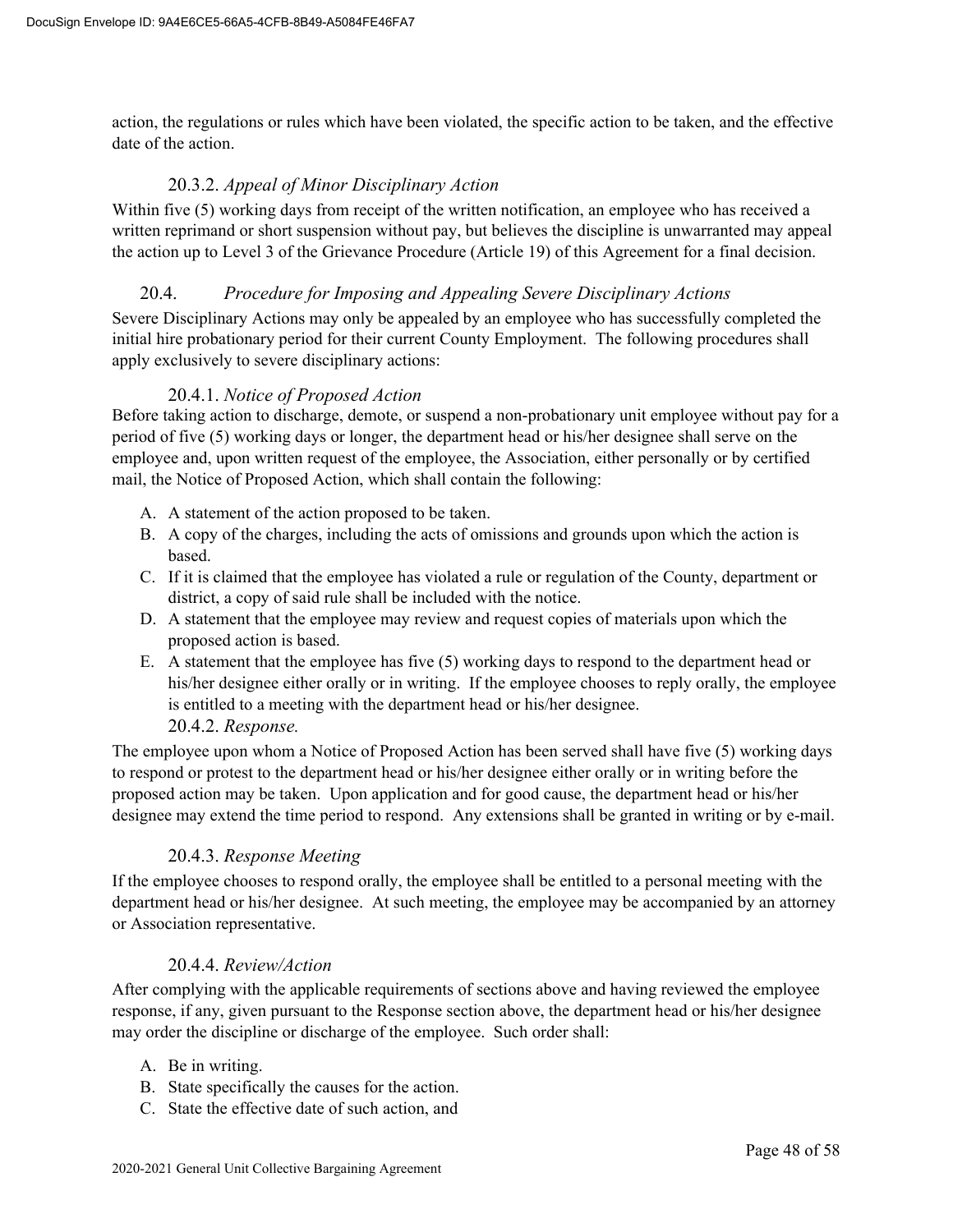D. Be served on the employee and, upon written request of the employee, the Association, either personally or by certified mail.

### 20.4.5. *Protest*

A non-probationary employee or the Association, on behalf of a non-probationary employee, may protest severe disciplinary action, which protest shall be considered an appeal and processed in accordance with Level 3 of Article 19, Grievance Procedure and, thereafter if necessary, through Article 21, Arbitration.

#### 20.4.6. *Sole Remedy*

The procedures provided herein are in lieu of any remedy provided by NRS 245.065 for appealing and resolving protests of disciplinary action.

# **21. ARBITRATION**

# 21.1. *Designation*

The parties will attempt to agree upon a professional neutral to serve as an Arbitrator. In the event agreement cannot be reached to select an Arbitrator, the parties agree to solicit a list of seven (7) professional neutrals from the FMCS and alternately strike names from such list until one (1) name remains or follow the procedure required by the agency supplying the list. That remaining person so selected shall serve as Arbitrator. The party to strike first shall be determined by lot.

# 21.2. *Matters Not Subject to Arbitration Procedure*

Proposals to create, add to, or change this written agreement or addenda supplementary hereto shall not be grievable nor submitted to an Arbitrator and no proposal to modify, amend, or terminate a negotiated agreement, nor any matter or subject arising out of or in connection with such proposal, may be referred to this process.

21.3. *Rules of Evidence*

Strict rules of evidence shall not apply.

# 21.4. *Privacy of Hearings*

All hearings held by an arbitrator shall be closed sessions and no news releases shall be made concerning progress of the hearings.

# 21.5. *Authority of Arbitrator*

Decision of an Arbitrator on matters properly before him/her shall be final and binding on the parties. No Arbitrator shall entertain, hear, decide, or make recommendations on any dispute unless such dispute involves an eligible employee in this represented unit and unless such dispute falls within the definition of a grievance as set forth in Article 19, Grievance Procedure, or is an appeal from severe disciplinary action, and has been processed in accordance with all provisions thereof and herein. The Arbitrator's authority shall be limited only to the application and interpretation of the provisions of this negotiated agreement.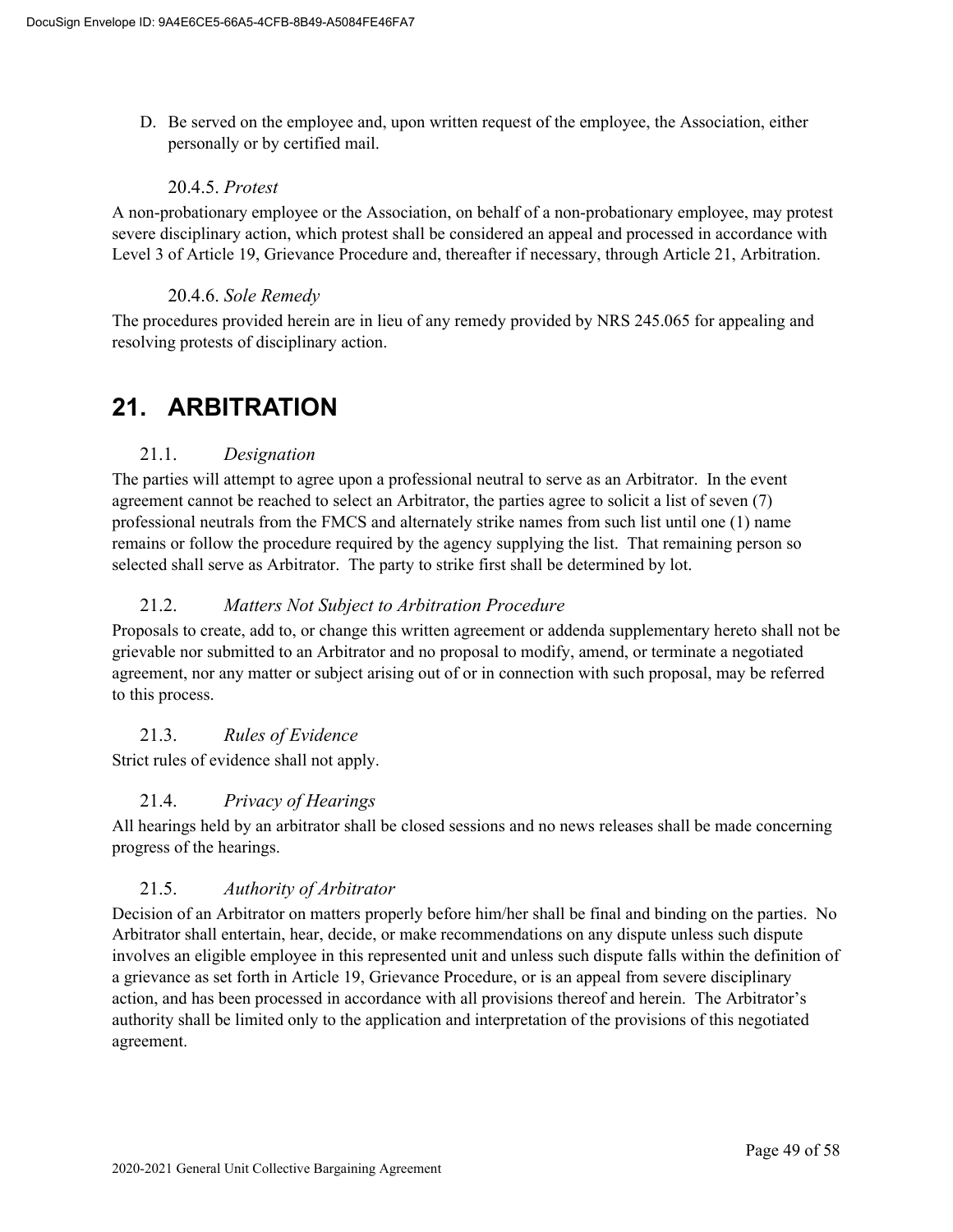# 21.6. *Costs*

The fees and expenses of the Arbitrator and of a court reporter, if used, shall be shared equally by the employee organization or the grievant, if the grievant is not represented by the Association, and the County. Each party, however, shall bear the cost of its own presentation including preparation and posthearing briefs, if any. Provided, however, if either party rejects the Arbitrator's decision as evidenced by overturning it or seeking relief in Court to have it vacated or modified, that party shall assume full responsibility for all jointly incurred costs of the Arbitrator process. For the purposes of this section the parties shall be considered as either: the County and the Employees Association or, if a grievant is not represented by the Association, the County and the grievant(s). The Association agrees to indemnify and hold the County harmless from any claims, awards and/or judgments resulting from the failure of the Association or any of its principals in meeting and/or satisfying any costs assigned by a responsible third party authority under the terms, rights and obligations of this Article 21.

# **22. PERSONNEL FILES**

# 22.1. *Review and Release of Information*

Each employee shall have the right, upon written request, to review the material in his or her own personnel file during duty hours. A representative chosen by the employee may, at the employee's request, accompany the employee in this review. Materials shall be released only for the purpose of processing grievances and for County legal documentation, except when written consent is given by the employee or when required by law.

# 22.2. *Placing Material in File*

All material in the file must be signed by the source of the material and dated. No anonymous letters or material shall be placed in a personnel file.

# 22.3. *Review of Written Statements by Employee*

No written statement related to the employee's assigned duties or responsibilities shall be placed in the employee's personnel file until after the employee has had an opportunity to review it. The employee will be allowed to attach a written response to any notice of discipline placed in his/her file.

# 22.4. *Copies of Personnel File*

An employee will, on written request to the County Manager, receive copies of all materials in his/her personnel file. The County may assess a reasonable fee for providing such copies.

# 22.5. *Comments from the Public*

Comments from the public shall be placed in an employee's personnel file only if the comment is an attachment to documentation of performance prepared by a County supervisor or manager.

# **23. LAYOFF PROCEDURE**

#### 23.1. *Positions to be Eliminated*

If the County determines the need for a reduction in its work force, written notice of not less than two (2) weeks shall be provided to regular employees to be laid off. The County will determine the positions to be eliminated and the employees to be laid off within each affected job class. The County's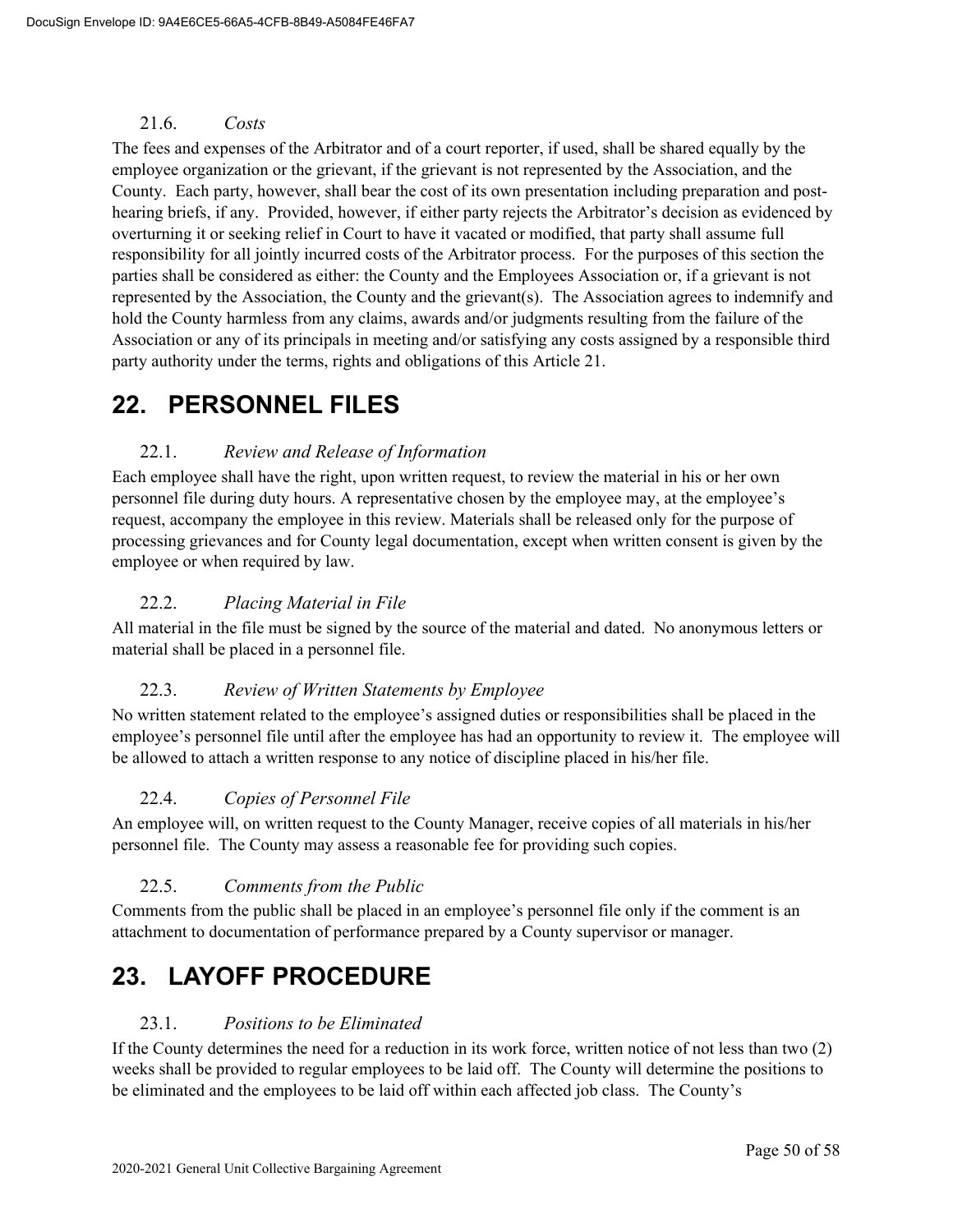determination shall be based on consideration of performance, qualifications and seniority within the job class within the affected department.

# 23.2. *Order of Layoff*

Initially the County shall consider employees for layoff using the criteria of performance, qualifications and seniority within the job class and department. When selecting which employee will be laid off, the County will review the qualifications of the employees in the affected job class. If the County finds:

- A. The employee has qualifications not possessed by another employee and
- B. The qualifications are needed by the department, then the County may layoff other employee(s).

Qualifications to be considered shall include knowledge, skill, ability, licenses, and certificates required for job functions to be assigned to the remaining staff, as well as previous experience in performing the essential functions and job performance. Job performance shall be determined on the basis of the employee's record of job performance as documented in the employee's personnel file.

# 23.3. *Layoff Appeal Procedure*

# 23.3.1. *Notice of Appeal*

In the event that an employee who has been laid off out of seniority order believes the decision based upon performance and qualifications is incorrect, the employee may request that the Association appeal the County's determination. If the Association finds there is reason to believe that the County has erred in its decision, it may appeal through the process set forth in this article. Such appeal shall be filed with the County Manager within five (5) working days of delivery of the layoff notice to the employee.

# 23.3.2. *Appeal Review Committee*

When an appeal is filed, the Association shall appoint two persons to serve on a review committee at the time of the appeal. The County shall then appoint two persons to the committee. Each of the persons appointed to the committee shall, to the extent possible, be familiar with either the work of the department or of the job class from which layoff is to be made. The committee shall meet within five (5) days of delivery of the notice of appeal to the County. It shall review the basis for the County's layoff decision and the reasons the employee believes the decision is in error. The committee shall then by majority vote determine whether the County decision was reasonable and on that basis either confirm or reject the County's decision. If the committee cannot reach agreement regarding the County's decision regarding order of layoff, it shall within three (3) days of its initial meeting, request the participation of a federal or other mutually acceptable mediator. The services of the mediator will be jointly requested by the County and the Association on an urgent basis. The mediator will seek to achieve a consensus decision among the committee members. If no decision is reached the mediator shall become a voting member of the committee. The determination of the committee regarding the appropriate order of layoff shall be final and binding and may not be grieved or appealed.

# 23.4. *Recall Rights*

Laid off employees will have a right to return to a vacancy in the same class and department from which they were laid off. Recall shall be in inverse order of layoff. No probationary period shall be required.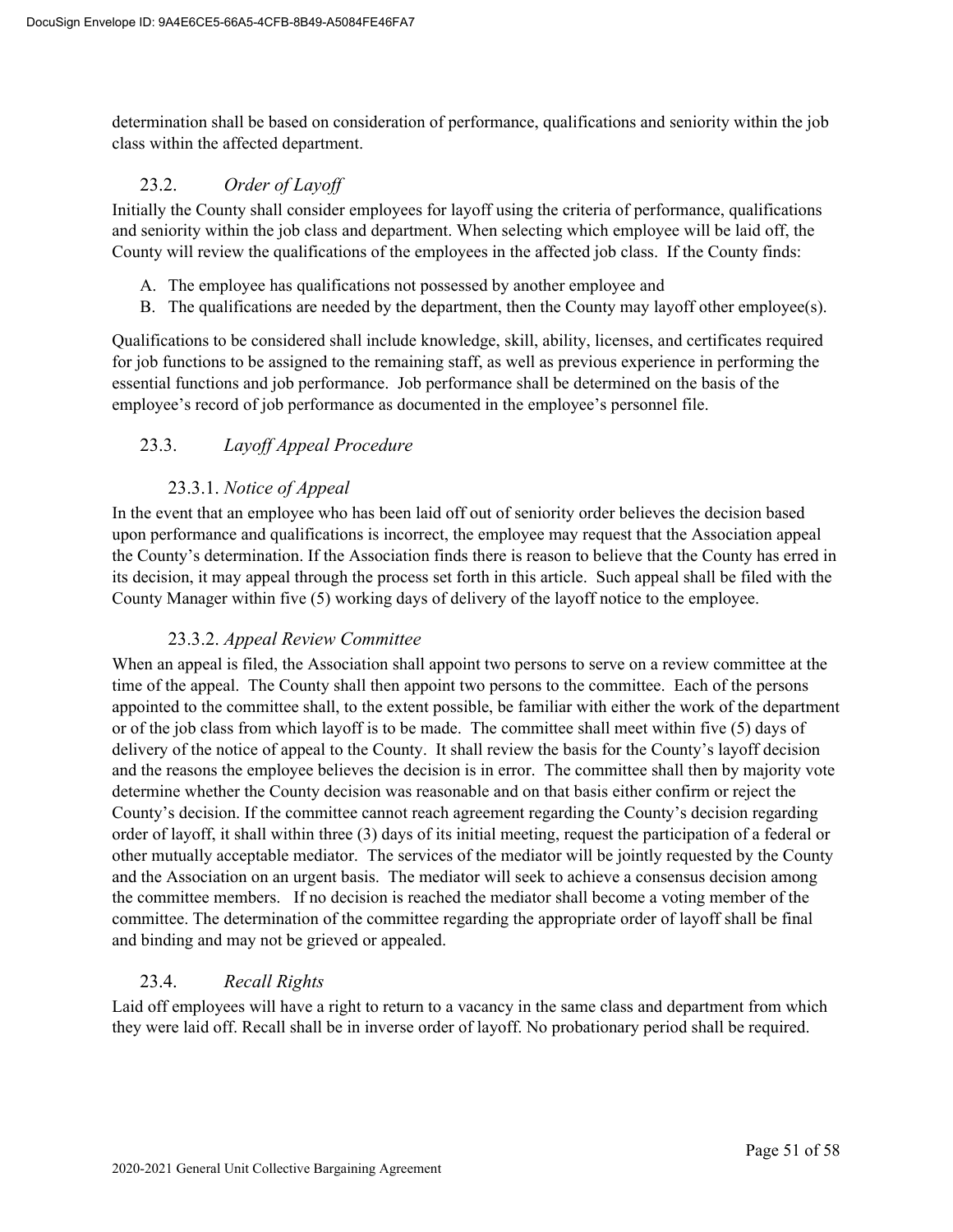### 23.4.1. *Recall List*

Employees shall remain on a recall list for two years following the date of layoff provided, however, laid off employees shall be removed from the recall list if:

- A. They accept recall to a position in a class at the same salary range as the position from which they were laid off, or
- B. They decline appointment to a position in the same department and in a class at the same salary range as the position from which their layoff occurred, or
- C. They fail to report for duty within fifteen (15) calendar days of mailing of notice of recall to County employment.

#### 23.4.2. *Recall Notice*

Notice of recall or available position may be made in person or by U.S. Mail, return receipt requested. It is the responsibility of each laid off employee to notify the County Manager's Office of his/her current address.

# 23.4.3. *Recall to Other Vacant Positions*

When there is no one on a recall list for the department and class in which a vacancy exists, those on the recall list shall be considered for the vacancy before any other applicant is considered for appointment when the following conditions exist:

- A. Temporary work within the job class or for which the laid off employee is qualified Work shall be offered to the laid off employee.
- B. Vacant position at the same or lower range and in the same department from which the employee was laid off - Position shall be offered to the laid off employee, subject to completion of a probationary period, if the employee meets the qualifications for hire; and
- C. Vacant position at the same or lower range but in a different department from which the employee was laid off - Employee shall be considered for the position and may be offered the position, subject to completion of a probationary period, if qualified.
- D. An employee who fails to meet the probationary period prescribed by this section of the Agreement will be returned to layoff status.

# **24. PEACEFUL PERFORMANCE**

# 24.1. *Prohibitions*

The parties to this Agreement recognize and acknowledge that the services performed by the County employees covered by this Agreement are essential to the public health, safety, and general welfare of the residents of the County of Humboldt. Association agrees that under no circumstances will the Association recommend, encourage, cause or permit its members to initiate, participate in, nor will any member of the bargaining unit take part in, any strike, sit-down, stay-in, sick-out, slow-down or picketing in connection with a labor dispute (hereinafter collectively referred to as work-stoppage), in any office or department of the County, nor to curtail any work or restrict any production, or interfere with any operation of the County. In the event of any such work stoppage by any member of the bargaining unit, the County shall not be required to negotiate on the merits of any disputes which may have given rise to such work stoppage until said work stoppage has ceased.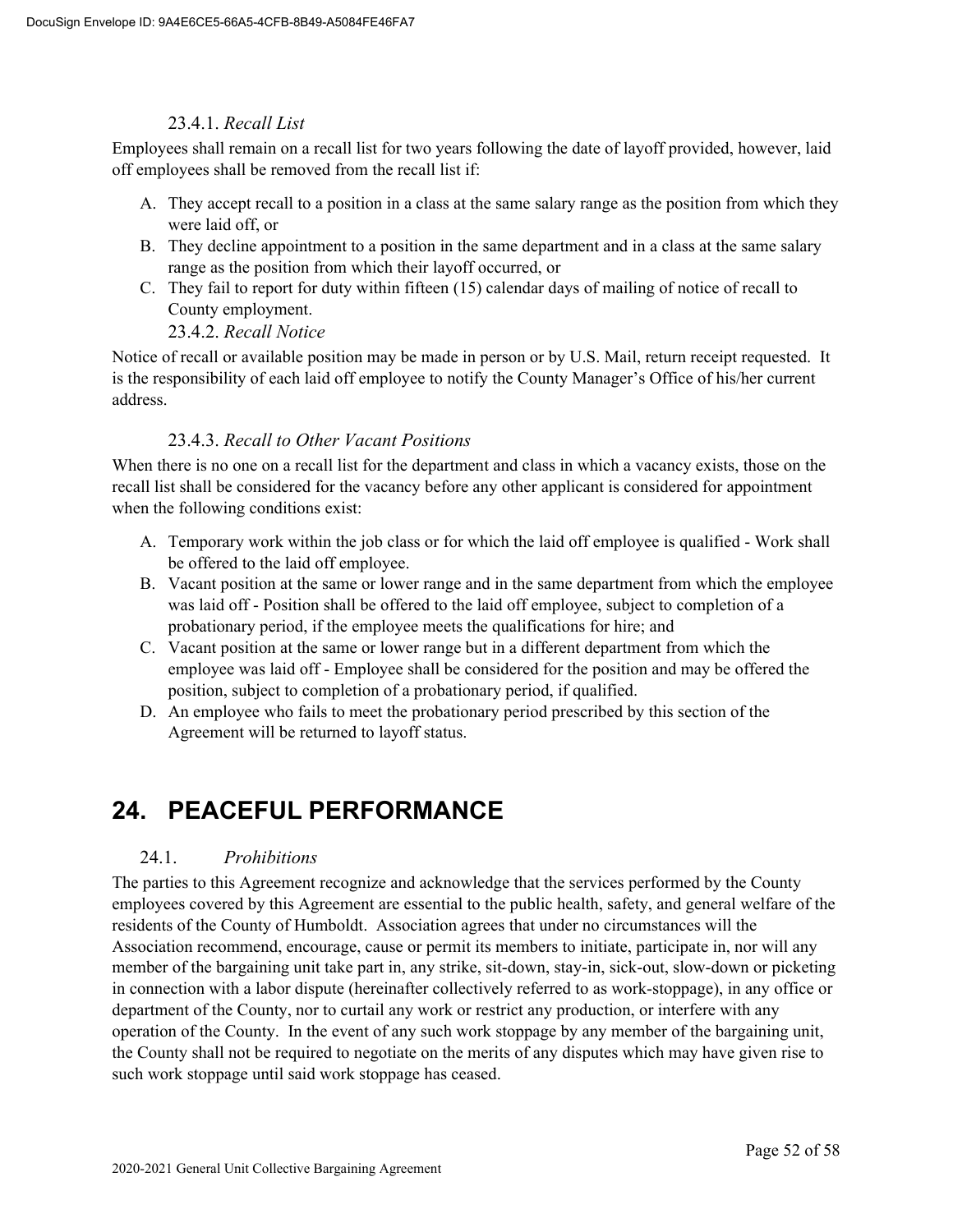### 24.2. *Responsibilities of Association*

In the event of any work-stoppage, during the term of this Agreement, whether by the Association or by any member of the bargaining unit, the Association by its officers, shall immediately declare in writing and publicize that such work-stoppage is in violation of law and this Agreement and is unauthorized, and shall further direct its members in writing to cease the said conduct and resume work. Copies of such written notice shall be served upon the County. In the event of any work-stoppage and the Association promptly and in good faith performs the obligations of this paragraph, and providing the Association had not otherwise authorized, permitted or encouraged such work-stoppage, the Association shall not be liable for any damages caused by the violation of this provision. However, the County shall have the right to discipline, to include discharge, any employee who instigates, participates in, or gives leadership to, any work-stoppage activity herein prohibited, and the County shall have the right to seek full legal redress, including damages, as against any such employee.

# **25. FULL UNDERSTANDING, MODIFICATION AND WAIVER**

# 25.1. *Full Understanding*

It is intended that this Agreement sets forth the full and entire understanding of the parties regarding the matters set forth herein and all other topics subject to bargaining, and therefore any other prior or existing understanding or agreement by the parties, whether formal or informal, written or unwritten, regarding such matters are hereby superseded or terminated in their entirety.

#### 25.2. *No Interim Bargaining*

It is agreed and understood that during the negotiations which culminated in this Agreement each party enjoyed and exercised without restraint, except as provided by law, the right and opportunity to make demands and proposals or counter-proposals with respect to any matter subject to bargaining and that the understandings and agreements arrived at after the exercise of that right are set forth in this Agreement. The parties agree, therefore, that the other shall not be required to negotiate with respect to any subject or matter, whether referred to or not in this Agreement.

#### 25.3. *Modification*

Any agreement, alteration, understanding, waiver or modification of any of the terms or provisions contained in this Agreement shall not be binding on the parties unless made and signed in writing by all of the parties to this Agreement, and if required, approved and implemented by the department head and/or the Board of County Commissioners.

#### 25.4. *Waiver*

The waiver of any breach, term or condition of this Agreement by either party shall not constitute a precedent in the future enforcement of all its terms and provisions.

# **26. SAVINGS**

If any provisions of this Agreement are held to be contrary to law by a court of competent jurisdiction, such provision will not be deemed valid and subsisting except to the extent permitted by law, but all other provisions will continue in full force and effect.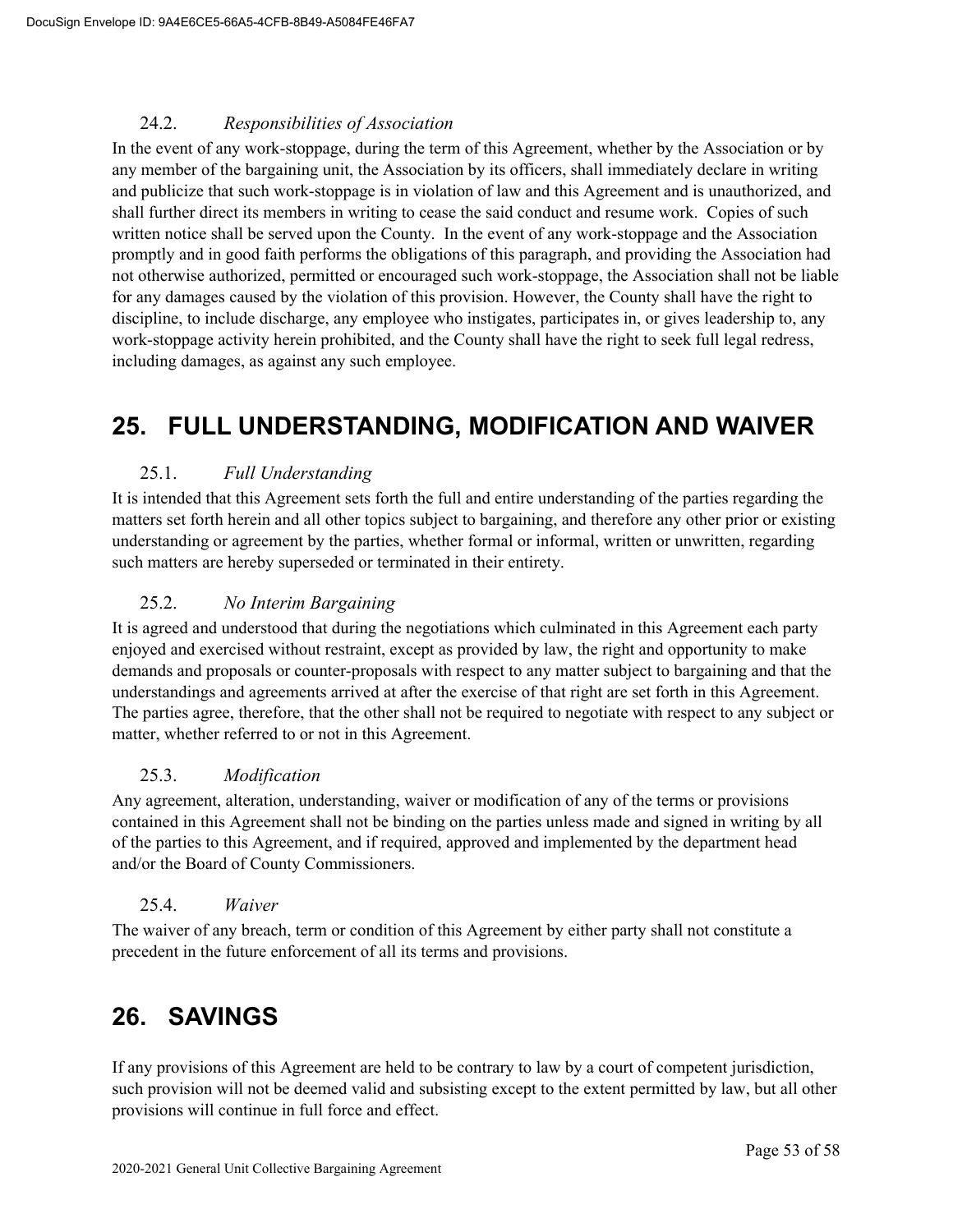# **27. TERM OF AGREEMENT**

The County and the Association agree that the term of the Agreement shall commence on July 1, 2020 and expire at midnight on June 30, 2021. The County may reopen this agreement to renegotiate during its term to address a "fiscal emergency" in accordance with the requirements of NRS 288.150(4). Unless otherwise noted herein, any changes caused by the approval of this agreement shall be prospective.

DocuSianed by:

Ken Tipton Betty Lawrence Chairperson President Humboldt County, Nevada Association

Date:  $\frac{12}{2}$  Date:  $\frac{12}{2}$  Date:  $\frac{12}{2}$  Date:  $\frac{12}{2}$ 

FOR THE COUNTY: FOR THE ASSOCIATION:

DocuSianed by: \_\_\_\_\_\_\_\_\_\_\_\_\_\_\_\_\_\_\_\_\_\_\_\_ \_\_\_\_\_\_\_\_\_\_\_\_\_\_\_\_\_\_\_\_\_\_\_\_

Board of Commissioners Humboldt County Employees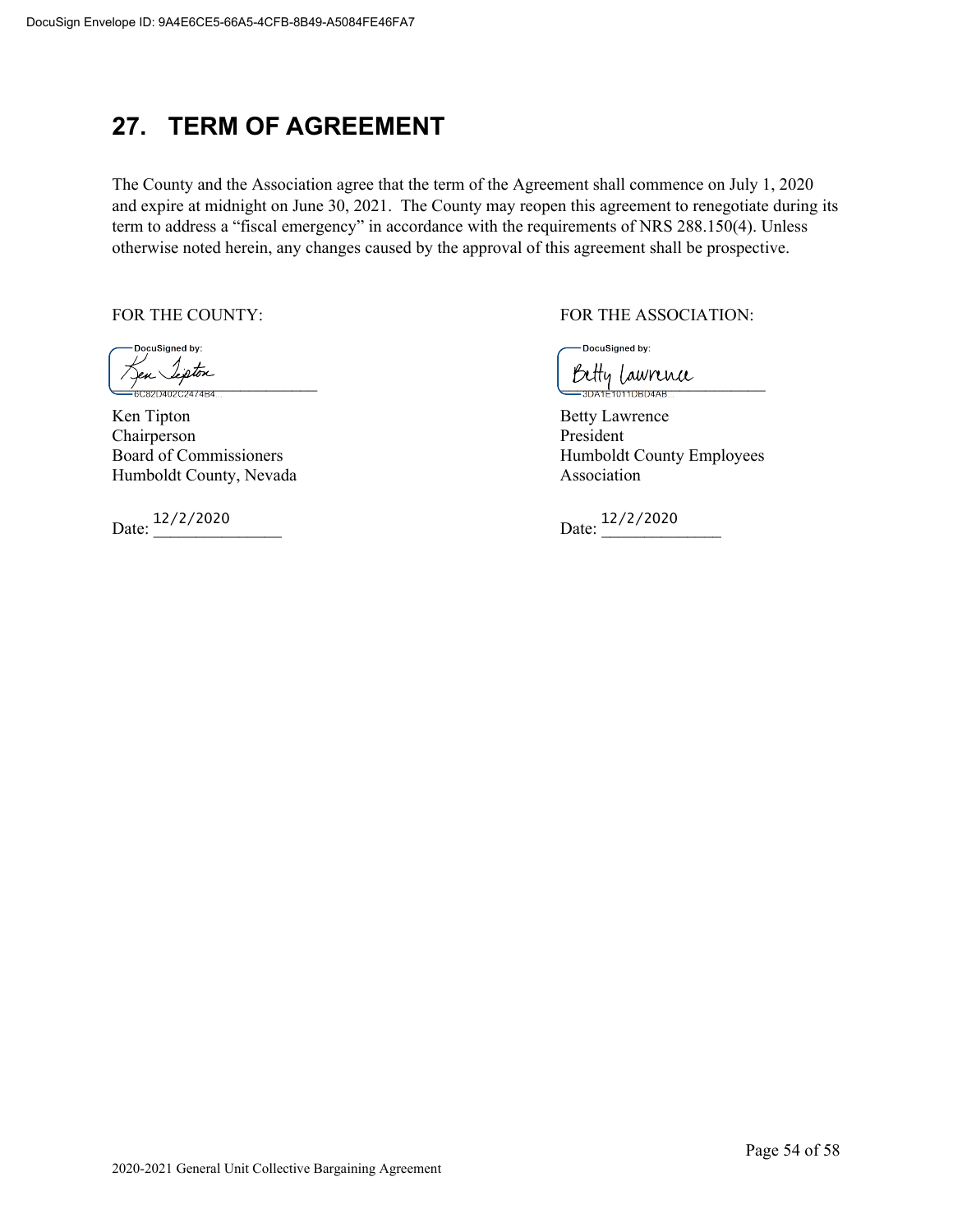# **Appendix**

Appendix A – Humboldt County Range Assignments by Classification

- $\bullet$  HCG 13
	- o Library Assistant
	- o Office Assistant
- HCG 15
	- o Administrative Clerk I
	- o Custodial Worker
	- o Facilities Attendant
	- o Maintenance Worker
	- o Road Maintenance Worker
- HCG 16
	- o Library Technician
	- o Mechanic I
	- o Water/Wastewater Specialist I
- HCG 17
	- o Library Specialist Community
- HCG 18
	- o Maintenance Engineer Trainee
	- o Senior Library Technician
	- o Senior Library Technician Bookmobile
- HCG 19
	- o Administrative Clerk II
	- o Child Support Caseworker I
	- o Detention Center Control Room Operator
	- o Justice Court Clerk I\*
- HCG 20
	- o Accounting Technician I
	- o Administrative Clerk III
	- o Drafting Technician Trainee
	- o Fairgrounds Attendant
	- o Legal Secretary I
- HCG 21
	- o Administrative Clerk IV
	- o Appraisal Data Collector
	- o Appraiser Trainee
	- o Building Inspector I
	- o Library Specialist Bookmobile
	- o Permit Technician
	- o Planning Technician
	- o Technical Specialist
	- o Volunteer & Events Specialist
	- o Justice Court Clerk II\*
- HCG 22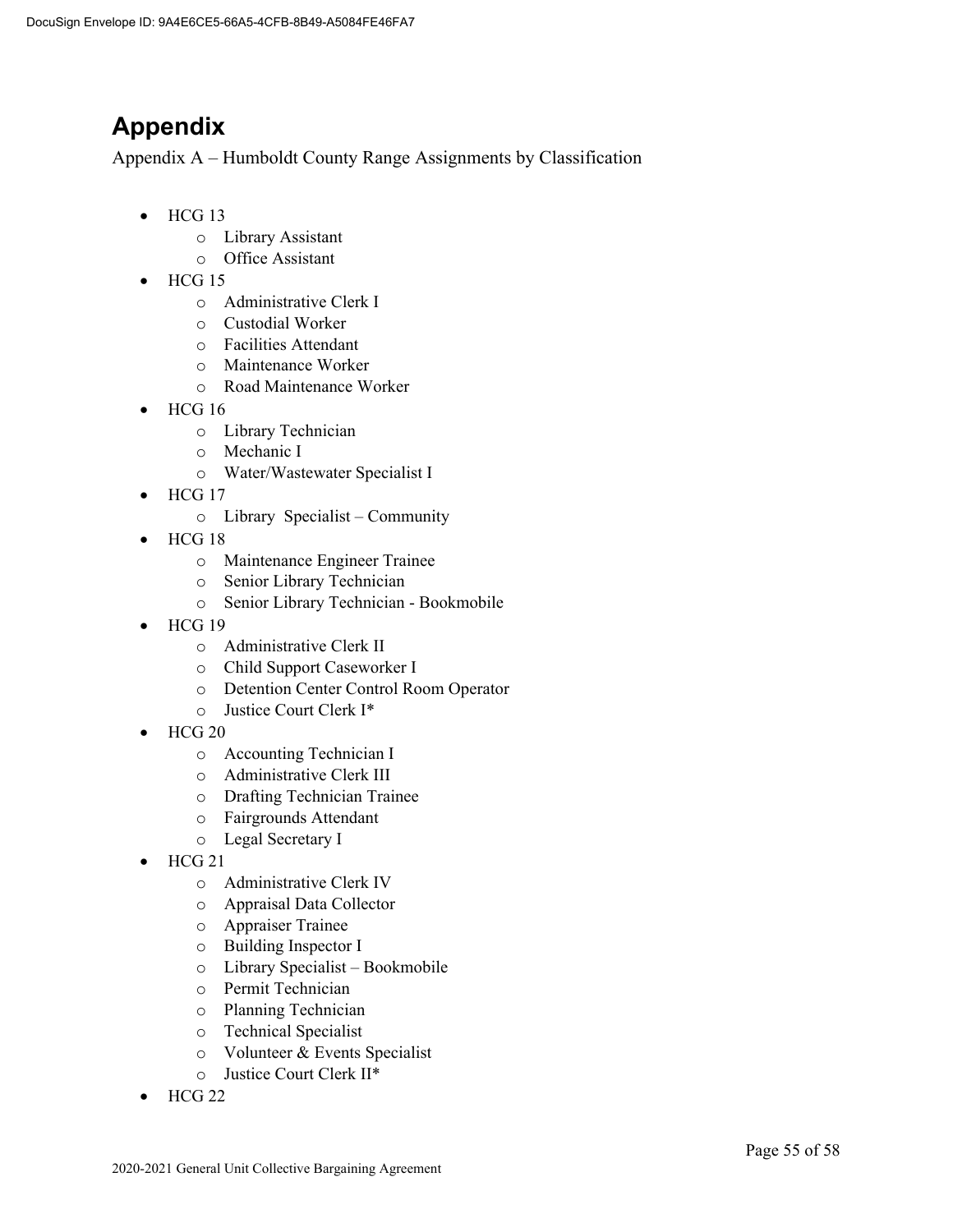- o Accounting Technician II
- o Administrative Specialist
- o Child Support Caseworker II
- o Justice Court Clerk III\*
- o Legal Secretary II
- o Library Specialist
- o Road Maintenance Equipment Operator
- o Technology Support Technician I
- o Water/wastewater Specialist II
- HCG 23
	- o Accounting Technician III
	- o Building Inspector II
	- o Corrections Cook
	- o Deed & Title Review Specialist
	- o Maintenance Engineer
	- o Marketing & Sales Coordinator
	- o Marketing & Special Event Coordinator
	- o Mechanic II
	- o Personal Property Appraiser I
	- o Plans Examiner
	- o Senior Planning Technician
- HCG 24
	- o Central Control Operation Supervisor
	- o Facilities Attendant Supervisor
	- o Fairgrounds Attendant Supervisor
	- o Legal Secretary III
	- o Road Maintenance Supervisor
	- o Mechanic Supervisor
	- o Technology Support Technician II
	- o Senior Water/wastewater Specialist
- HCG 25
	- o GIS Technician
	- o Personal Property Appraiser II
- HCG 26
	- o Appraiser
	- o Communications Technician I
	- o Technology Network Engineer I
- HCG 27
	- o Building Inspector III
	- o Child Support Supervisor
- HCG 28
	- o Communications Technician II
	- o Justice Court Administrator
	- o Legal Office Supervisor\*\*
- HCG 29
	- o Communications Technician III
	- o Technology Network Engineer II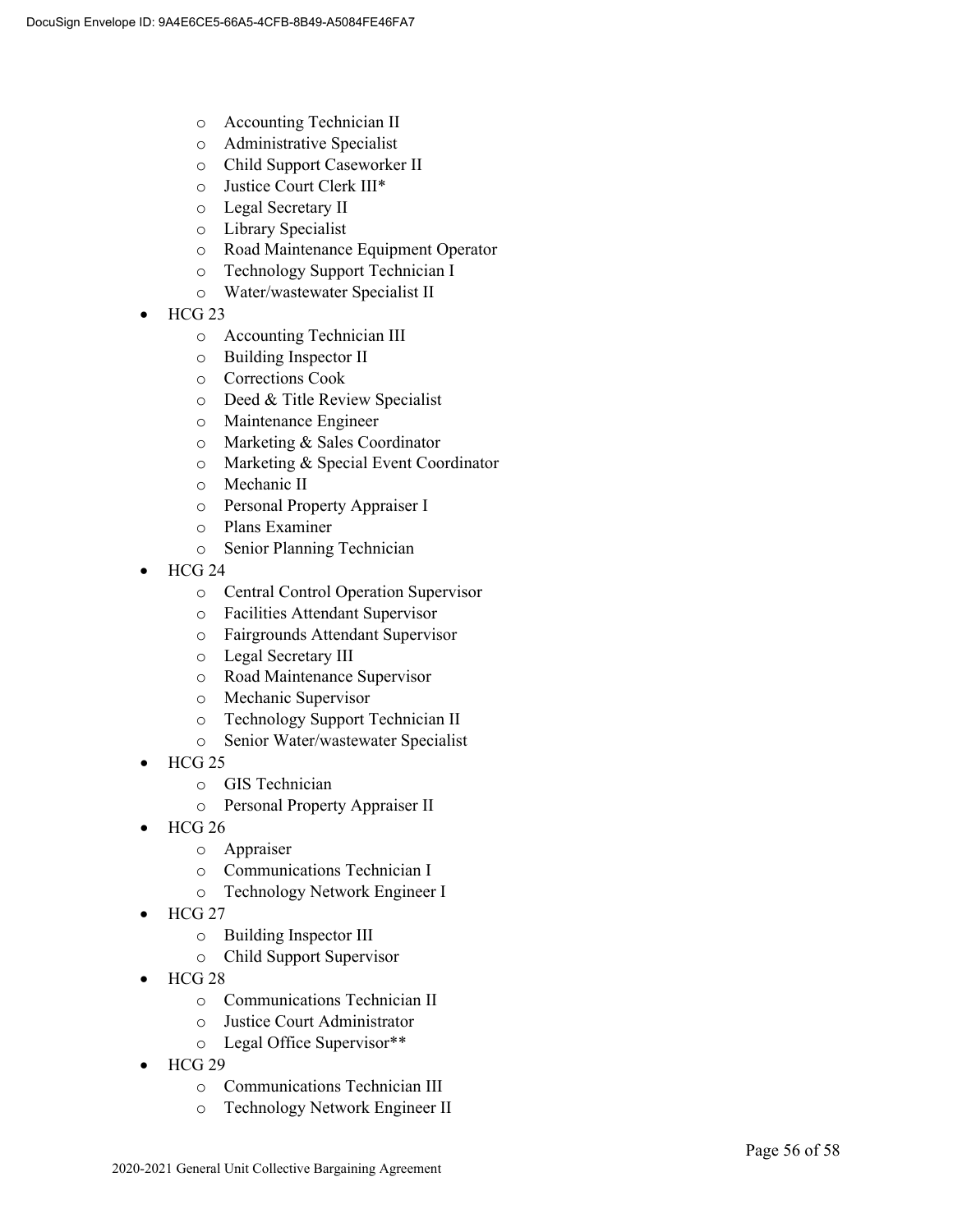- $\bullet$  HCG 312
	- o
		- o Dispatcher Trainee
- HCG 326
	- o Dispatcher
- HCG 346
	- o Dispatch Supervisor

\*Ineligible for membership in the Humboldt County Employees Association

\*\*District Attorney's Office Employee

**Note**: County Manager's Office and Comptroller/Auditor's Department staff are confidential.